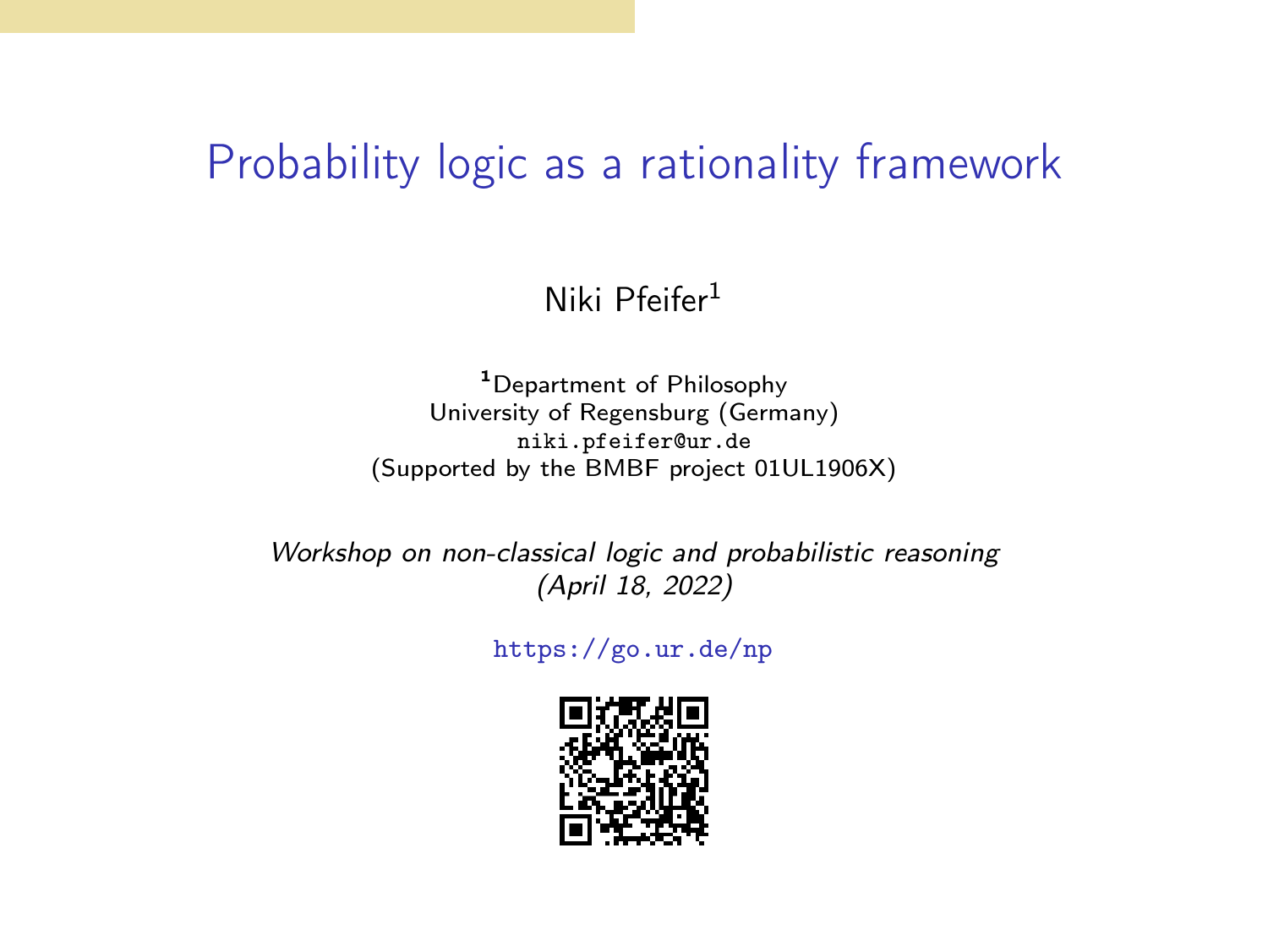<span id="page-1-0"></span>What is [Mental Probability Logic](#page-2-0)?

[What is a rationality framework?](#page-7-0)

[Brief overview on experimental evidence](#page-22-0)

[Further theoretical developments \(3 examples\)](#page-41-0)

[Concluding remarks](#page-61-0) References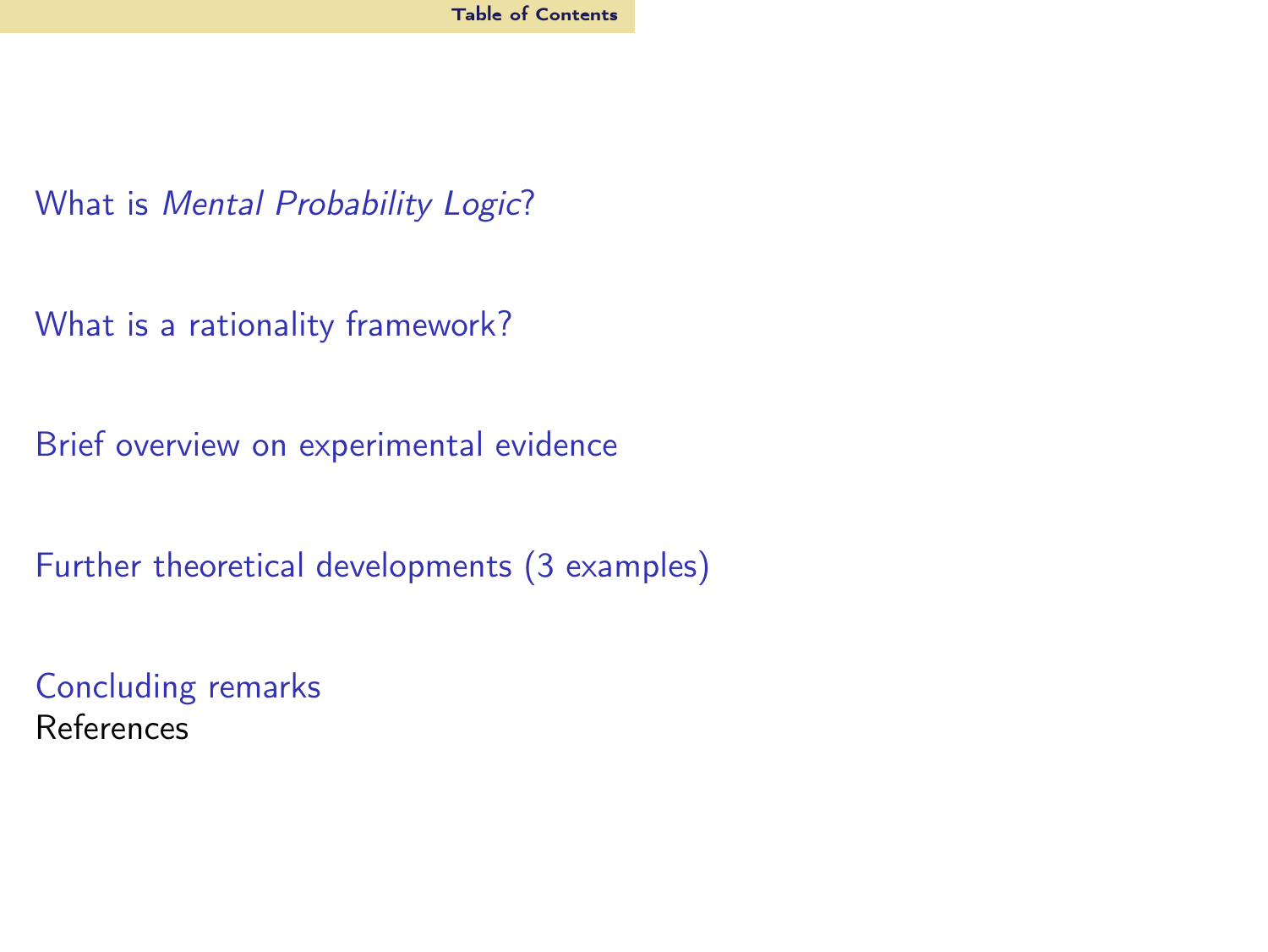## <span id="page-2-0"></span>Table of contents

#### What is [Mental Probability Logic](#page-2-0)?

[What is a rationality framework?](#page-7-0)

[Brief overview on experimental evidence](#page-22-0)

[Further theoretical developments \(3 examples\)](#page-41-0)

[Concluding remarks](#page-61-0) References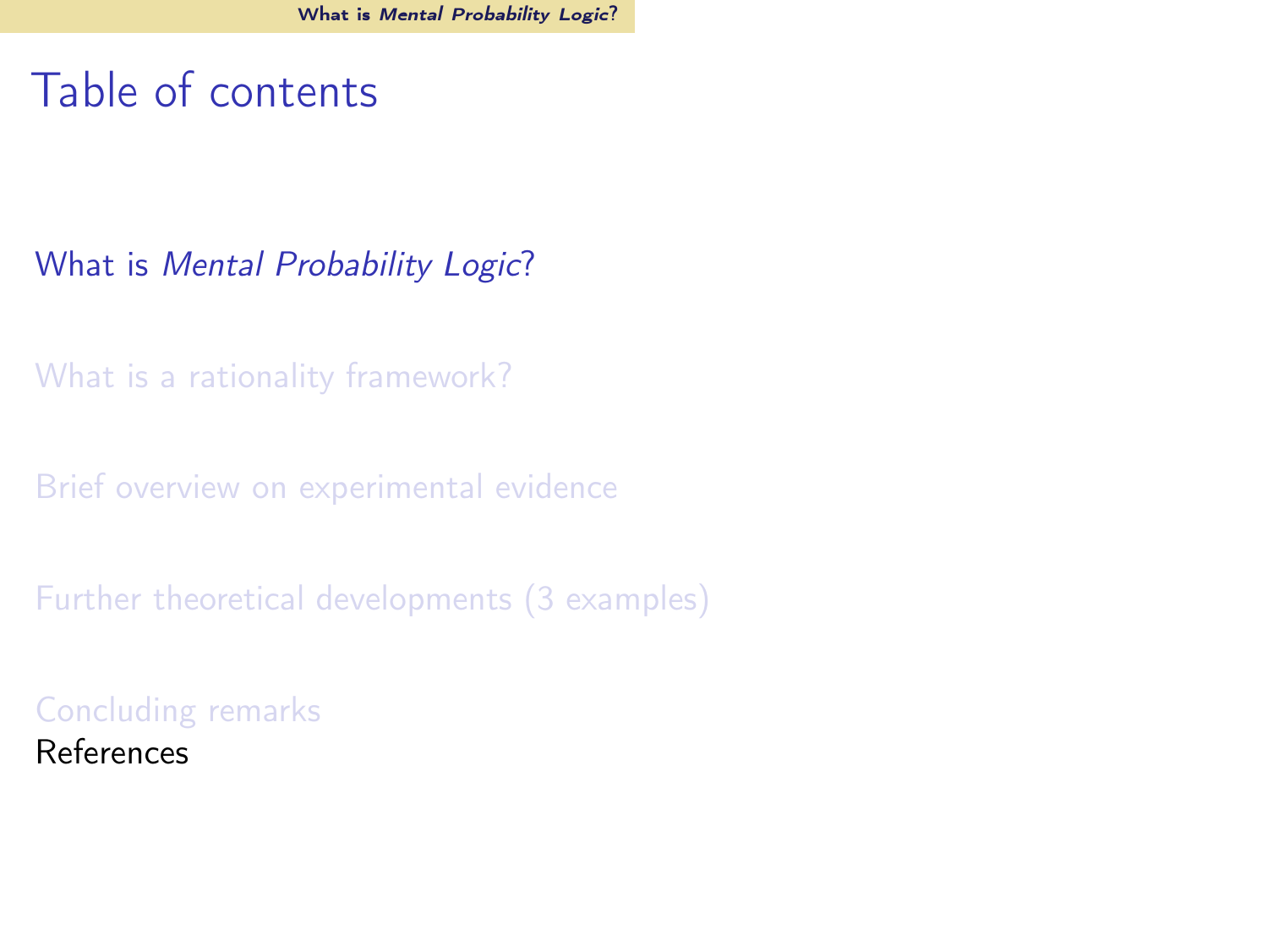What is *[Mental Probability Logic](#page-2-0)*?

Mental probability logic (e.g., [Pfeifer](#page-64-0), [2006,](#page-64-0) [2013a,](#page-64-1) [2014,](#page-64-2) [2021](#page-64-3); [Pfeifer & Kleiter](#page-64-4), [2005](#page-64-4), [2009\)](#page-64-5) cognition  $-$ Mental Probability Logic

- ▸ Focus on
	- ▶ reasoning competence
	- ▸ epistemic reasoning and argumentation problems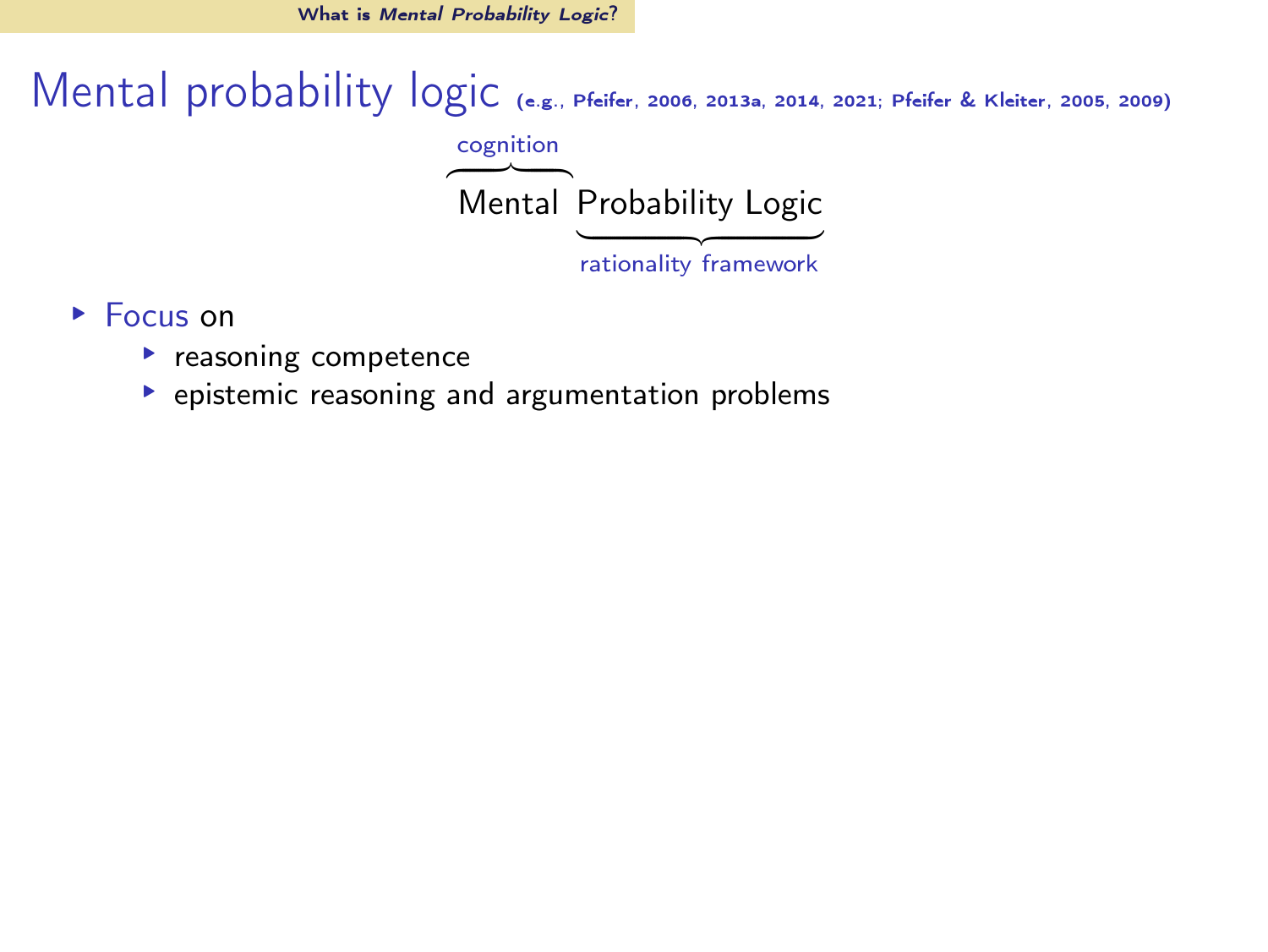What is *[Mental Probability Logic](#page-2-0)*?

Mental probability logic (e.g., [Pfeifer](#page-64-0), [2006,](#page-64-0) [2013a,](#page-64-1) [2014,](#page-64-2) [2021](#page-64-3); [Pfeifer & Kleiter](#page-64-4), [2005](#page-64-4), [2009\)](#page-64-5) cognition

> $-$ Mental Probability Logic

- ▸ Focus on
	- ▸ reasoning competence
	- ▸ epistemic reasoning and argumentation problems
- ▸ Assumptions:
	- ▸ Everyday life reasoning is based on incomplete information and uncertain premises, conclusions are defeasible.
	- **► People interpret the uncertainty of If A, then C by**  $p(C|A)$ **.**
	- ▸ Rationality framework: coherence-based probability logic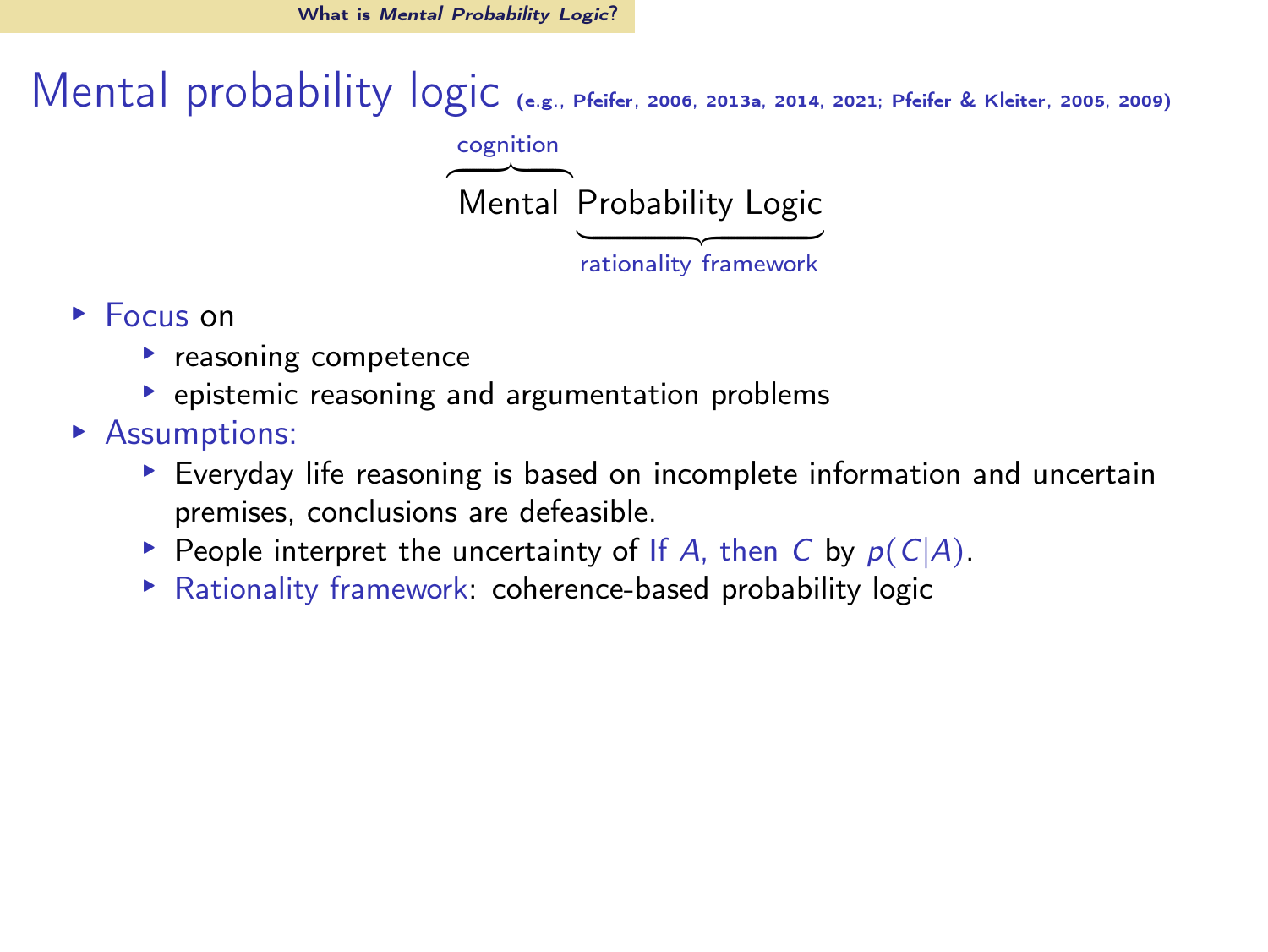What is *[Mental Probability Logic](#page-2-0)*?

Mental probability logic (e.g., [Pfeifer](#page-64-0), [2006,](#page-64-0) [2013a,](#page-64-1) [2014,](#page-64-2) [2021](#page-64-3); [Pfeifer & Kleiter](#page-64-4), [2005](#page-64-4), [2009\)](#page-64-5) cognition

> $-$ Mental Probability Logic

- ▸ Focus on
	- ▶ reasoning competence
	- ▸ epistemic reasoning and argumentation problems
- ▸ Assumptions:
	- ▸ Everyday life reasoning is based on incomplete information and uncertain premises, conclusions are defeasible.
	- **► People interpret the uncertainty of If A, then C by**  $p(C|A)$ **.**
	- ▸ Rationality framework: coherence-based probability logic
- ▶ Computational level problem description (in the sense of [Marr, 1982](#page-63-0)): reason to an interpretation of the premises and to draw a rational conclusion. This requires to
	- 1. make any implicit assumptions and logical relations explicit,
	- 2. assign uncertainty to the premises, and
	- 3. transmit the uncertainty from the premises to the conclusion.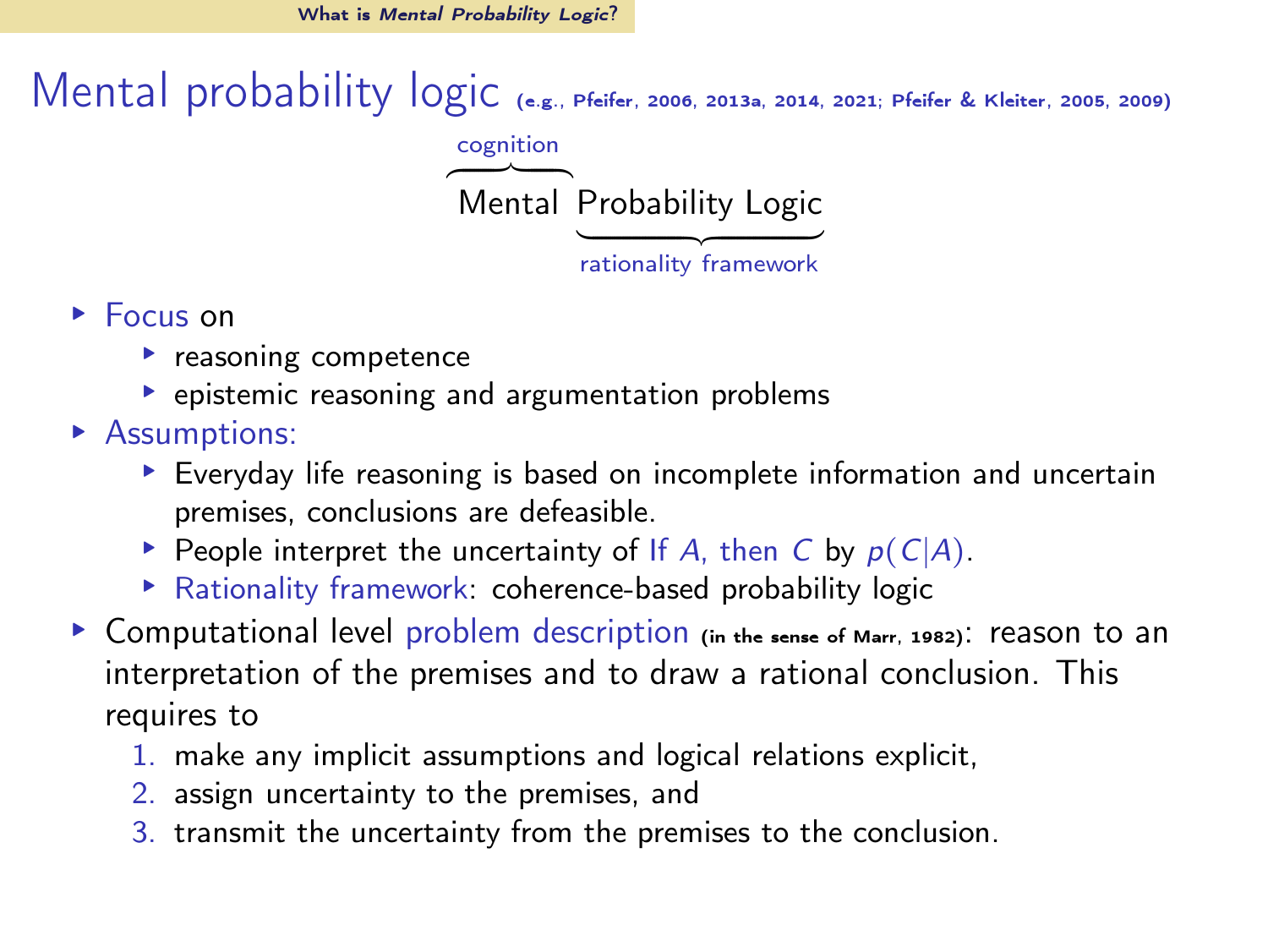Mental probability logic (e.g., [Pfeifer](#page-64-0), [2006,](#page-64-0) [2013a,](#page-64-1) [2014,](#page-64-2) [2021](#page-64-3); [Pfeifer & Kleiter](#page-64-4), [2005](#page-64-4), [2009\)](#page-64-5) cognition

> $-$ Mental Probability Logic

- ▸ Focus on
	- ▶ reasoning competence
	- ▸ epistemic reasoning and argumentation problems
- ▸ Assumptions:
	- ▸ Everyday life reasoning is based on incomplete information and uncertain premises, conclusions are defeasible.
	- **► People interpret the uncertainty of If A, then C by**  $p(C|A)$ **.**
	- ▸ Rationality framework: coherence-based probability logic
- ▶ Computational level problem description (in the sense of [Marr, 1982](#page-63-0)): reason to an interpretation of the premises and to draw a rational conclusion. This requires to
	- 1. make any implicit assumptions and logical relations explicit,
	- 2. assign uncertainty to the premises, and
	- 3. transmit the uncertainty from the premises to the conclusion.
- ▸ Long term goal: development of a unified, normative and descriptively adequate theory of human reasoning under uncertainty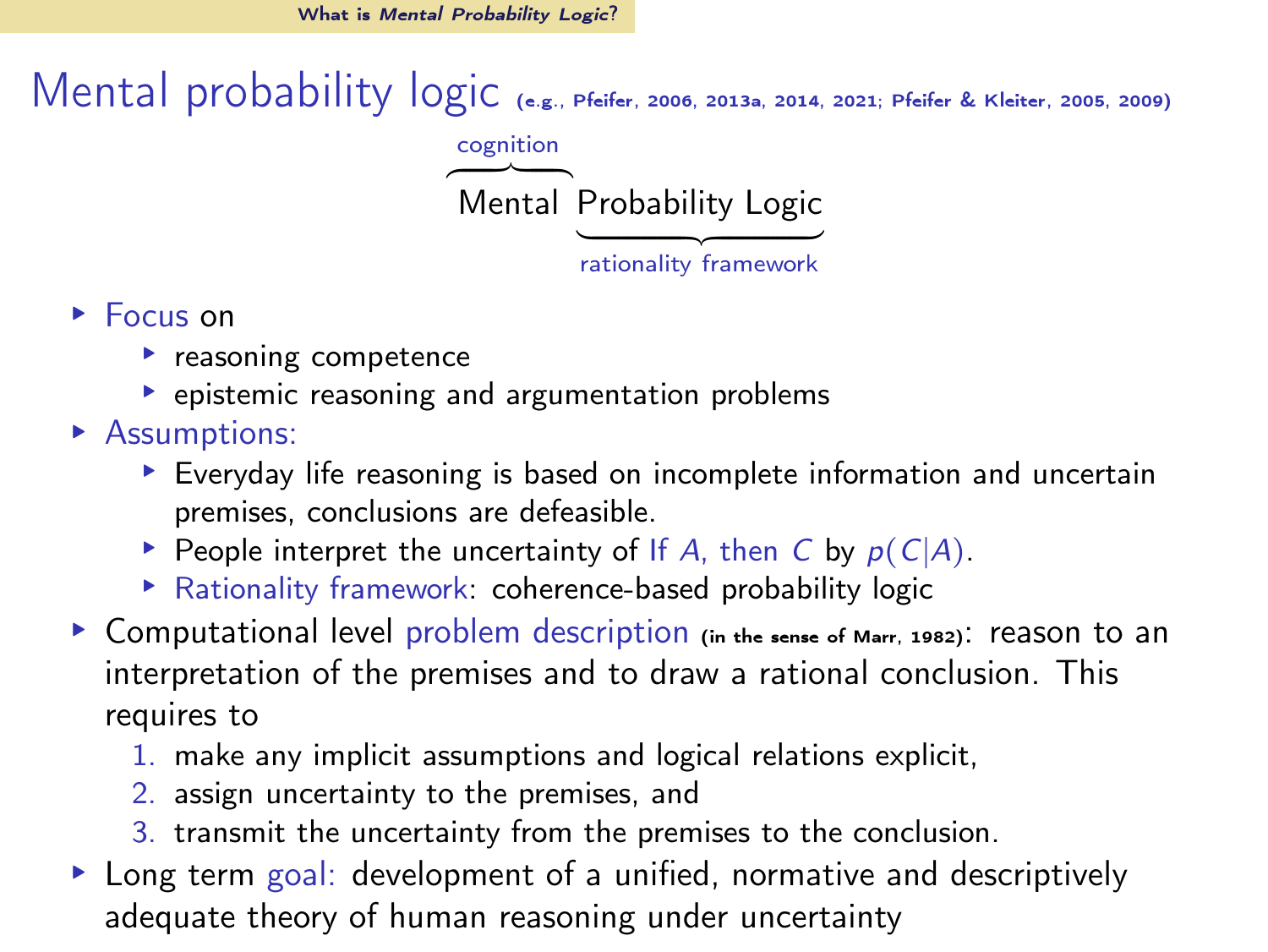#### <span id="page-7-0"></span>Table of contents

What is [Mental Probability Logic](#page-2-0)?

[What is a rationality framework?](#page-7-0)

[Brief overview on experimental evidence](#page-22-0)

[Further theoretical developments \(3 examples\)](#page-41-0)

[Concluding remarks](#page-61-0) References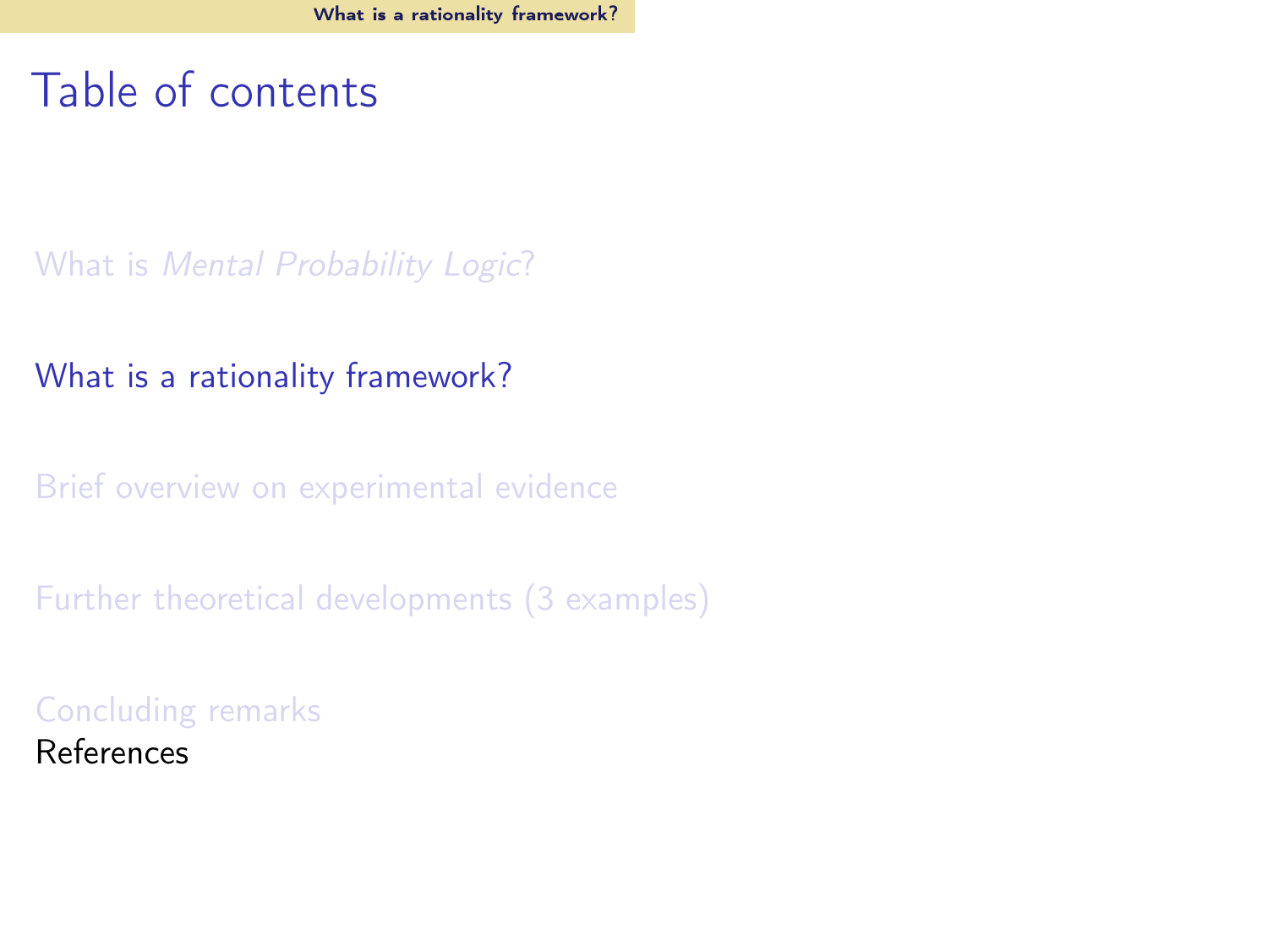- A rationality framework for human reasoning
	- ▸ allows psychologists to evaluate the data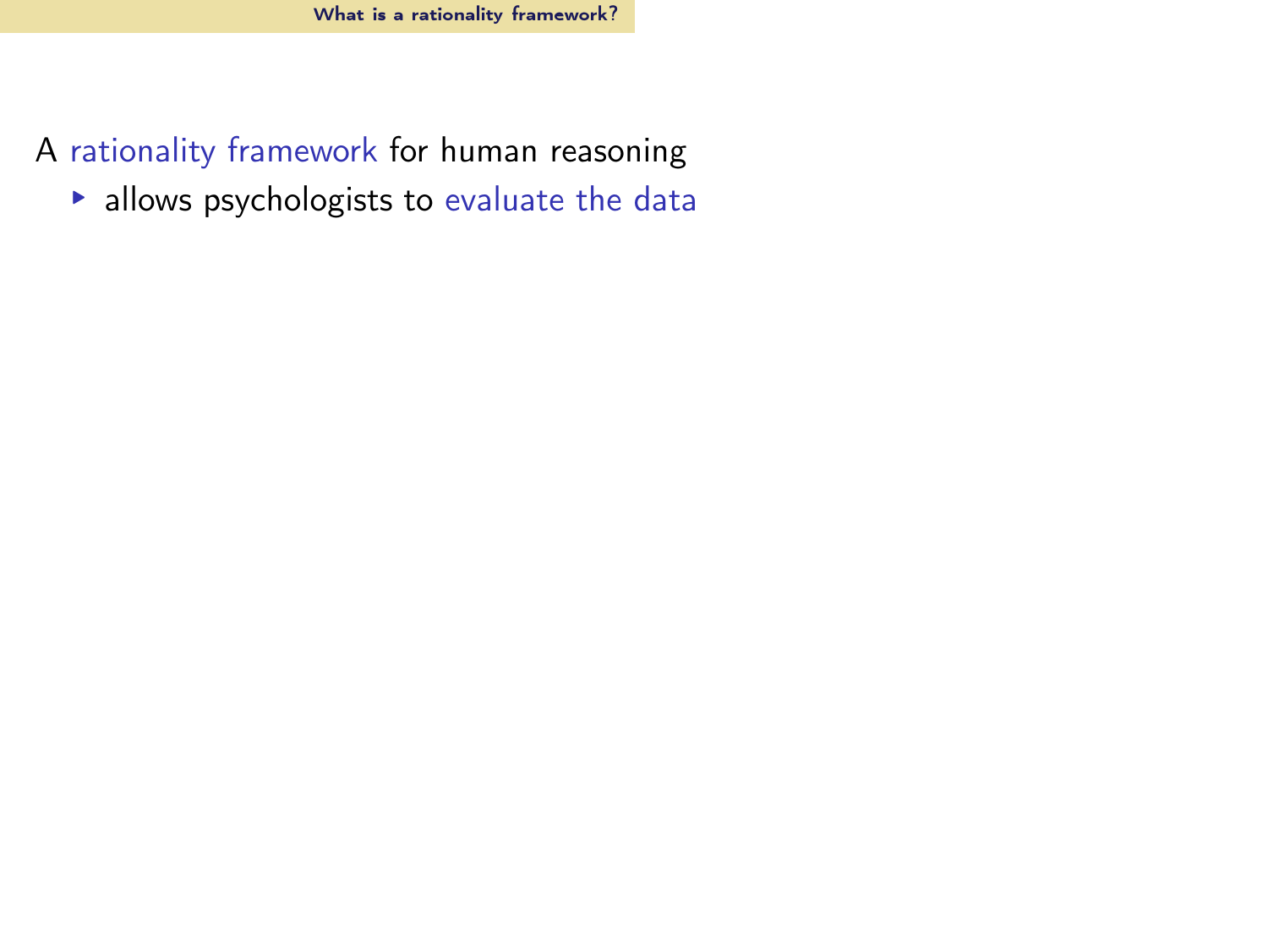- A rationality framework for human reasoning
	- ▸ allows psychologists to evaluate the data: is human reasoning rational?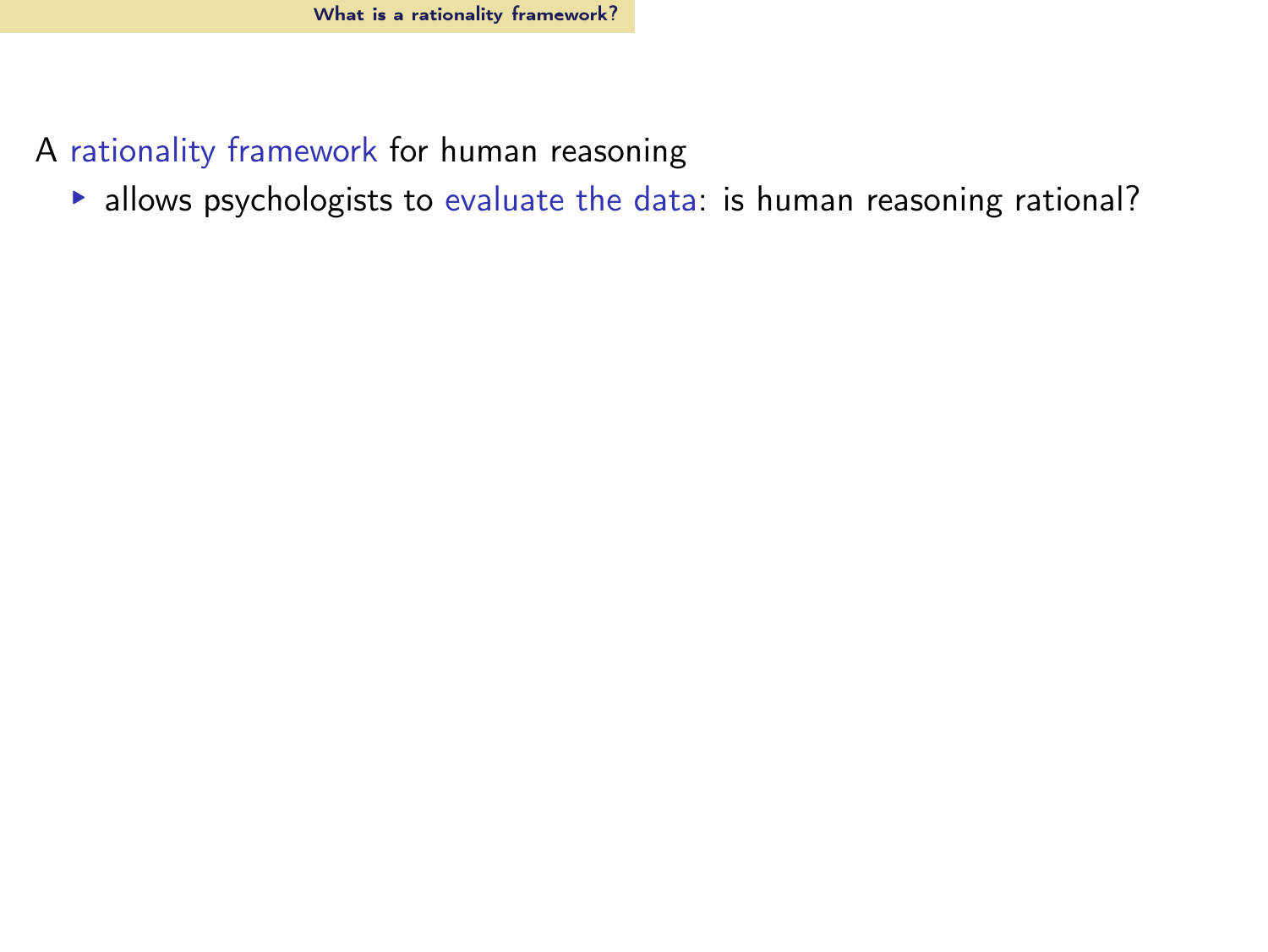- A rationality framework for human reasoning
	- ▸ allows psychologists to evaluate the data: is human reasoning rational?
		- ▸ logic framework: human reasoning is irrational, since people's responses are inconsistent with the predictions of the (probability of the) material conditional ("defective truth table")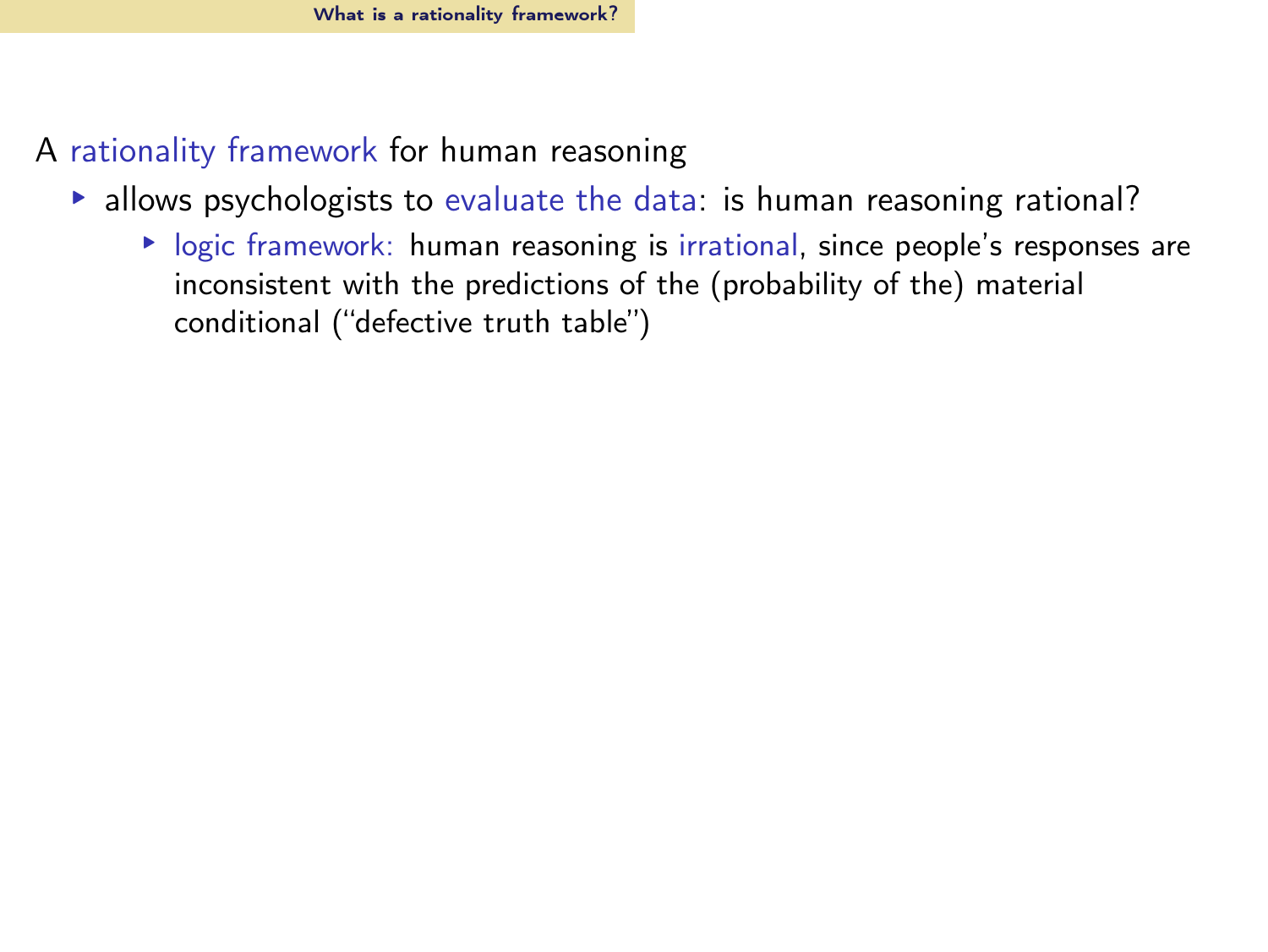- A rationality framework for human reasoning
	- $\triangleright$  allows psychologists to evaluate the data: is human reasoning rational?
		- ▸ logic framework: human reasoning is irrational, since people's responses are inconsistent with the predictions of the (probability of the) material conditional ("defective truth table")
		- ▸ probability logic framework: human reasoning about conditionals is rational, since people's responses are consistent with the predictions of the (probability of) the conditional event ("de Finetti table")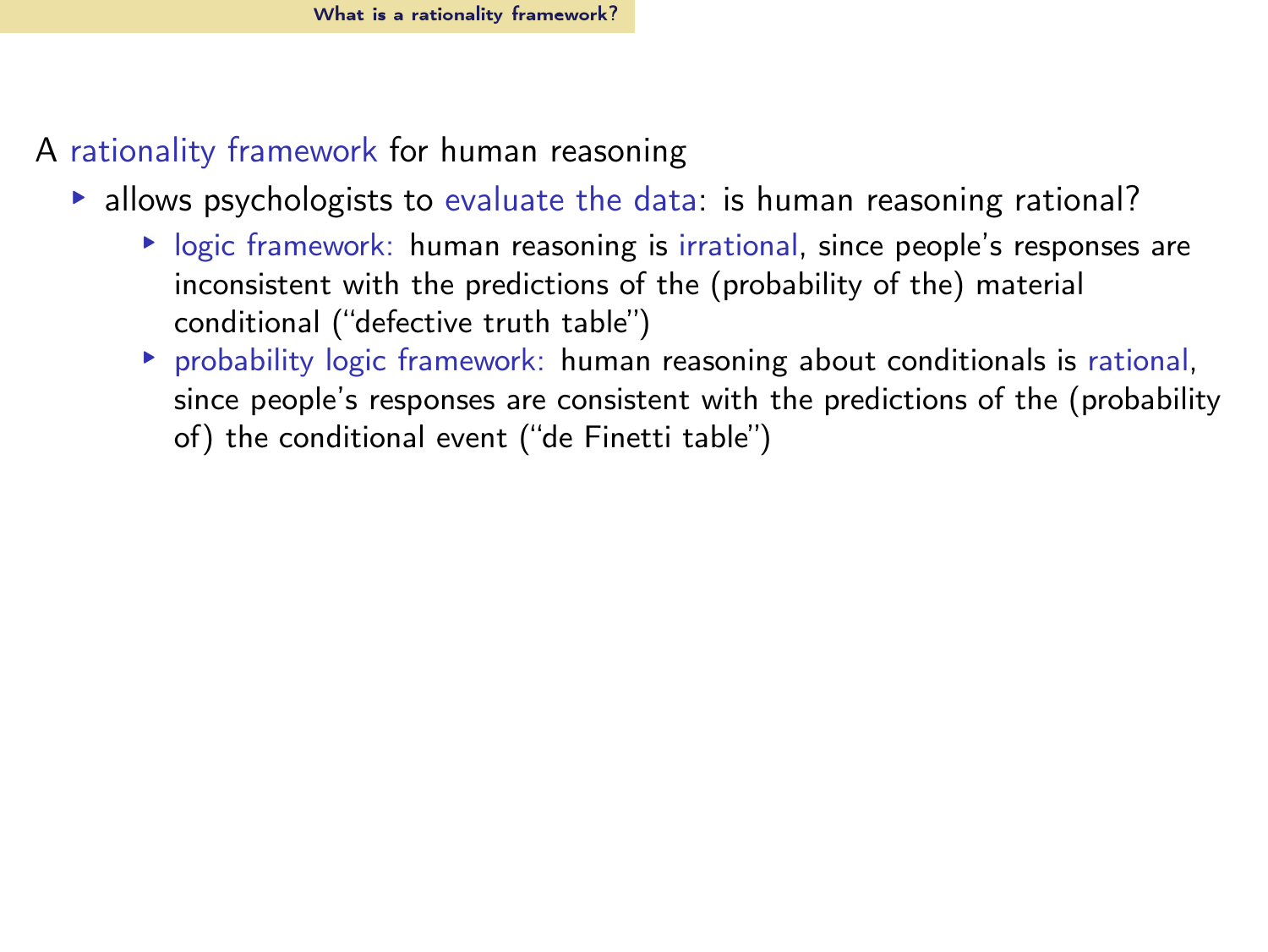- A rationality framework for human reasoning
	- $\triangleright$  allows psychologists to evaluate the data: is human reasoning rational?
		- ▸ logic framework: human reasoning is irrational, since people's responses are inconsistent with the predictions of the (probability of the) material conditional ("defective truth table")
		- ▸ probability logic framework: human reasoning about conditionals is rational, since people's responses are consistent with the predictions of the (probability of) the conditional event ("de Finetti table")
	- ▸ guides the development of experimental research hypotheses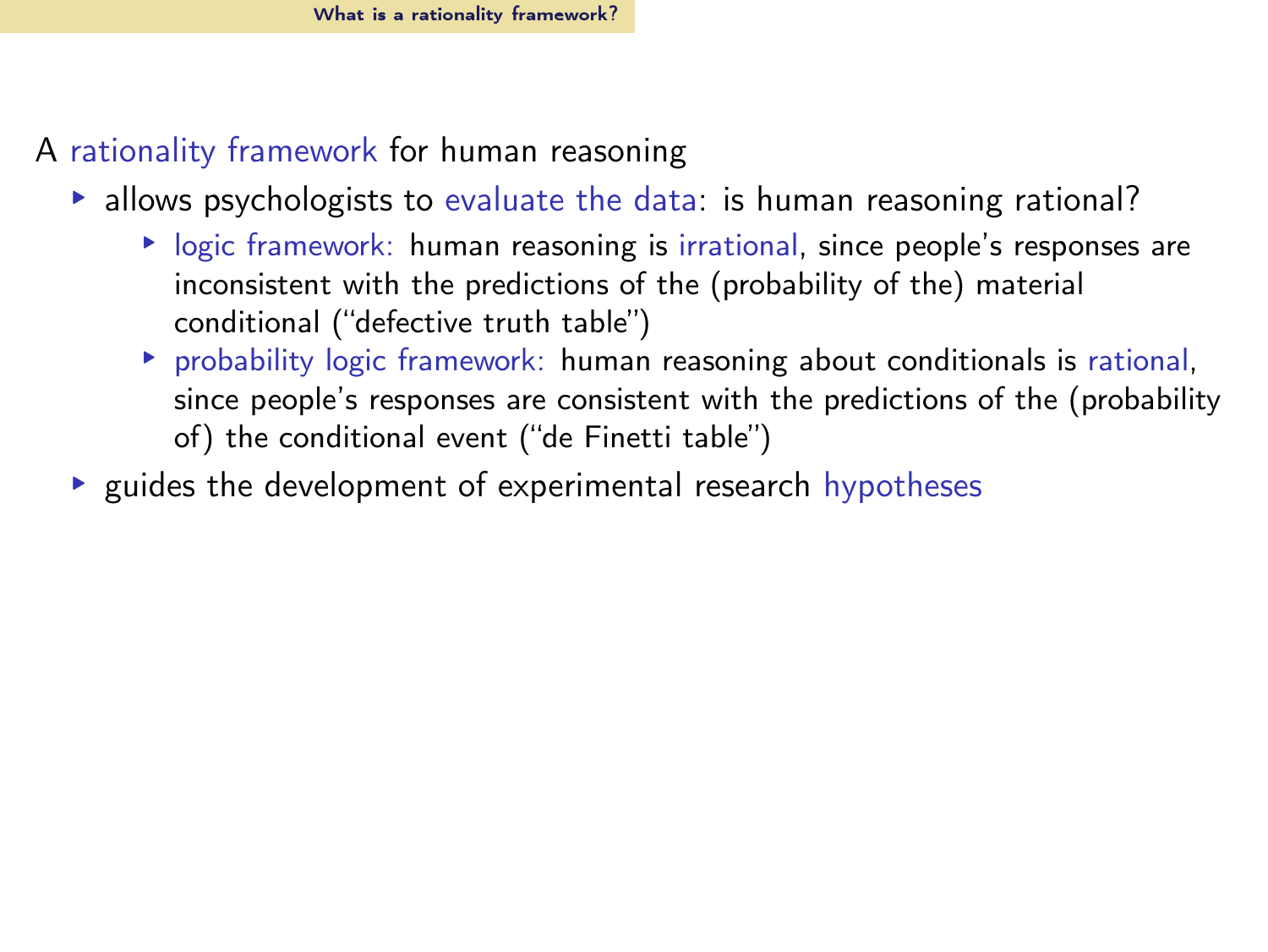- A rationality framework for human reasoning
	- $\triangleright$  allows psychologists to evaluate the data: is human reasoning rational?
		- ▸ logic framework: human reasoning is irrational, since people's responses are inconsistent with the predictions of the (probability of the) material conditional ("defective truth table")
		- ▸ probability logic framework: human reasoning about conditionals is rational, since people's responses are consistent with the predictions of the (probability of) the conditional event ("de Finetti table")
	- ▸ guides the development of experimental research hypotheses
		- ▸ logic framework: e.g., judgments of truth or validity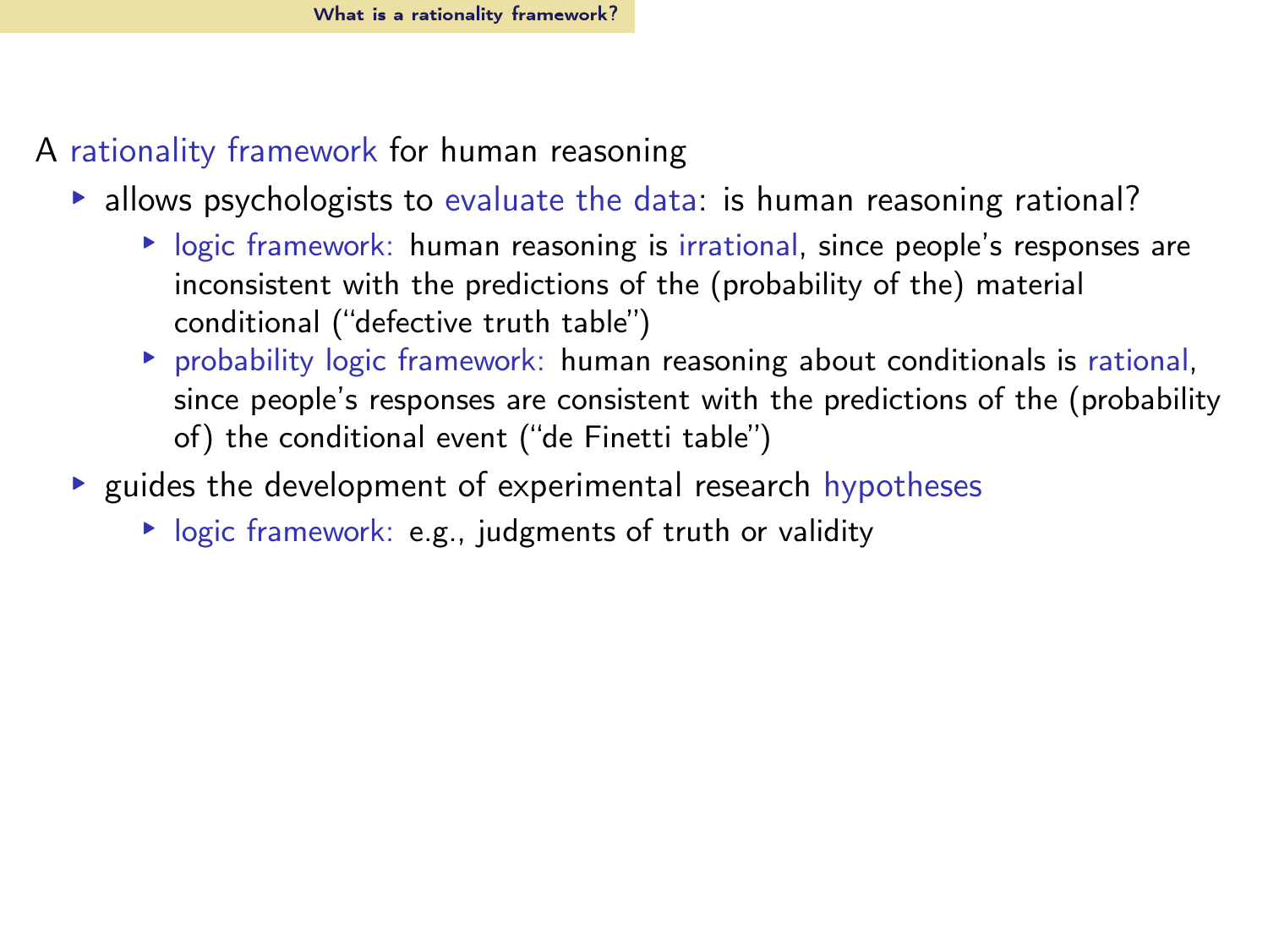- A rationality framework for human reasoning
	- $\triangleright$  allows psychologists to evaluate the data: is human reasoning rational?
		- ▸ logic framework: human reasoning is irrational, since people's responses are inconsistent with the predictions of the (probability of the) material conditional ("defective truth table")
		- ▸ probability logic framework: human reasoning about conditionals is rational, since people's responses are consistent with the predictions of the (probability of) the conditional event ("de Finetti table")
	- ▸ guides the development of experimental research hypotheses
		- ▸ logic framework: e.g., judgments of truth or validity
		- ▸ probability logic framework: e.g., judgments of degrees of belief, probabilistic-informativeness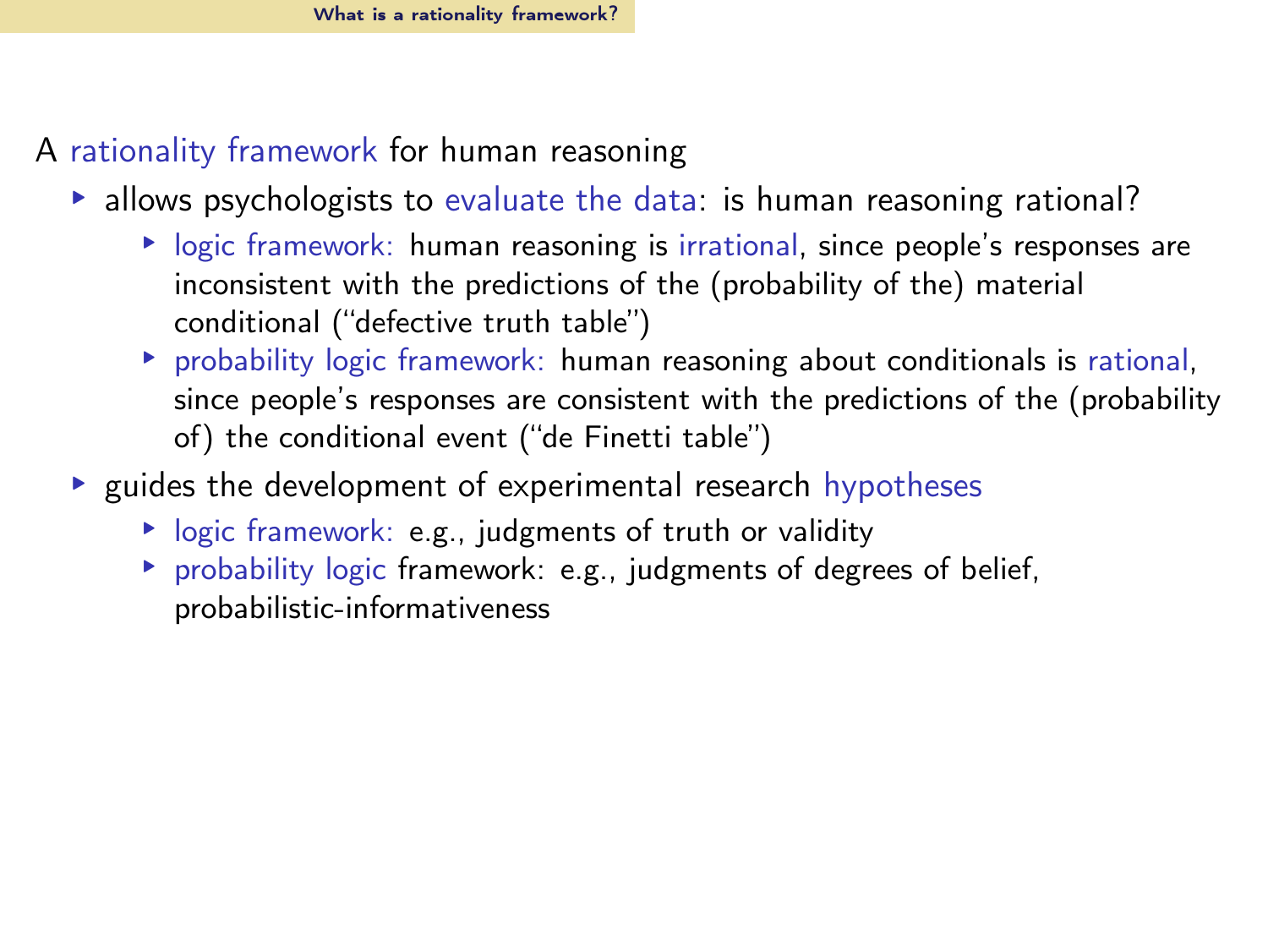- A rationality framework for human reasoning
	- $\triangleright$  allows psychologists to evaluate the data: is human reasoning rational?
		- ▸ logic framework: human reasoning is irrational, since people's responses are inconsistent with the predictions of the (probability of the) material conditional ("defective truth table")
		- ▸ probability logic framework: human reasoning about conditionals is rational, since people's responses are consistent with the predictions of the (probability of) the conditional event ("de Finetti table")
	- ▸ guides the development of experimental research hypotheses
		- ▸ logic framework: e.g., judgments of truth or validity
		- ▸ probability logic framework: e.g., judgments of degrees of belief, probabilistic-informativeness
	- ▸ guides psychological theory building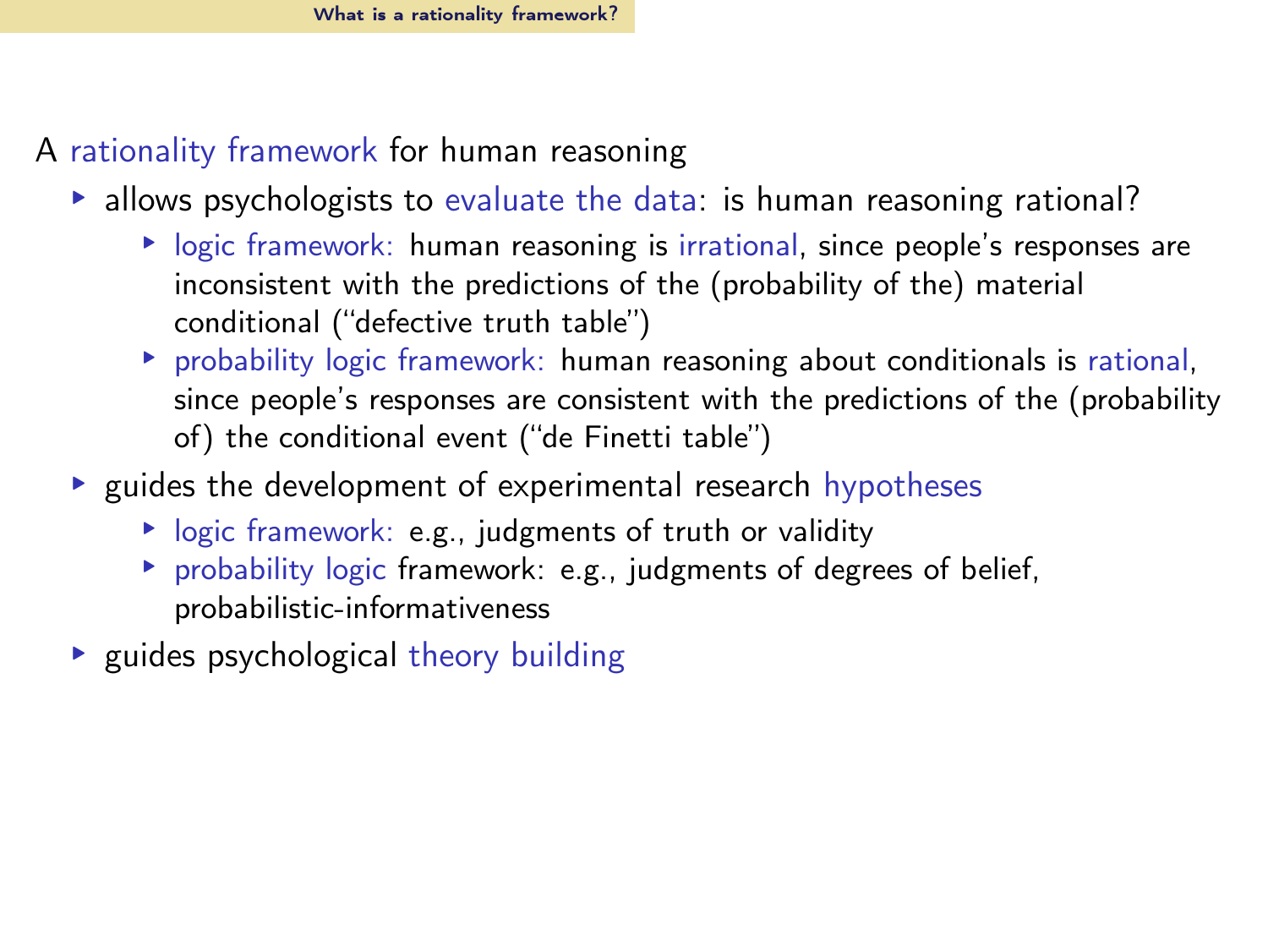- A rationality framework for human reasoning
	- $\triangleright$  allows psychologists to evaluate the data: is human reasoning rational?
		- ▸ logic framework: human reasoning is irrational, since people's responses are inconsistent with the predictions of the (probability of the) material conditional ("defective truth table")
		- ▸ probability logic framework: human reasoning about conditionals is rational, since people's responses are consistent with the predictions of the (probability of) the conditional event ("de Finetti table")
	- ▸ guides the development of experimental research hypotheses
		- ▸ logic framework: e.g., judgments of truth or validity
		- ▸ probability logic framework: e.g., judgments of degrees of belief, probabilistic-informativeness
	- ▸ guides psychological theory building, e.g.,
		- ▸ logic framework: theory of mental models [\(Johnson-Laird, 1983](#page-63-1)) , mental rules [\(Rips](#page-65-0), [1994\)](#page-65-0), mental logic [\(Braine & O'Brien](#page-63-2), [1998\)](#page-63-2), etc.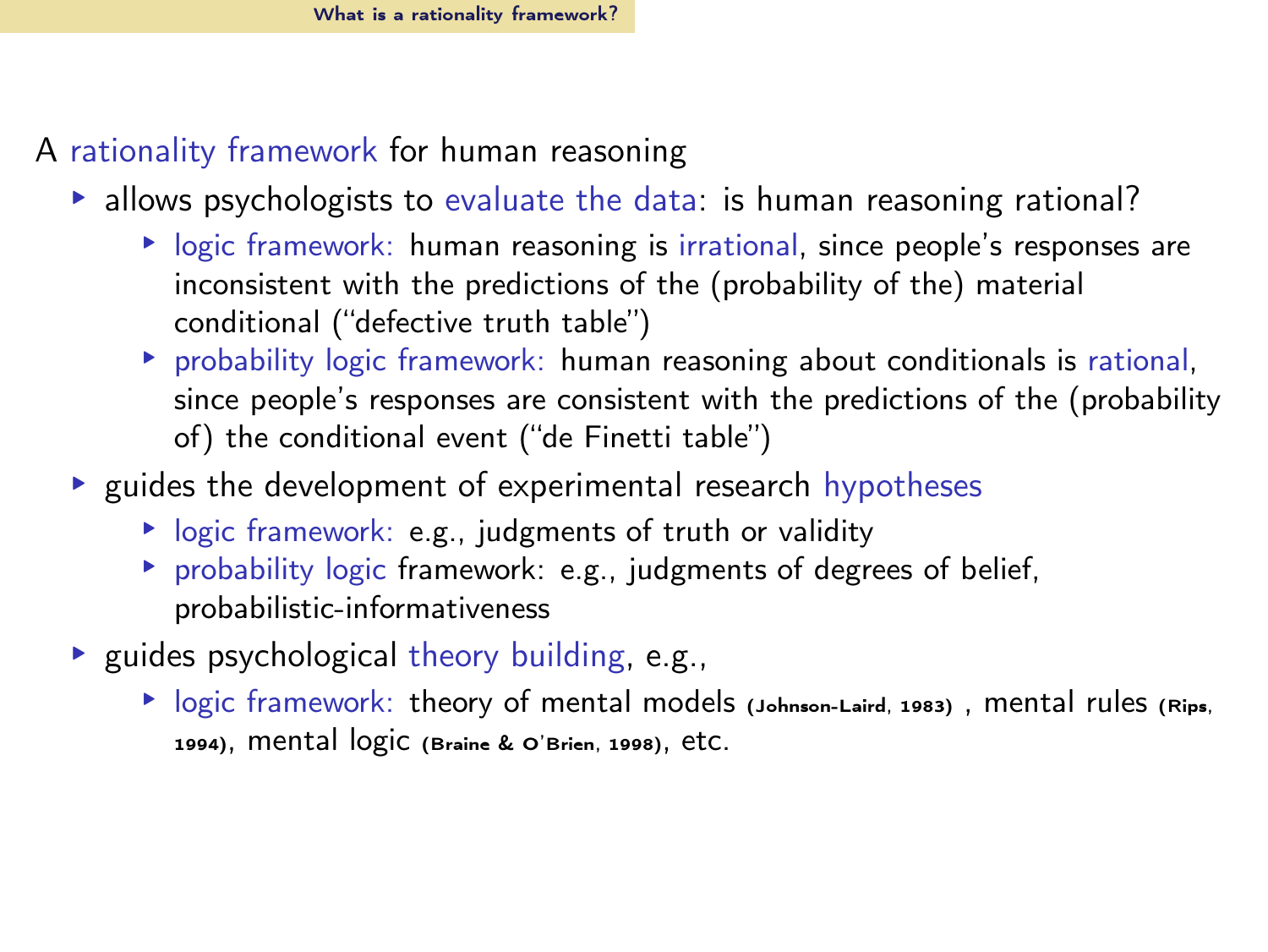- A rationality framework for human reasoning
	- $\triangleright$  allows psychologists to evaluate the data: is human reasoning rational?
		- ▸ logic framework: human reasoning is irrational, since people's responses are inconsistent with the predictions of the (probability of the) material conditional ("defective truth table")
		- ▸ probability logic framework: human reasoning about conditionals is rational, since people's responses are consistent with the predictions of the (probability of) the conditional event ("de Finetti table")
	- ▶ guides the development of experimental research hypotheses
		- ▸ logic framework: e.g., judgments of truth or validity
		- ▸ probability logic framework: e.g., judgments of degrees of belief, probabilistic-informativeness
	- ▸ guides psychological theory building, e.g.,
		- ▸ logic framework: theory of mental models [\(Johnson-Laird, 1983](#page-63-1)) , mental rules [\(Rips](#page-65-0), [1994\)](#page-65-0), mental logic [\(Braine & O'Brien](#page-63-2), [1998\)](#page-63-2), etc.
		- ▸ probability logic: mental probability logic, etc.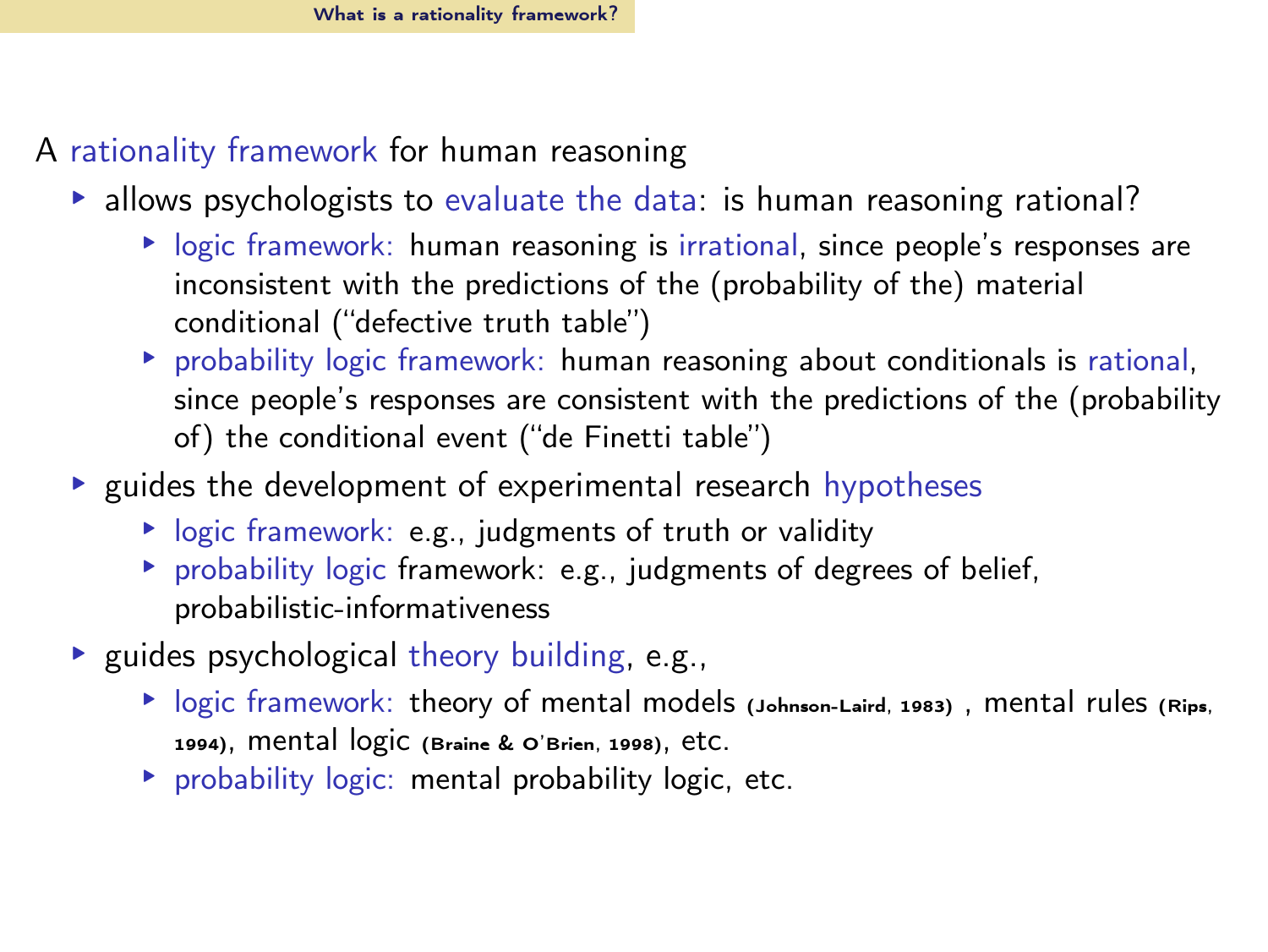- ▸ Coherence (subjective probability)
	- ▶ de Finetti, and {Capotorti, Coletti, Gilio, Holzer, Lad, Regazzini, Rigo, Sanfilippo, Scozzafava, Vantaggi, Walley, . . . }
	- ▸ probability as a degree of belief
	- ▸ in betting terms, a probability assessment is coherent if and only if in any finite combination of  $n$  bets, it cannot happen that the values of the random gain are all positive or all negative (no Dutch Book)
	- ▸ complete algebra is not required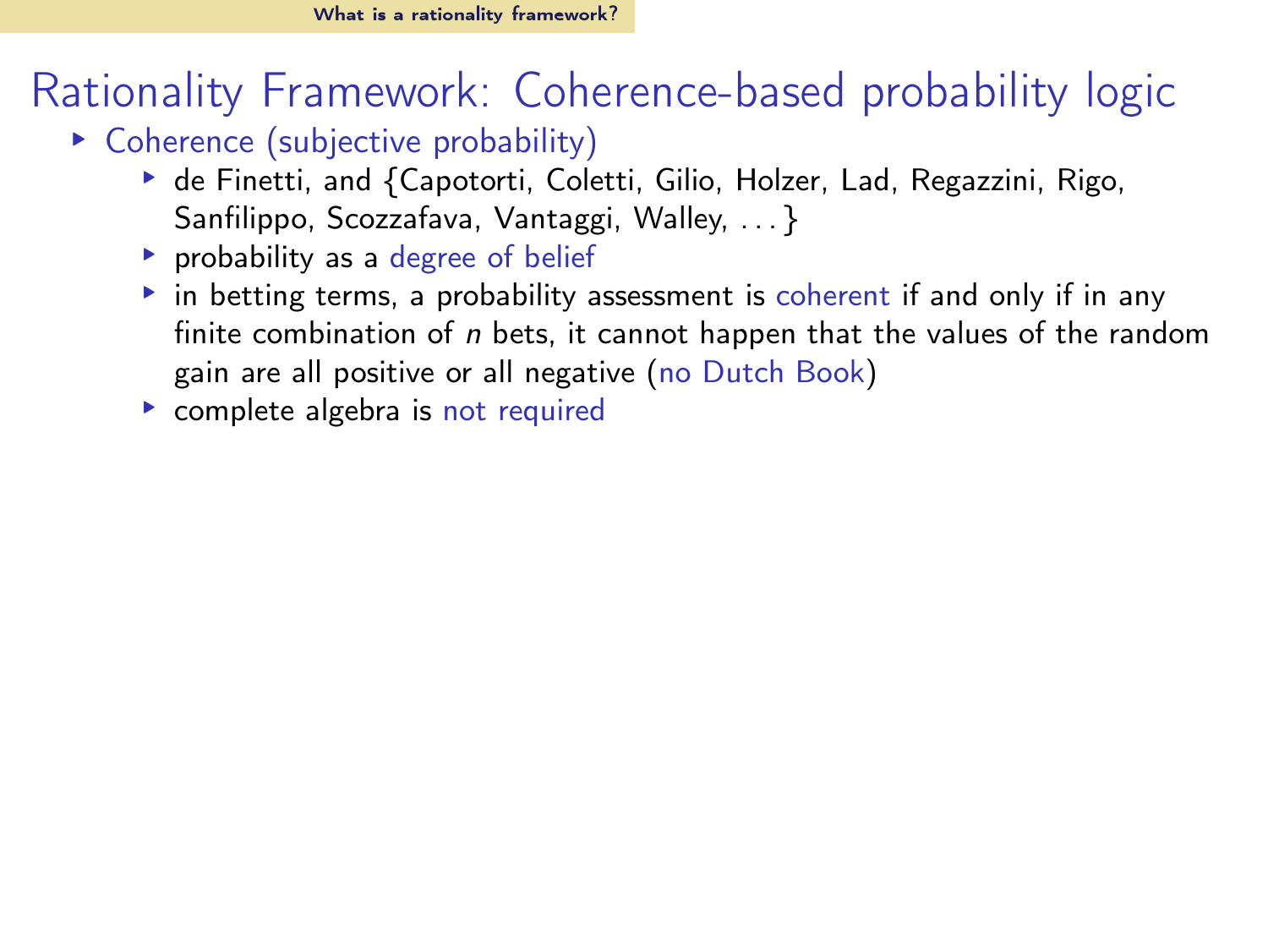- ▸ Coherence (subjective probability)
	- ▶ de Finetti, and {Capotorti, Coletti, Gilio, Holzer, Lad, Regazzini, Rigo, Sanfilippo, Scozzafava, Vantaggi, Walley, . . . }
	- ▸ probability as a degree of belief
	- ▸ in betting terms, a probability assessment is coherent if and only if in any finite combination of  $n$  bets, it cannot happen that the values of the random gain are all positive or all negative (no Dutch Book)
	- ▸ complete algebra is not required
	- $\triangleright$  many probabilistic approaches define  $p(C|A)$  by

$$
\frac{p(A \wedge C)}{p(A)}, \quad \text{provided that} \quad p(A) > 0
$$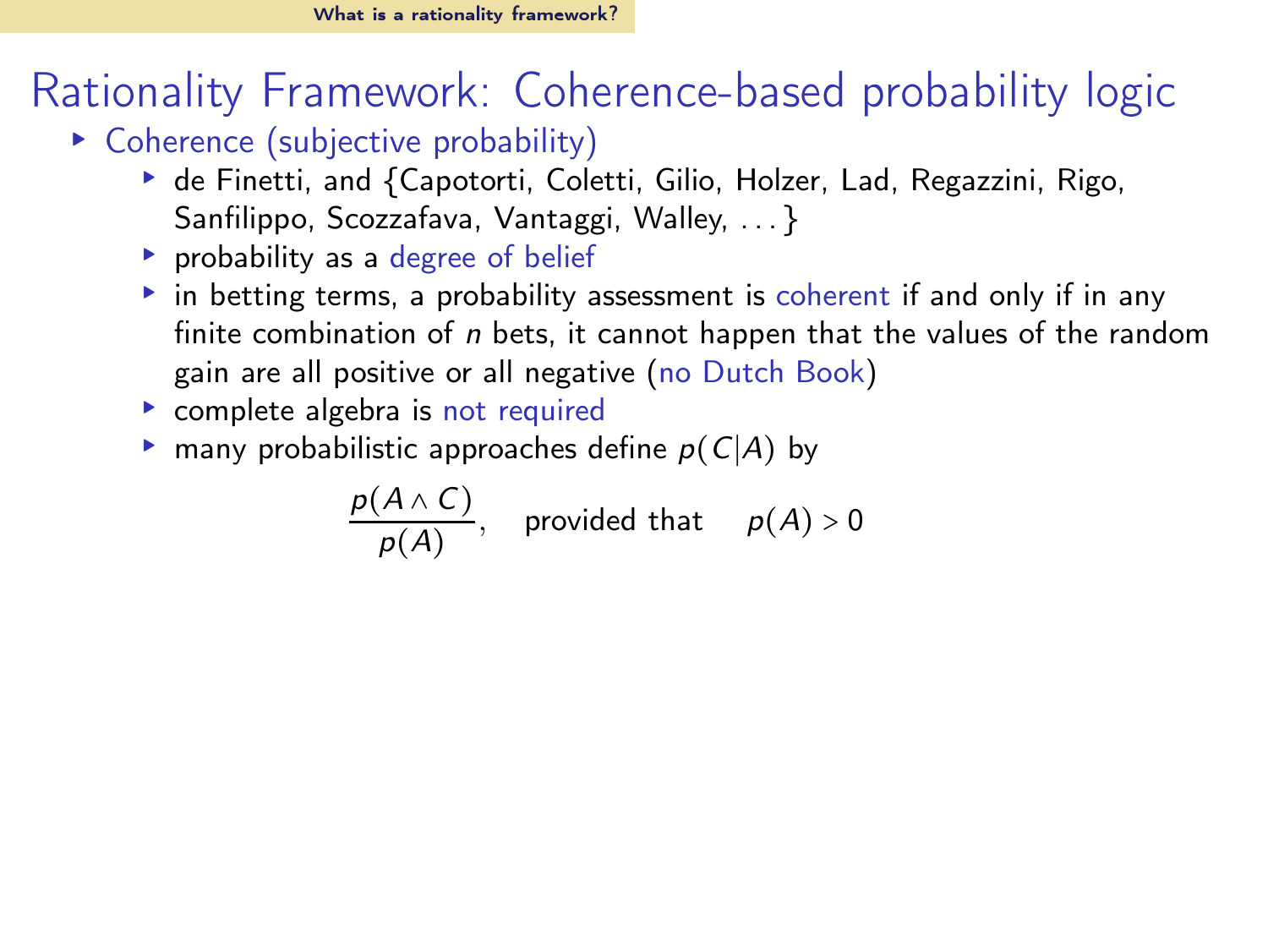- ▸ Coherence (subjective probability)
	- ▶ de Finetti, and {Capotorti, Coletti, Gilio, Holzer, Lad, Regazzini, Rigo, Sanfilippo, Scozzafava, Vantaggi, Walley, ... }
	- ▸ probability as a degree of belief
	- ▸ in betting terms, a probability assessment is coherent if and only if in any finite combination of  $n$  bets, it cannot happen that the values of the random gain are all positive or all negative (no Dutch Book)
	- ▸ complete algebra is not required
	- $\triangleright$  many probabilistic approaches define  $p(C|A)$  by

$$
\frac{p(A \wedge C)}{p(A)}, \quad \text{provided that} \quad p(A) > 0
$$

In the coherence approach, conditional probability,  $p(C|A)$ , is primitive and properly managed even if  $p(A) = 0$ 

- ▸ zero probabilities are exploited to reduce the complexity
- ▸ imprecision
- ▸ logical operations on conditional events (without triviality)
- ▶ bridges to possibility, fuzzy sets, nonmonotonic reasoning, ...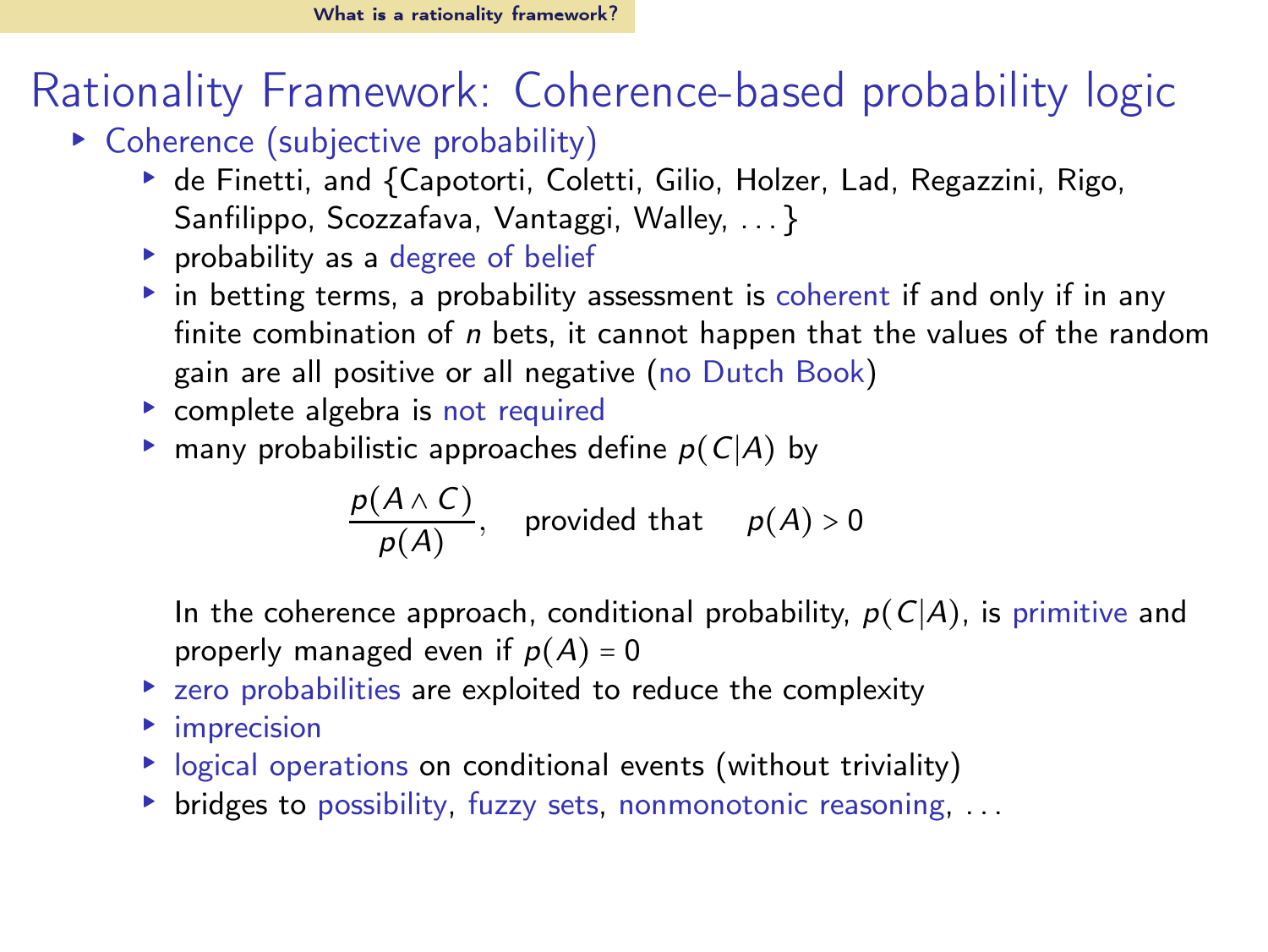- ▸ Coherence (subjective probability)
	- ▶ de Finetti, and {Capotorti, Coletti, Gilio, Holzer, Lad, Regazzini, Rigo, Sanfilippo, Scozzafava, Vantaggi, Walley, . . . }
	- ▸ probability as a degree of belief
	- ▸ in betting terms, a probability assessment is coherent if and only if in any finite combination of  $n$  bets, it cannot happen that the values of the random gain are all positive or all negative (no Dutch Book)
	- ▸ complete algebra is not required
	- $\triangleright$  many probabilistic approaches define  $p(C|A)$  by

$$
\frac{p(A \wedge C)}{p(A)}, \quad \text{provided that} \quad p(A) > 0
$$

In the coherence approach, conditional probability,  $p(C|A)$ , is primitive and properly managed even if  $p(A) = 0$ 

- ▸ zero probabilities are exploited to reduce the complexity
- ▸ imprecision
- ▸ logical operations on conditional events (without triviality)
- ▸ bridges to possibility, fuzzy sets, nonmonotonic reasoning, . . .

▶ Probability logic

- ▸ uncertain argument forms
- ▸ deductive transmission of the uncertainties from the premises to the conclusion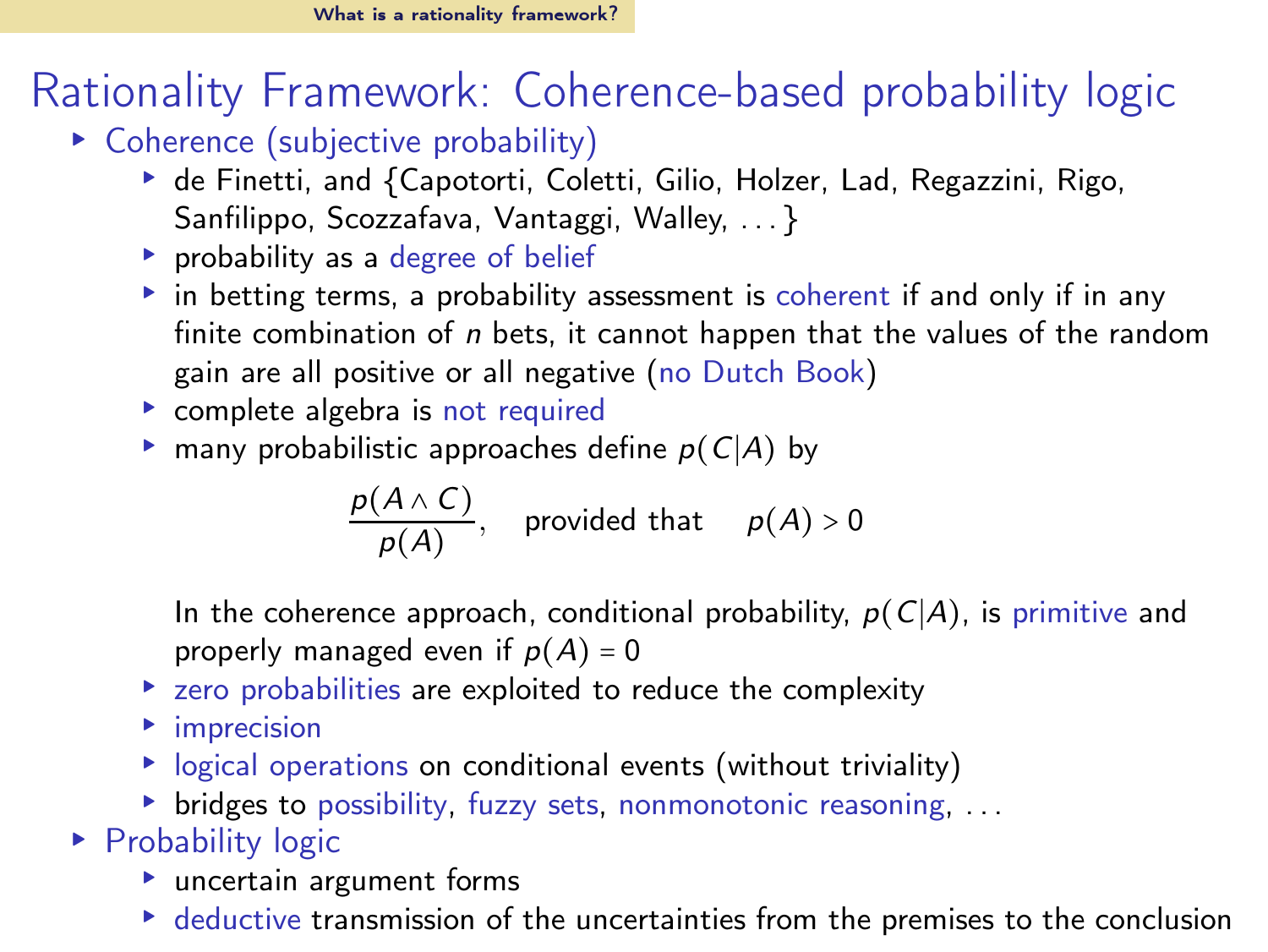#### <span id="page-22-0"></span>Table of contents

What is [Mental Probability Logic](#page-2-0)?

[What is a rationality framework?](#page-7-0)

[Brief overview on experimental evidence](#page-22-0)

[Further theoretical developments \(3 examples\)](#page-41-0)

[Concluding remarks](#page-61-0) References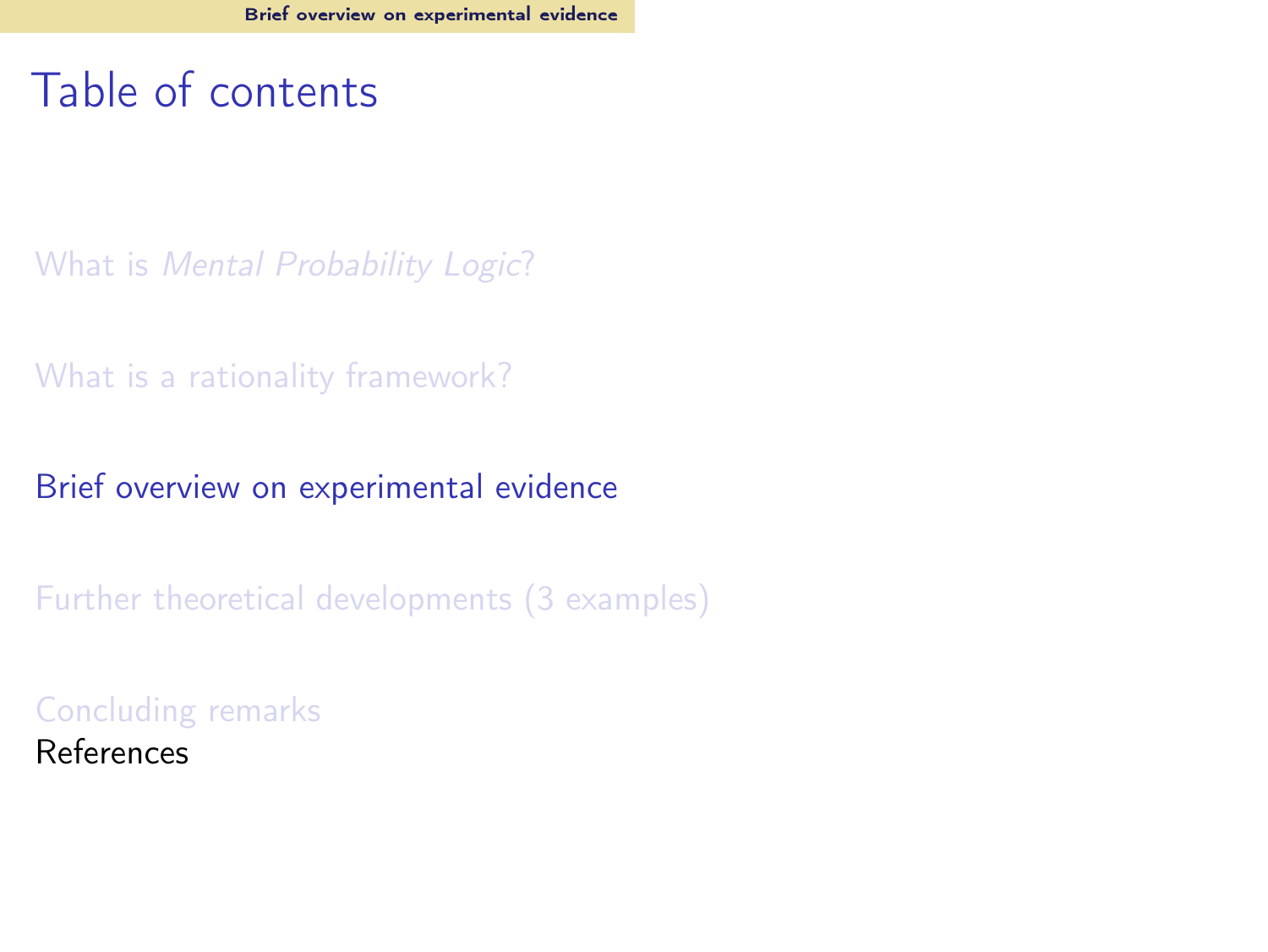## Mental probability logic: Experimental evidence

- ▸ Uncertain argument forms
	- ▸ monotonic versus nonmonotonic arguments: most people draw coherent inferences and understand that monotonic arguments are probabilistically non-informative [\(Pfeifer & Kleiter, 2005,](#page-64-4) [2010](#page-64-6); [Pfeifer & Tulkki](#page-65-1), [2017b](#page-65-1))
	- $\triangleright$  conditional syllogisms: e.g., probabilistic modus ponens (from  $p(C|A)$  and  $p(A)$  infer  $p(C)$ ) is easier for people compared to the probabilistic modus tollens (from  $p(C|A)$  and  $p(\neg C)$  infer  $p(\neg A)$ ) [\(Pfeifer & Kleiter](#page-64-7), [2007,](#page-64-7) [2009\)](#page-64-5)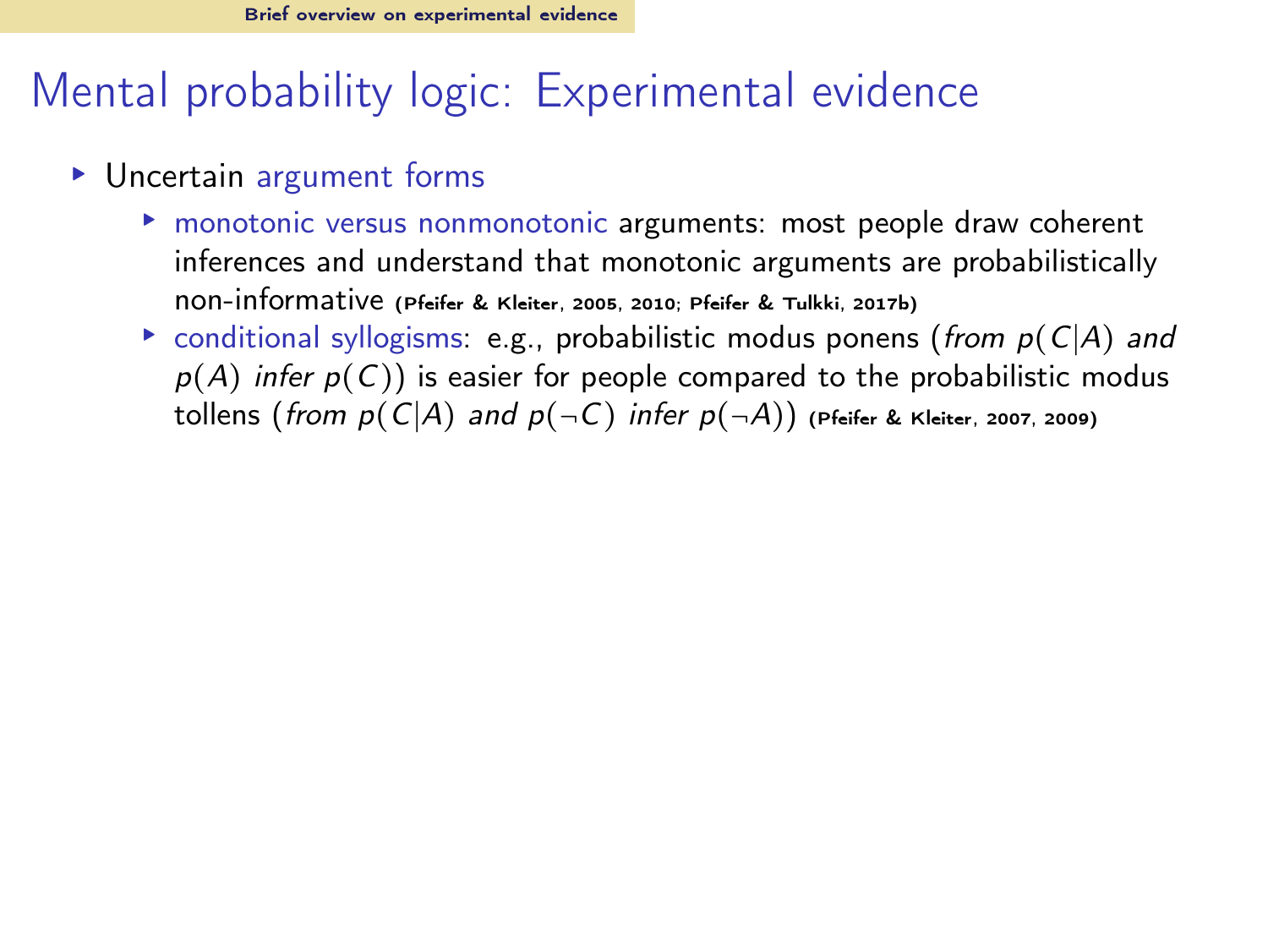## Mental probability logic: Experimental evidence

- ▸ Uncertain argument forms
	- ▸ monotonic versus nonmonotonic arguments: most people draw coherent inferences and understand that monotonic arguments are probabilistically non-informative [\(Pfeifer & Kleiter, 2005,](#page-64-4) [2010](#page-64-6); [Pfeifer & Tulkki](#page-65-1), [2017b](#page-65-1))
	- $\triangleright$  conditional syllogisms: e.g., probabilistic modus ponens (from  $p(C|A)$  and  $p(A)$  infer  $p(C)$ ) is easier for people compared to the probabilistic modus tollens (from  $p(C|A)$  and  $p(\neg C)$  infer  $p(\neg A)$ ) [\(Pfeifer & Kleiter](#page-64-7), [2007,](#page-64-7) [2009\)](#page-64-5)
- ▸ Argumentation
	- ▸ Formal measure of argument strength [\(Pfeifer](#page-64-8), [2007,](#page-64-8) [2013b\)](#page-64-9), which
	- ▶ allows for rationally reconstructing data observed in the Ellsberg Paradox [\(Pfeifer & Pankka](#page-64-10), [2017\)](#page-64-10)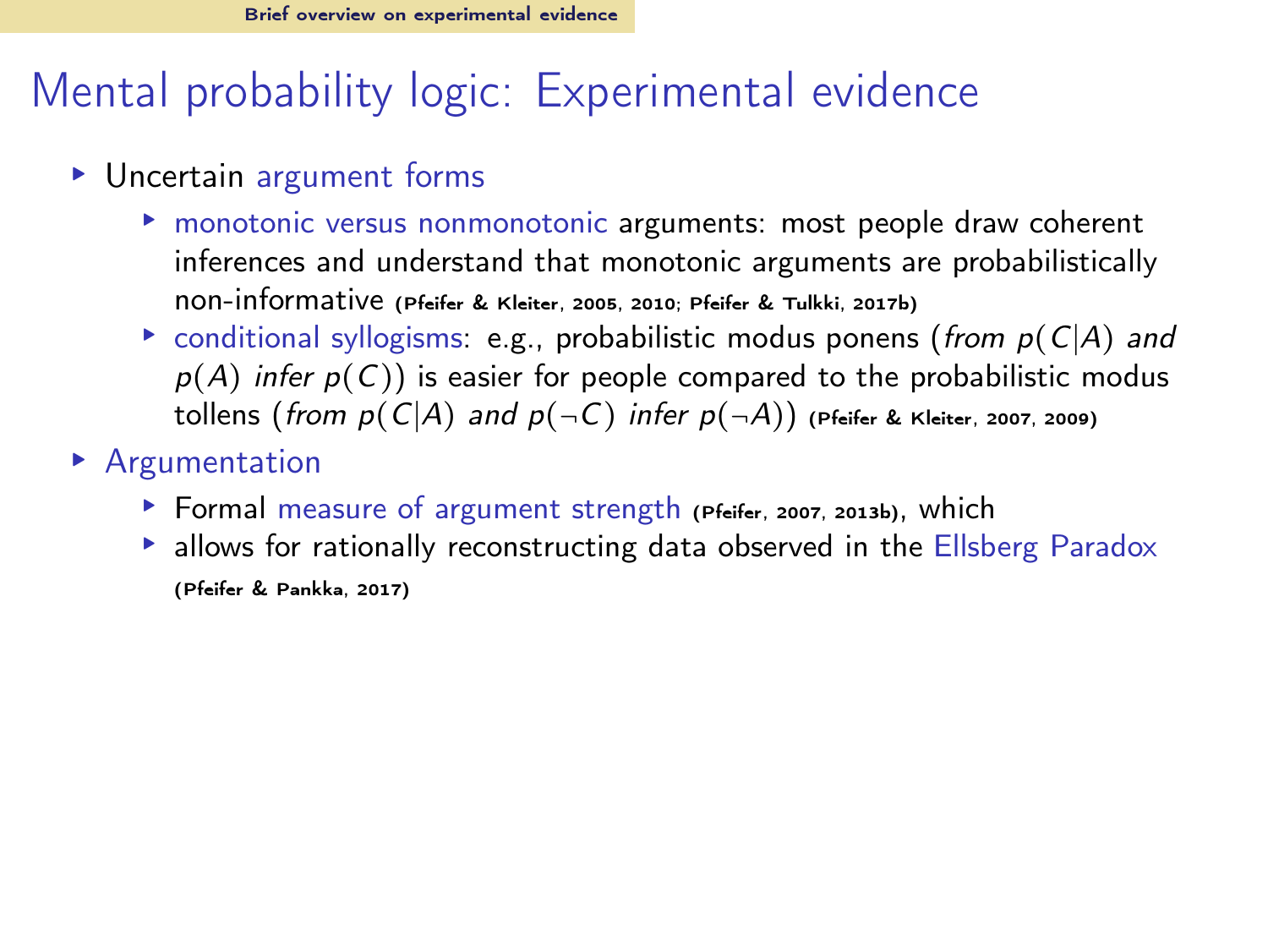## Mental probability logic: Experimental evidence

- ▸ Uncertain argument forms
	- ▸ monotonic versus nonmonotonic arguments: most people draw coherent inferences and understand that monotonic arguments are probabilistically non-informative [\(Pfeifer & Kleiter, 2005,](#page-64-4) [2010](#page-64-6); [Pfeifer & Tulkki](#page-65-1), [2017b](#page-65-1))
	- $\triangleright$  conditional syllogisms: e.g., probabilistic modus ponens (from  $p(C|A)$  and  $p(A)$  infer  $p(C)$ ) is easier for people compared to the probabilistic modus tollens (from  $p(C|A)$  and  $p(\neg C)$  infer  $p(\neg A)$ ) [\(Pfeifer & Kleiter](#page-64-7), [2007,](#page-64-7) [2009\)](#page-64-5)
- ▸ Argumentation
	- ▸ Formal measure of argument strength [\(Pfeifer](#page-64-8), [2007,](#page-64-8) [2013b\)](#page-64-9), which
	- ▸ allows for rationally reconstructing data observed in the Ellsberg Paradox [\(Pfeifer & Pankka](#page-64-10), [2017\)](#page-64-10)
- ▸ Conditionals
	- ▶ Paradoxes of the material conditional (e.g., from C infer  $A \rightarrow C$ ), are probabilistically non-informative and hence blocked in mental probability logic. This matches the data [\(Pfeifer & Kleiter](#page-64-11), [2011](#page-64-11); [Pfeifer](#page-64-2), [2014](#page-64-2)).
	- ▸ Observed response tendencies in tasks involving negations in samples of Westerners did not differ from a Japanese sample: a first step towards cross-cultural comparisons [\(Pfeifer & Yama, 2017](#page-65-2))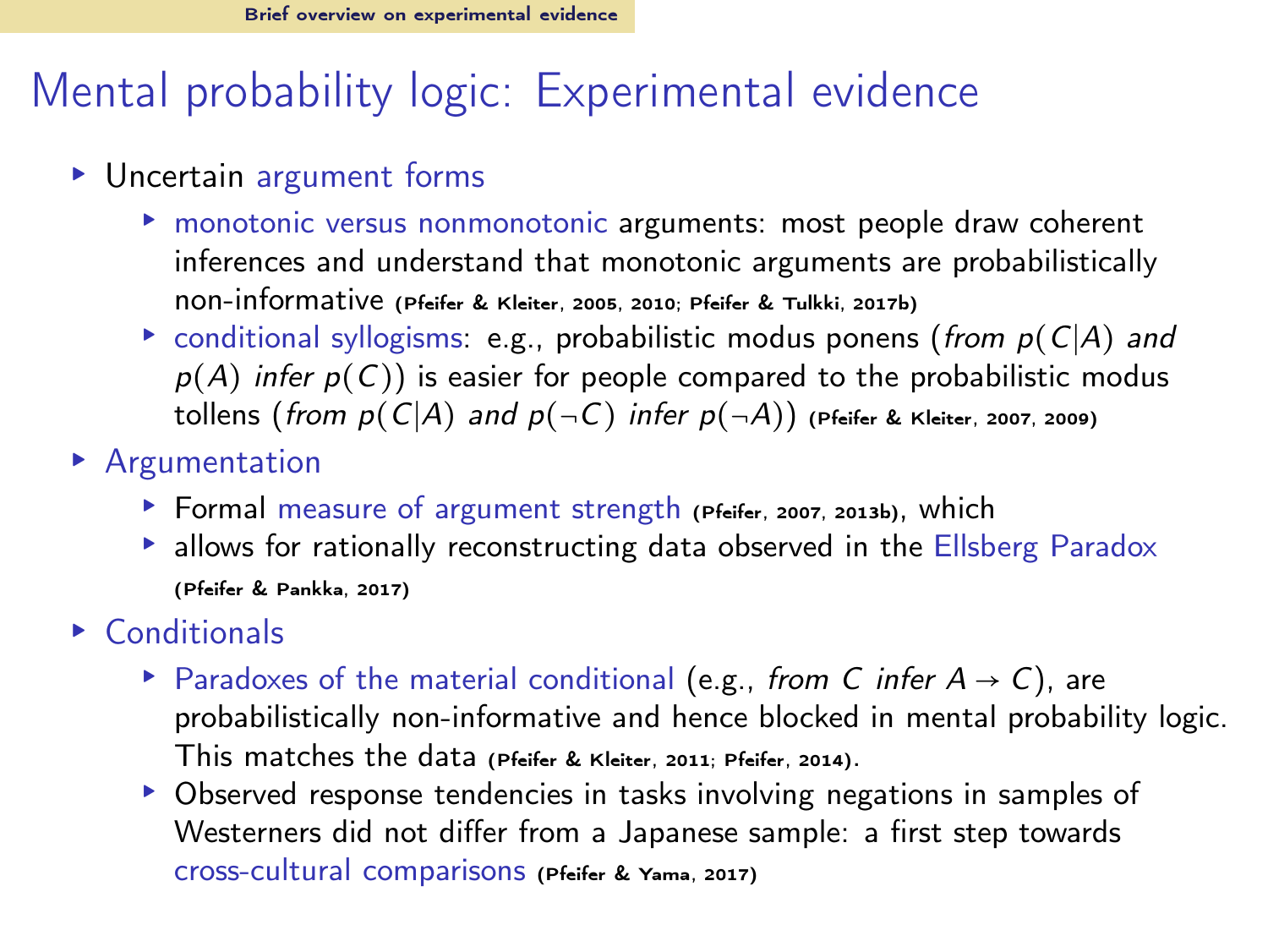$$
p(A \land C) = x_1
$$
  
\n
$$
p(A \land \neg C) = x_2
$$
  
\n
$$
p(\neg A \land C) = x_3
$$
  
\n
$$
p(\neg A \land \neg C) = x_4
$$
  
\n
$$
p(\text{If } A, \text{ then } C) = ?
$$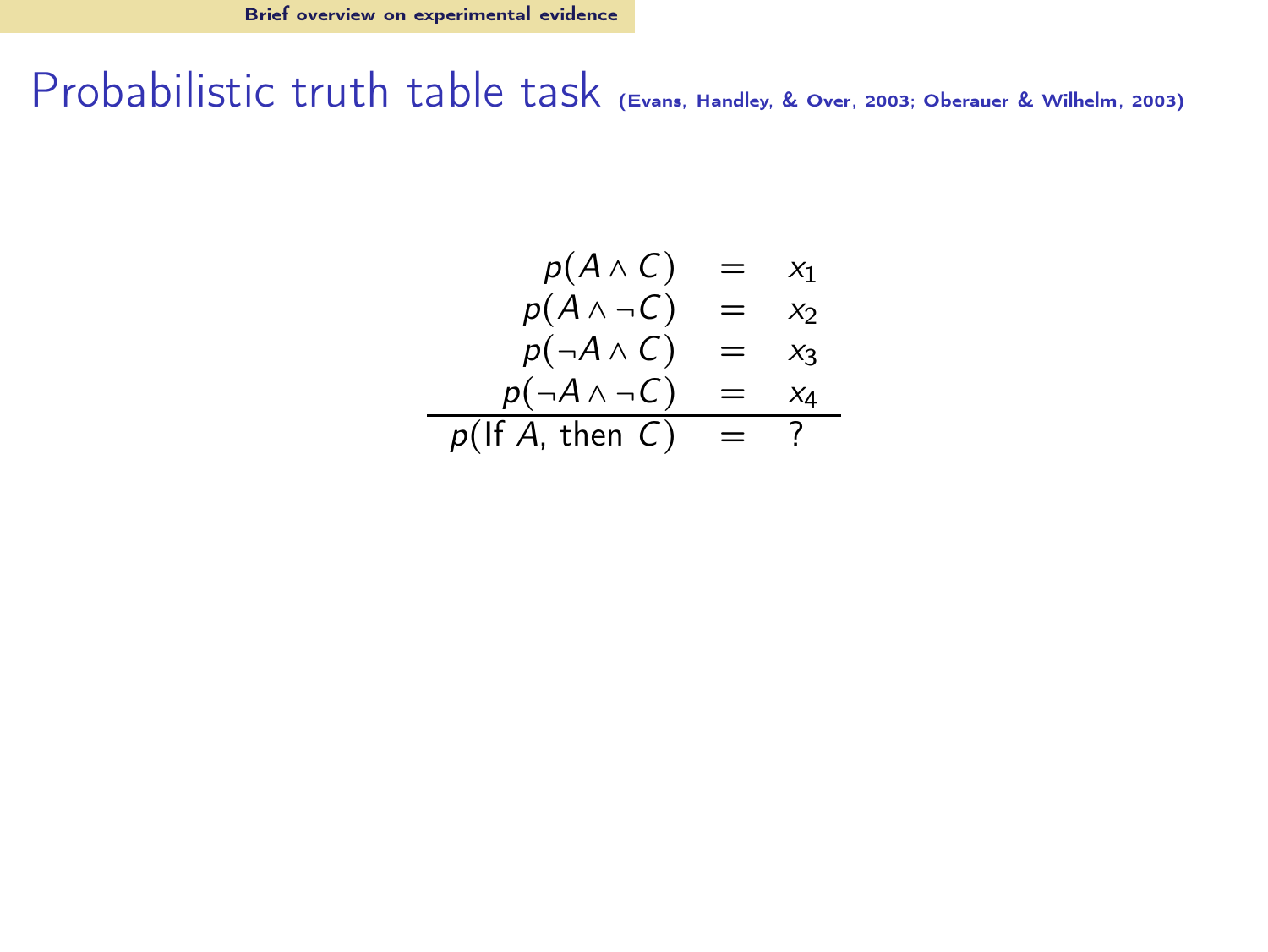$$
p(A \land C) = x_1
$$
  
\n
$$
p(A \land \neg C) = x_2
$$
  
\n
$$
p(\neg A \land C) = x_3
$$
  
\n
$$
p(\neg A \land \neg C) = x_4
$$
  
\n
$$
p(\text{If } A, \text{ then } C) = ?
$$

Sample conclusion candidates:

- $\rightarrow p(A \wedge C) = x_1$
- ►  $p(C|A) = x_1/(x_1 + x_2)$
- $\rightarrow p(A \supset C) = x_1 + x_3 + x_4$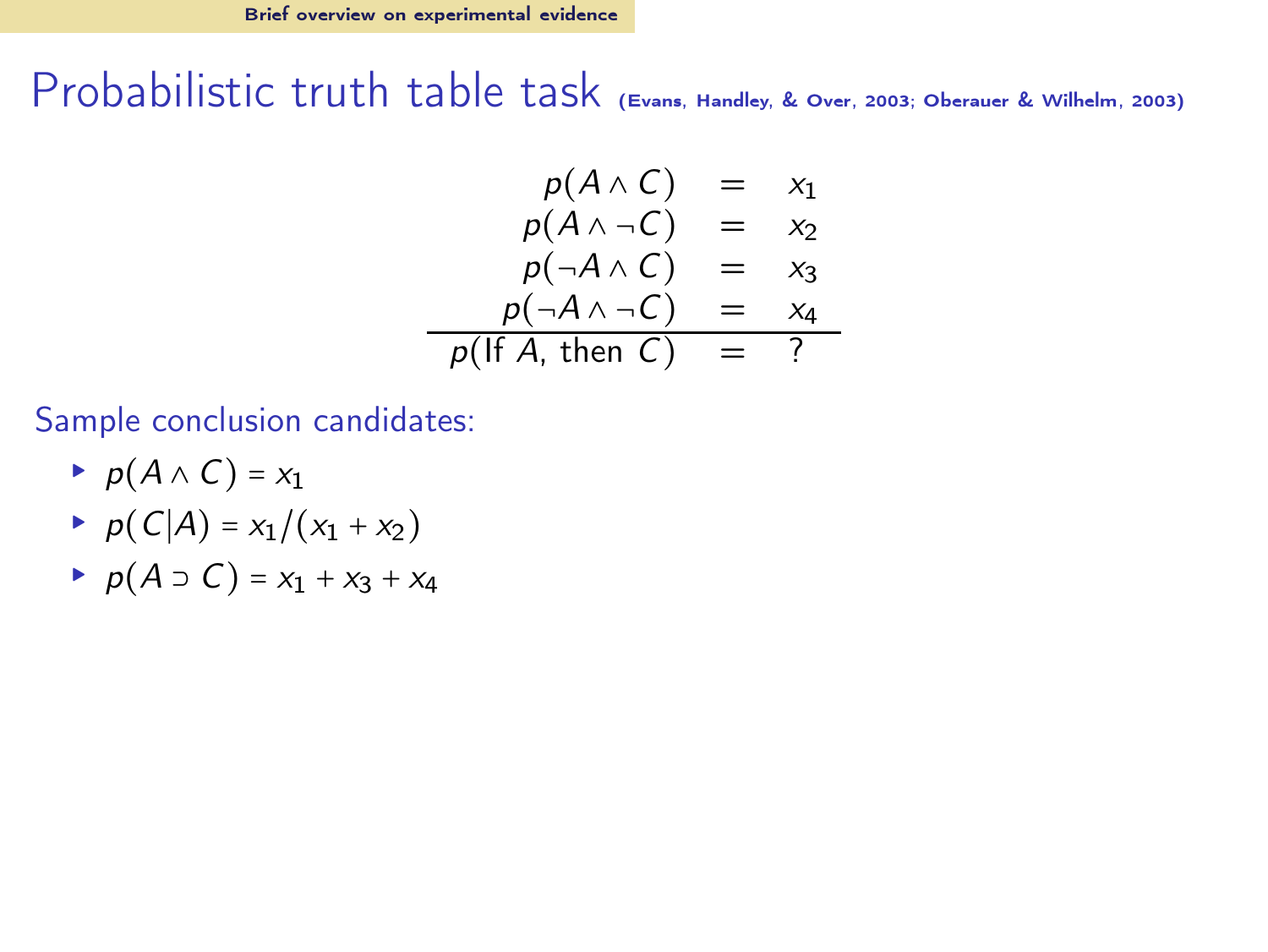$$
p(A \land C) = x_1 = .25p(A \land \neg C) = x_2 = .25p(\neg A \land C) = x_3 = .25p(\neg A \land \neg C) = x_4 = .25p(H A, then C) = ?
$$

Sample conclusion candidates:

- $\rightarrow p(A \wedge C) = x_1$
- ►  $p(C|A) = x_1/(x_1 + x_2)$
- $\rightarrow p(A \supset C) = x_1 + x_3 + x_4$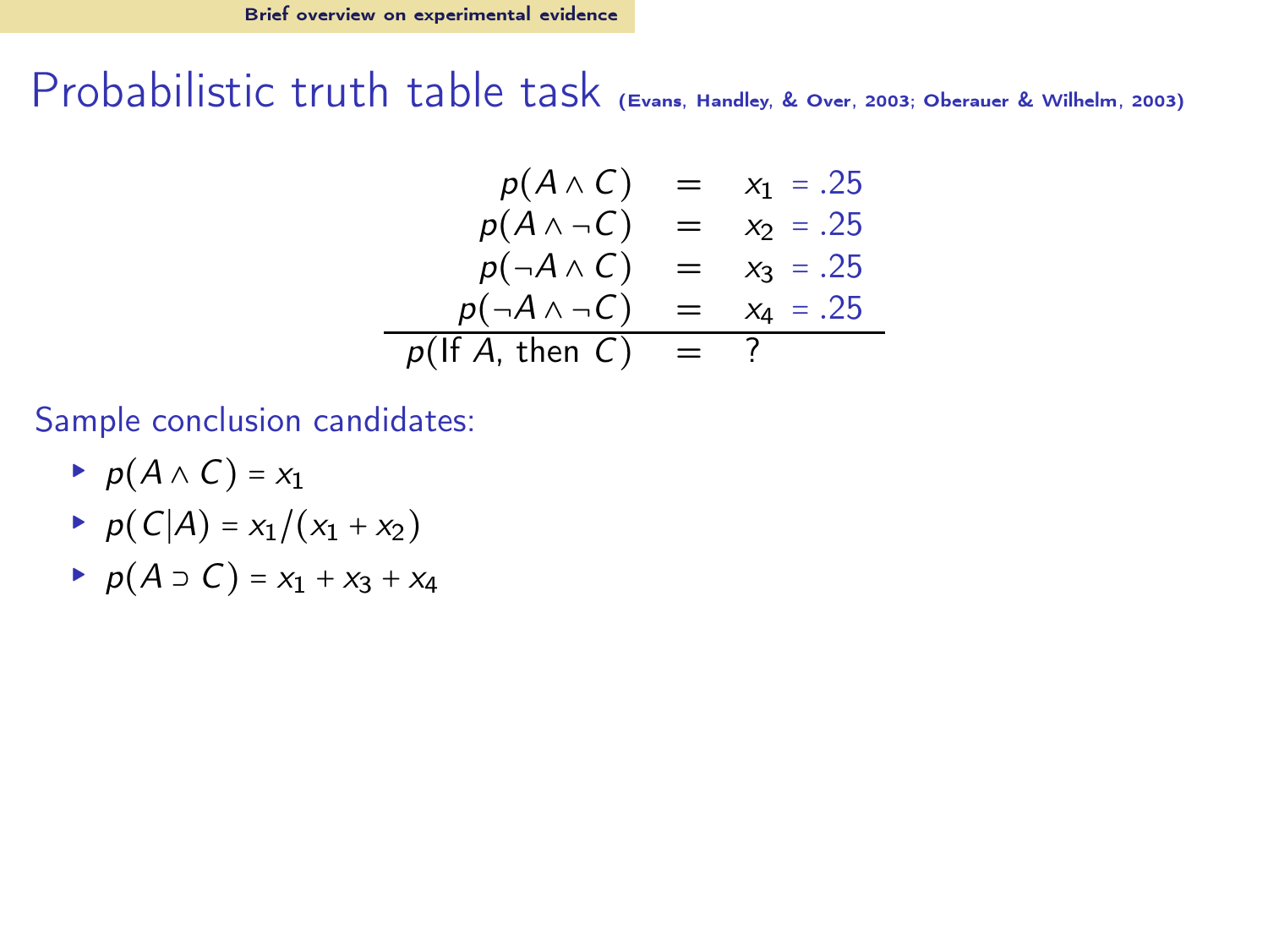$$
p(A \land C) = x_1 = .25\np(A \land \neg C) = x_2 = .25\np(\neg A \land C) = x_3 = .25\np(\neg A \land \neg C) = x_4 = .25\np(H A, then C) = ?
$$

Sample conclusion candidates:

- $p(A \wedge C) = x_1 = .25$
- ►  $p(C|A) = x_1/(x_1 + x_2) = .50$
- ►  $p(A \supset C) = x_1 + x_3 + x_4 = .75$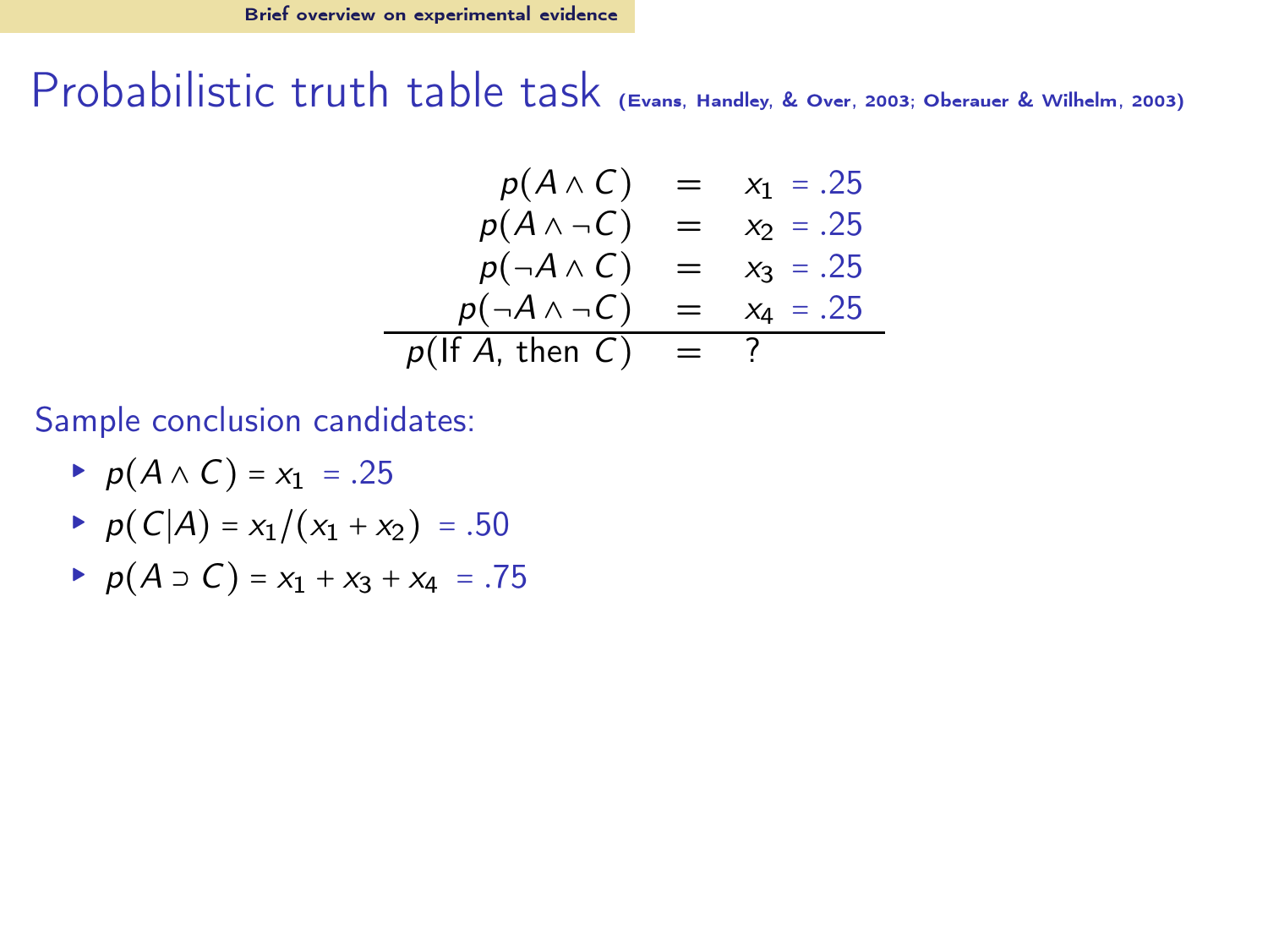$$
p(A \land C) = x_1
$$
  
\n
$$
p(A \land \neg C) = x_2
$$
  
\n
$$
p(\neg A \land C) = x_3
$$
  
\n
$$
p(\neg A \land \neg C) = x_4
$$
  
\n
$$
p(\text{If } A, \text{ then } C) = ?
$$

#### Main results:

- $\triangleright$  more than half of the responses are consistent with  $p(C|A)$
- $\triangleright$  many responses are consistent with  $p(A \wedge C)$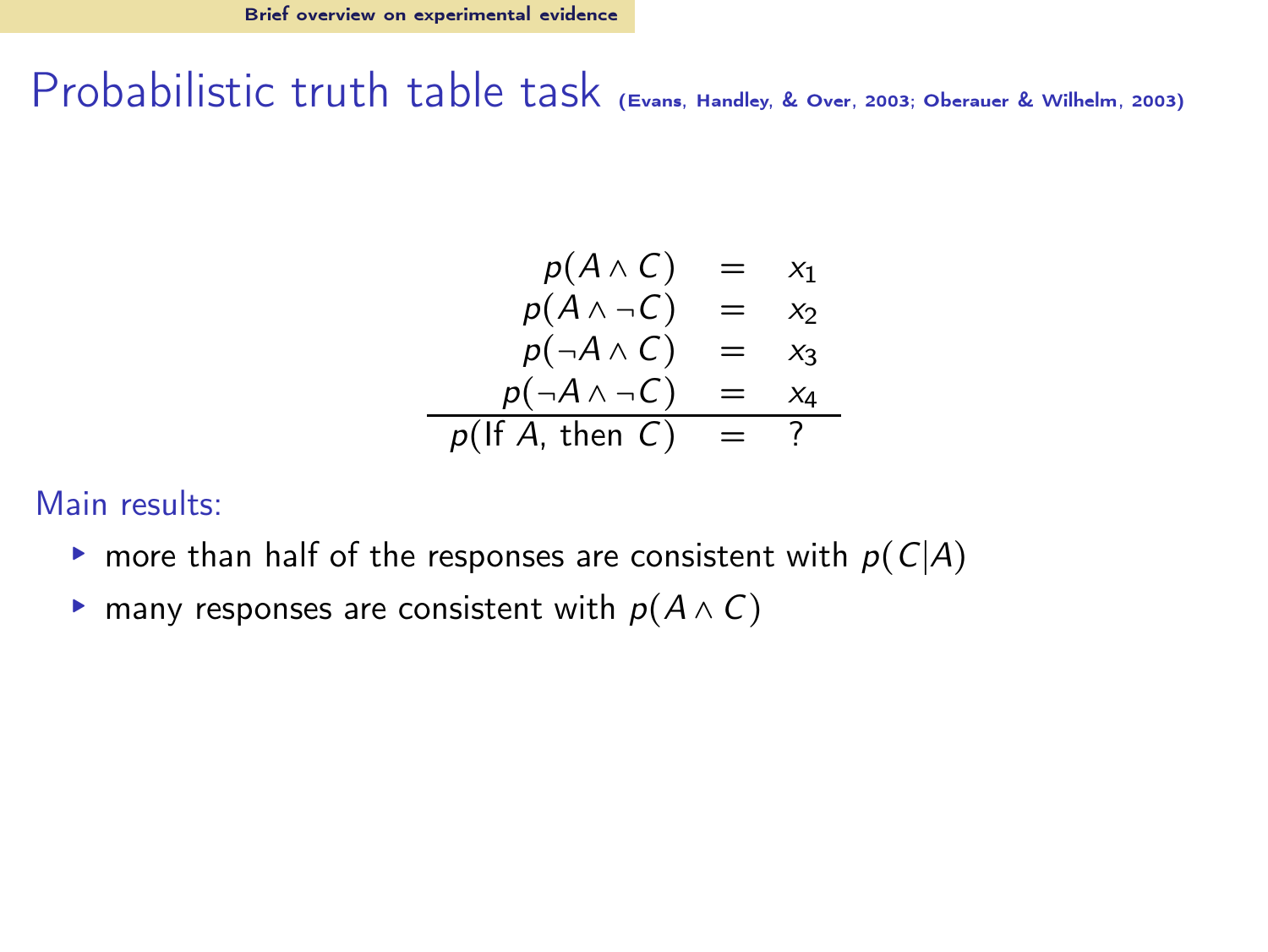$$
p(A \land C) = x_1
$$
  
\n
$$
p(A \land \neg C) = x_2
$$
  
\n
$$
p(\neg A \land C) = x_3
$$
  
\n
$$
p(\neg A \land \neg C) = x_4
$$
  
\n
$$
p(\text{If } A, \text{ then } C) = ?
$$

#### Main results:

- $\triangleright$  more than half of the responses are consistent with  $p(C|A)$
- $\triangleright$  many responses are consistent with  $p(A \wedge C)$
- **Sample task material (sides of a die):**  $\boxed{\circ}$   $\boxed{\Box}$   $\boxed{\circ}$  $|O|$  $|O|$ Iterated version: interpretation shifts to  $p(C|A)$  [\(Fugard, Pfeifer, Mayerhofer, & Kleiter](#page-63-5), [2011;](#page-63-5) [Kleiter, Fugard, & Pfeifer](#page-63-6), [2018\)](#page-63-6)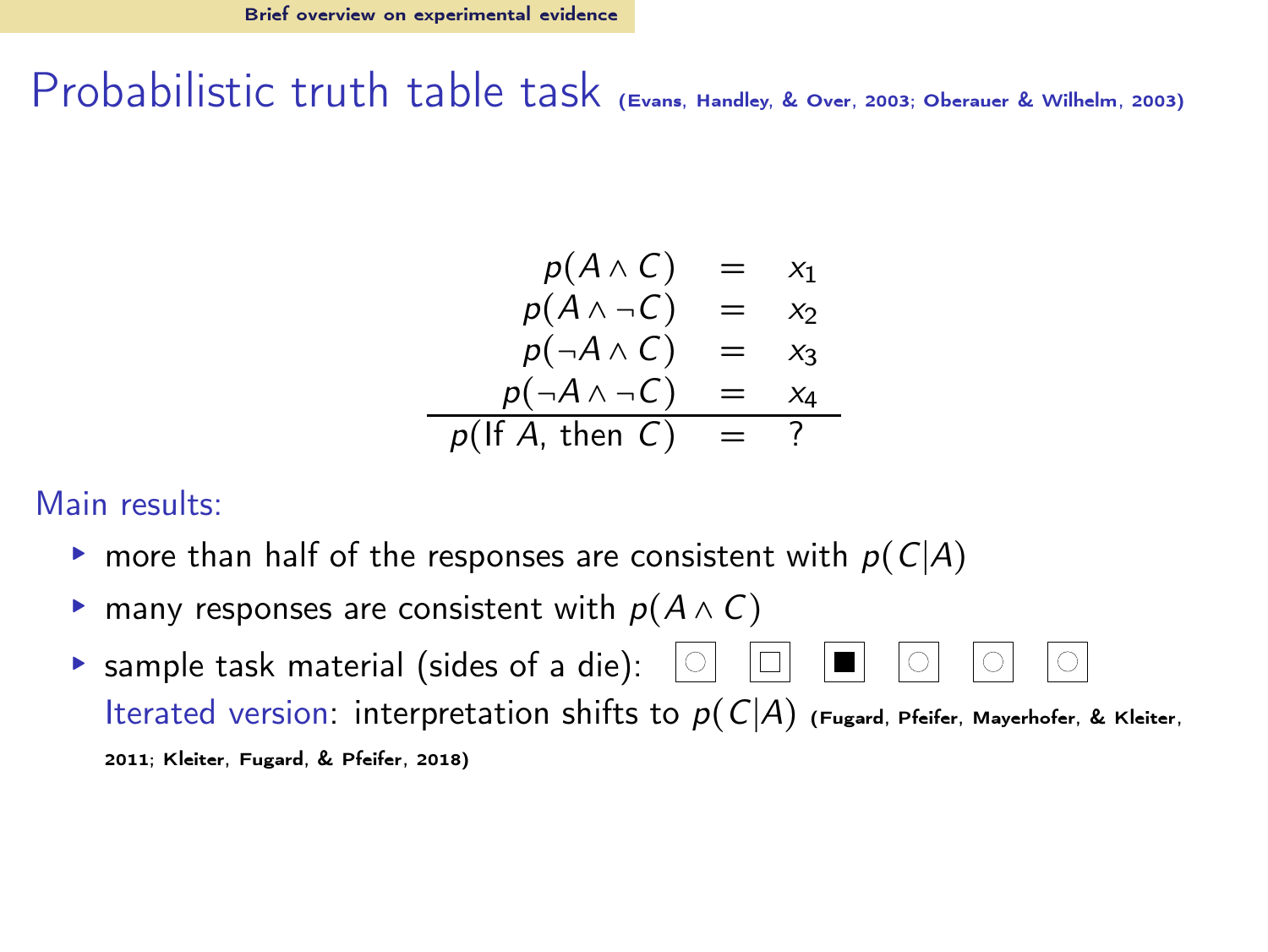Conditional probability  $p(C|A)$  is the best predictor for beliefs in conditionals, even if

▸ the premises probabilities are imprecise [\(Pfeifer, 2013a;](#page-64-1) [Pfeifer & Tulkki, 2017a](#page-65-3)), like:

$$
\circlearrowleft \Box \Box \Box \Box \circlearrowright \Box \Box
$$

$$
p(\text{circle } \land \text{ white}) \in \left[\frac{3}{6}, \frac{4}{6}\right]
$$
\n
$$
p(\text{circle } \land \neg \text{white}) \in \left[0, \frac{1}{6}\right]
$$
\n
$$
p(\neg \text{circle } \land \text{white}) \in \left[\frac{1}{6}, \frac{2}{6}\right]
$$
\n
$$
p(\neg \text{circle } \land \neg \text{white}) \in \left[\frac{1}{6}, \frac{2}{6}\right]
$$

 $p($  If circle, then white) =  $\int$  = p(white|circle)  $\in \left[\frac{3}{4}, \frac{4}{4}\right]$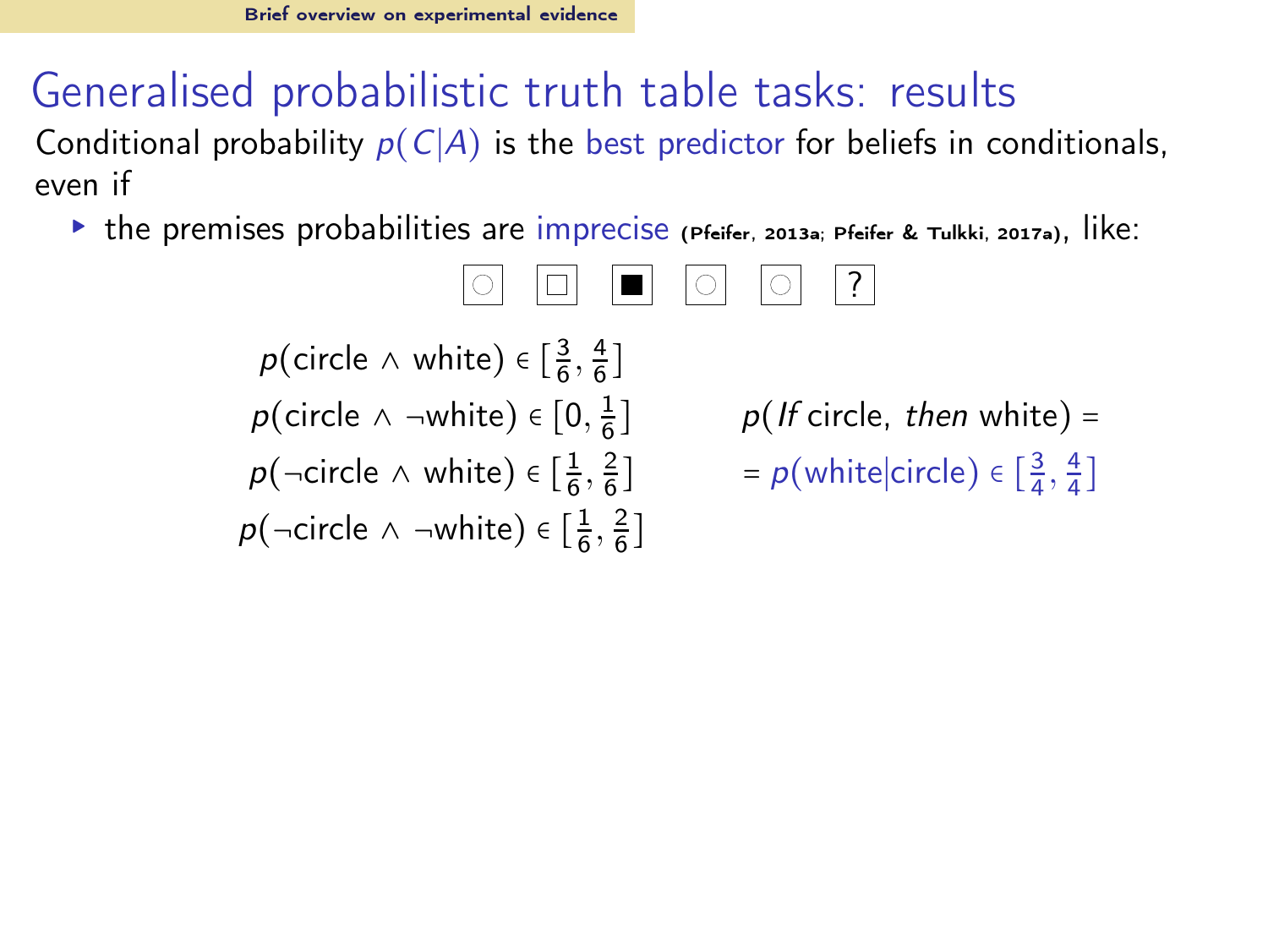Conditional probability  $p(C|A)$  is the best predictor for beliefs in conditionals, even if

▸ the premises probabilities are imprecise [\(Pfeifer, 2013a;](#page-64-1) [Pfeifer & Tulkki, 2017a](#page-65-3)), like:

$$
\boxed{\circ} \boxed{\Box} \boxed{\Box} \boxed{\circ} \boxed{\circ} \boxed{?}
$$

 $p(\text{circle } \land \text{ white}) \in \left[\frac{3}{6}, \frac{4}{6}\right]$  $p(\text{circle } \wedge \neg \text{white}) \in [0, \frac{1}{6}$  $p($  If circle, then white) =  $p(\neg \text{circle } \land \text{white}) \in [\frac{1}{6}, \frac{2}{6}]$  $\int$  = p(white|circle)  $\in \left[\frac{3}{4}, \frac{4}{4}\right]$  $p(\neg$ circle ∧ ¬white)  $\in \left[\frac{1}{6}, \frac{2}{6}\right]$ 

 $\triangleright$  the conditional is formulated as a causal conditional *(if drug taken, then*) symptoms diminished) [\(Over et al.](#page-64-12), [2007;](#page-64-12) [Pfeifer & Stöckle-Schobel, 2015;](#page-65-4) [Pfeifer & Tulkki](#page-65-1), [2017b\)](#page-65-1) or as an abductive conditional (if symptoms diminished, then drug taken) [\(Pfeifer & Tulkki](#page-65-3), [2017a](#page-65-3))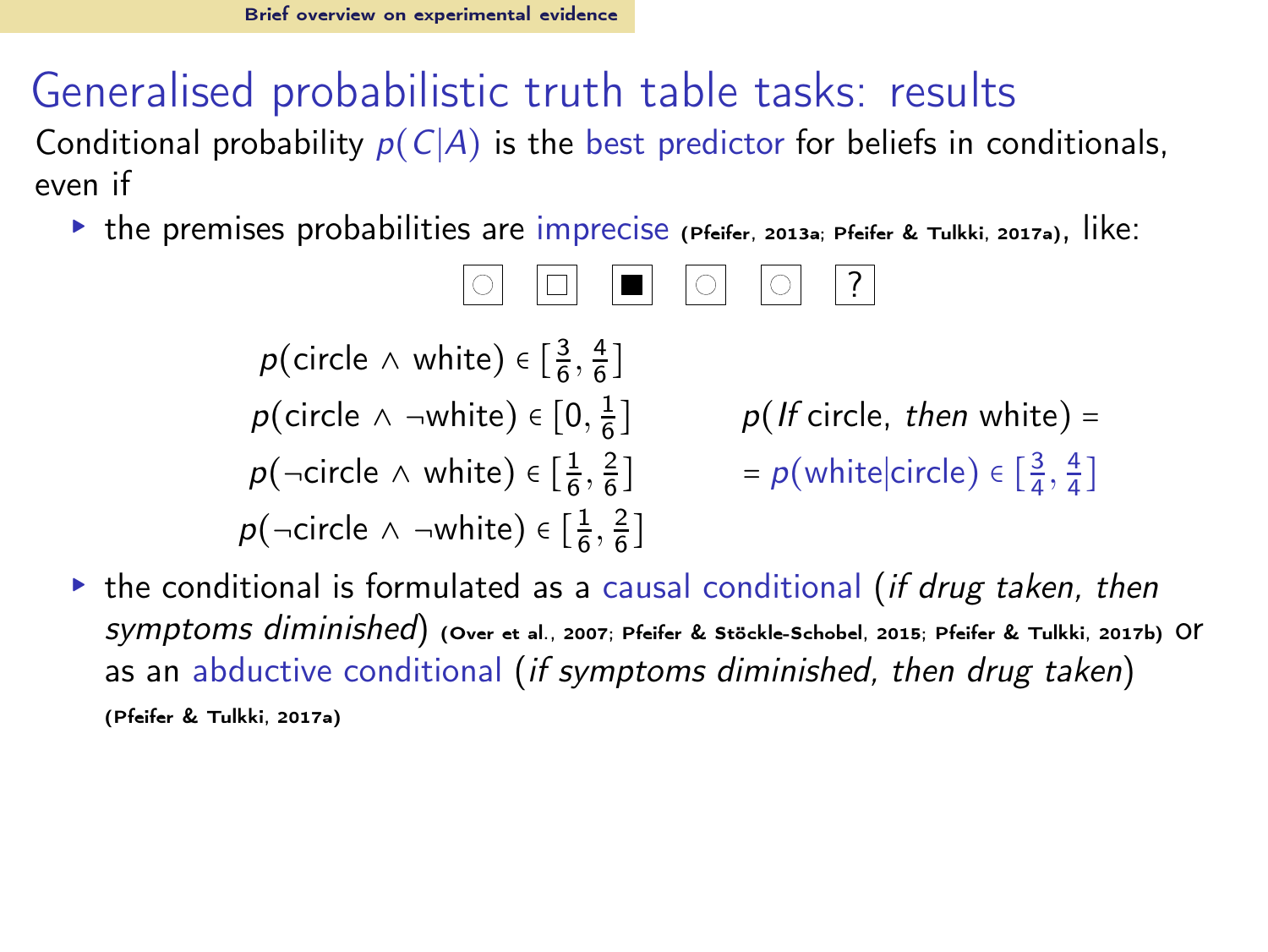Conditional probability  $p(C|A)$  is the best predictor for beliefs in conditionals, even if

▸ the premises probabilities are imprecise [\(Pfeifer, 2013a;](#page-64-1) [Pfeifer & Tulkki, 2017a](#page-65-3)), like:

$$
\boxed{\circ} \boxed{\Box} \boxed{\Box} \boxed{\circ} \boxed{\circ} \boxed{?}
$$

 $p(\text{circle } \land \text{ white}) \in \left[\frac{3}{6}, \frac{4}{6}\right]$  $p(\text{circle } \wedge \neg \text{white}) \in [0, \frac{1}{6}$  $p($  If circle, then white) =  $p(\neg \text{circle } \land \text{white}) \in [\frac{1}{6}, \frac{2}{6}]$  $\int$  = p(white|circle)  $\in \left[\frac{3}{4}, \frac{4}{4}\right]$  $p(\neg$ circle ∧ ¬white)  $\in \left[\frac{1}{6}, \frac{2}{6}\right]$ 

- $\triangleright$  the conditional is formulated as a causal conditional *(if drug taken, then*) symptoms diminished) [\(Over et al.](#page-64-12), [2007;](#page-64-12) [Pfeifer & Stöckle-Schobel, 2015;](#page-65-4) [Pfeifer & Tulkki](#page-65-1), [2017b\)](#page-65-1) or as an abductive conditional (if symptoms diminished, then drug taken) [\(Pfeifer & Tulkki](#page-65-3), [2017a](#page-65-3)) OF  $35...$
- $\blacktriangleright$  ... a counterfactual, i.e., fact (not A) plus If A were the case, C would be the case (see, e.g., [Pfeifer & Stöckle-Schobel, 2015;](#page-65-4) [Pfeifer & Tulkki, 2017a](#page-65-3))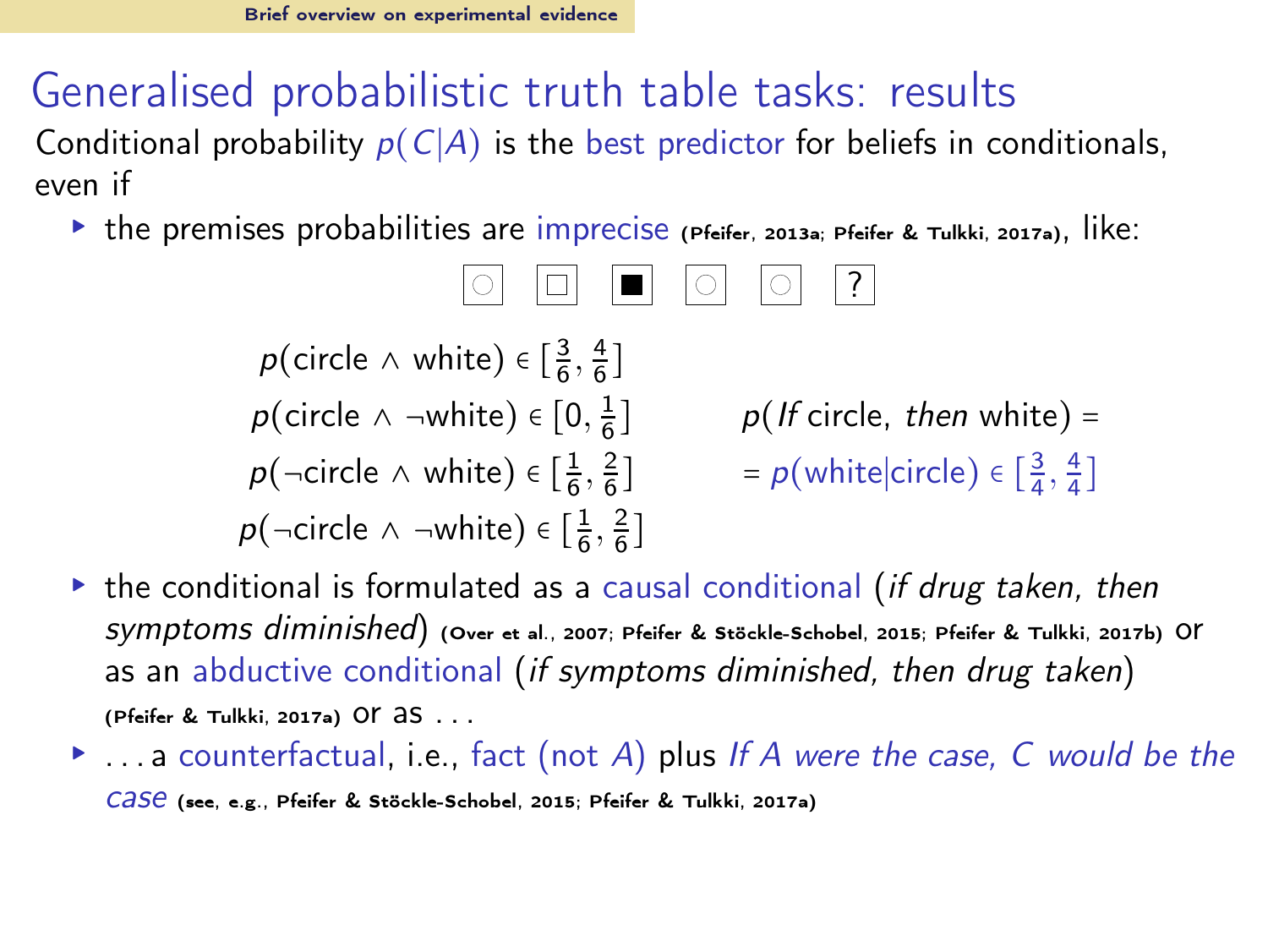Conditional probability  $p(C|A)$  is the best predictor for beliefs in conditionals, even if

▸ the premises probabilities are imprecise [\(Pfeifer, 2013a;](#page-64-1) [Pfeifer & Tulkki, 2017a](#page-65-3)), like:

$$
\boxed{\circ} \boxed{\Box} \boxed{\Box} \boxed{\circ} \boxed{\circ} \boxed{?}
$$

 $p(\text{circle } \land \text{ white}) \in \left[\frac{3}{6}, \frac{4}{6}\right]$  $p(\text{circle } \wedge \neg \text{white}) \in [0, \frac{1}{6}$  $p($  If circle, then white) =  $p(\neg \text{circle } \land \text{white}) \in [\frac{1}{6}, \frac{2}{6}]$  $\int$  = p(white|circle)  $\in \left[\frac{3}{4}, \frac{4}{4}\right]$  $p(\neg$ circle ∧ ¬white)  $\in \left[\frac{1}{6}, \frac{2}{6}\right]$ 

- $\triangleright$  the conditional is formulated as a causal conditional *(if drug taken, then*) symptoms diminished) [\(Over et al.](#page-64-12), [2007;](#page-64-12) [Pfeifer & Stöckle-Schobel, 2015;](#page-65-4) [Pfeifer & Tulkki](#page-65-1), [2017b\)](#page-65-1) or as an abductive conditional (if symptoms diminished, then drug taken) [\(Pfeifer & Tulkki](#page-65-3), [2017a](#page-65-3)) OF  $35...$
- $\blacktriangleright$  ... a counterfactual, i.e., fact (not A) plus If A were the case, C would be the case (see, e.g., [Pfeifer & Stöckle-Schobel, 2015;](#page-65-4) [Pfeifer & Tulkki, 2017a](#page-65-3))
- $\triangleright$  data are also robust for conditionals which violate  $\Delta p$ :

$$
\Delta p = p(C|A) - p(C|\neg A) > 0
$$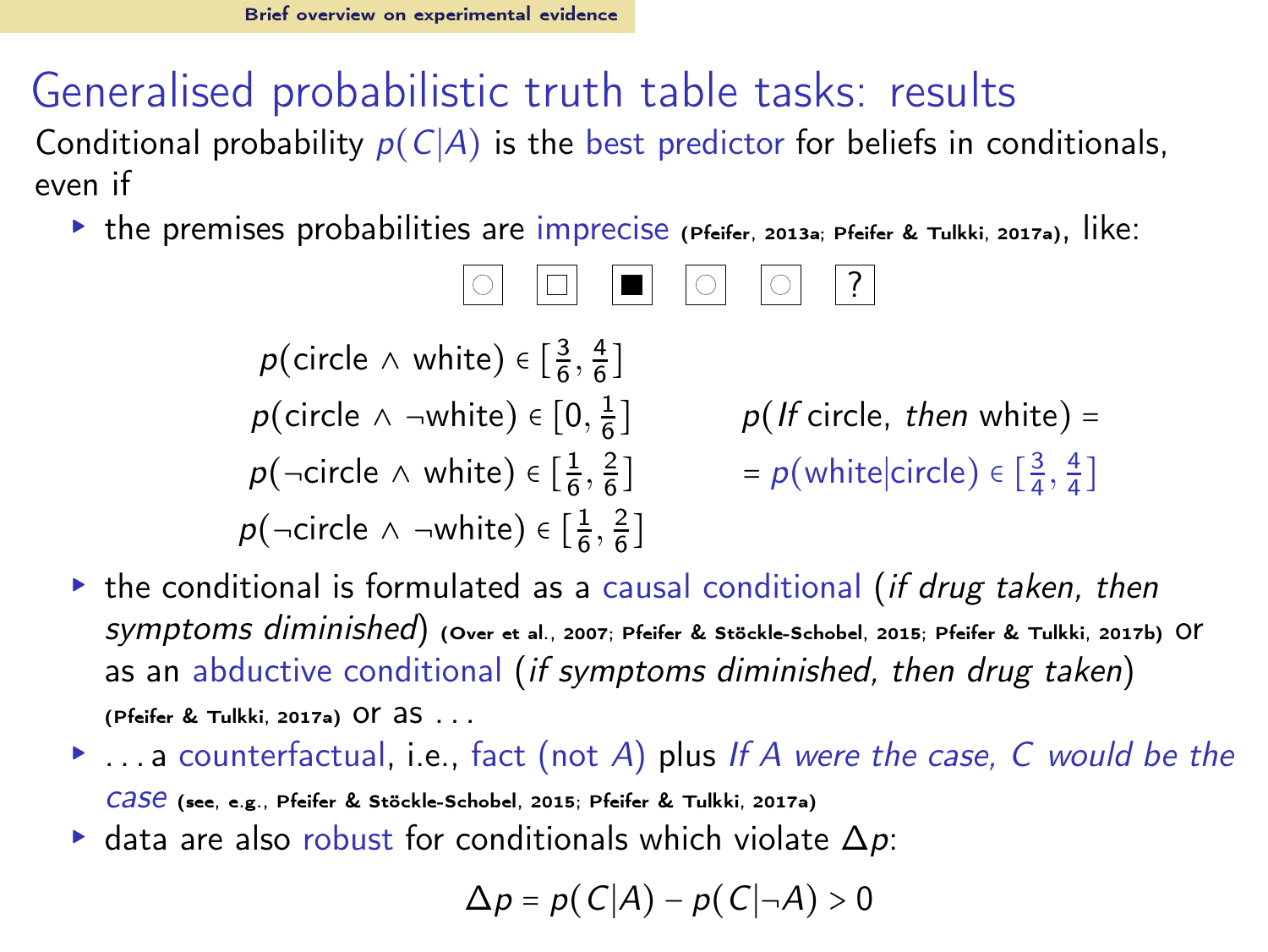- $\triangleright$  Inferentialist accounts claim that some inferential connection between the antecedent  $A$  and the consequent  $C$  is needed in order to build a belief in the conditional  $A \rightarrow C$ , which could, for example be
	- $\blacktriangleright$  deductive, inductive, or abductive (see, e.g., [Douven, Elqayam, Singmann, & Wijnbergen-Huitink](#page-63-7), [2020\)](#page-63-7)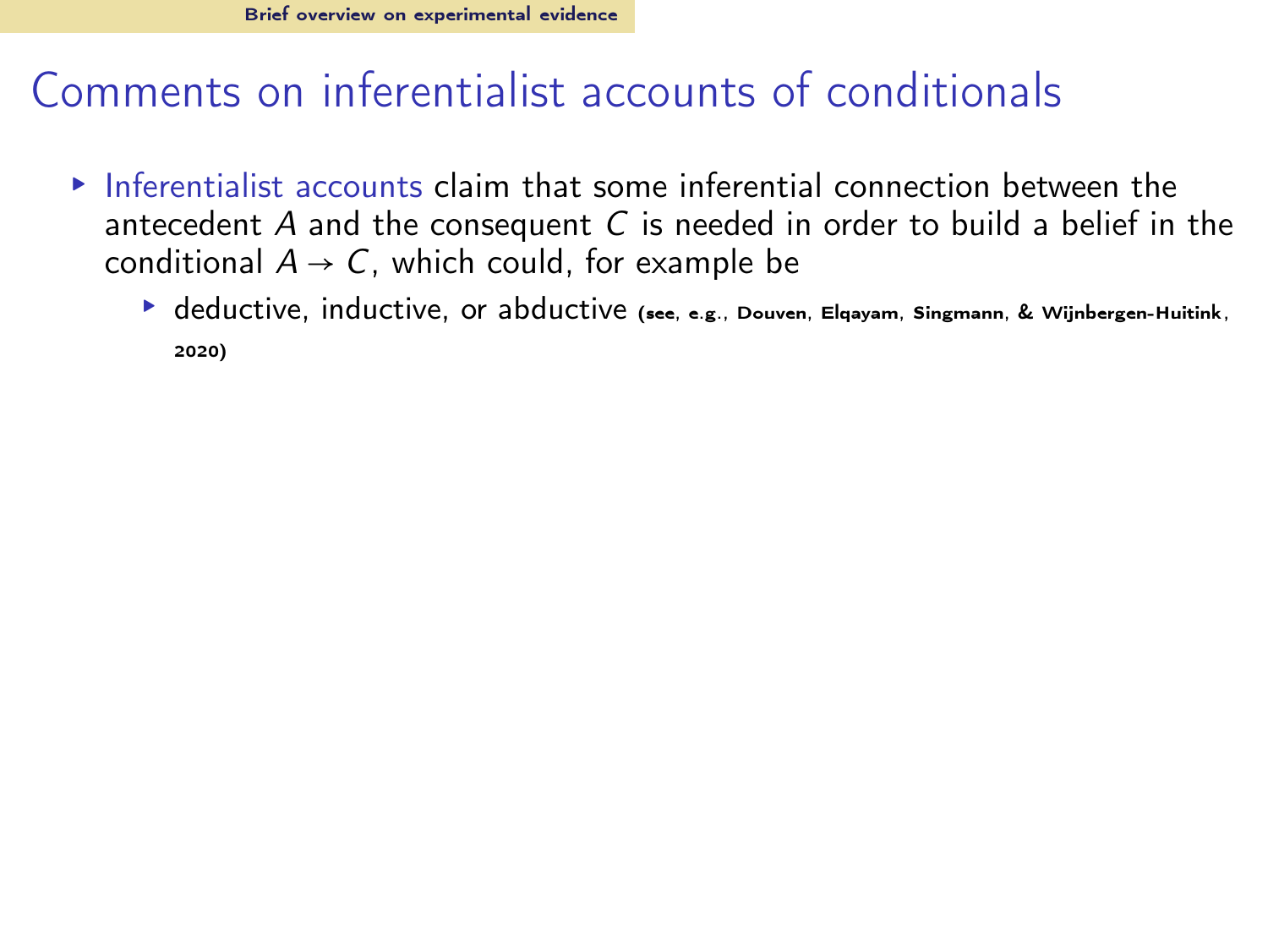- $\triangleright$  Inferentialist accounts claim that some inferential connection between the antecedent  $A$  and the consequent  $C$  is needed in order to build a belief in the conditional  $A \rightarrow C$ , which could, for example be
	- $\blacktriangleright$  deductive, inductive, or abductive (see, e.g., Douven, Elgayam, Singmann, & Wijnbergen-Huitink, [2020\)](#page-63-7); or
	- $\triangleright$  the relevance of A for C; which can be measured by, e.g., by  $\Delta p$  (see, e.g., [Skovgaard-Olsen et al., 2016\)](#page-65-5).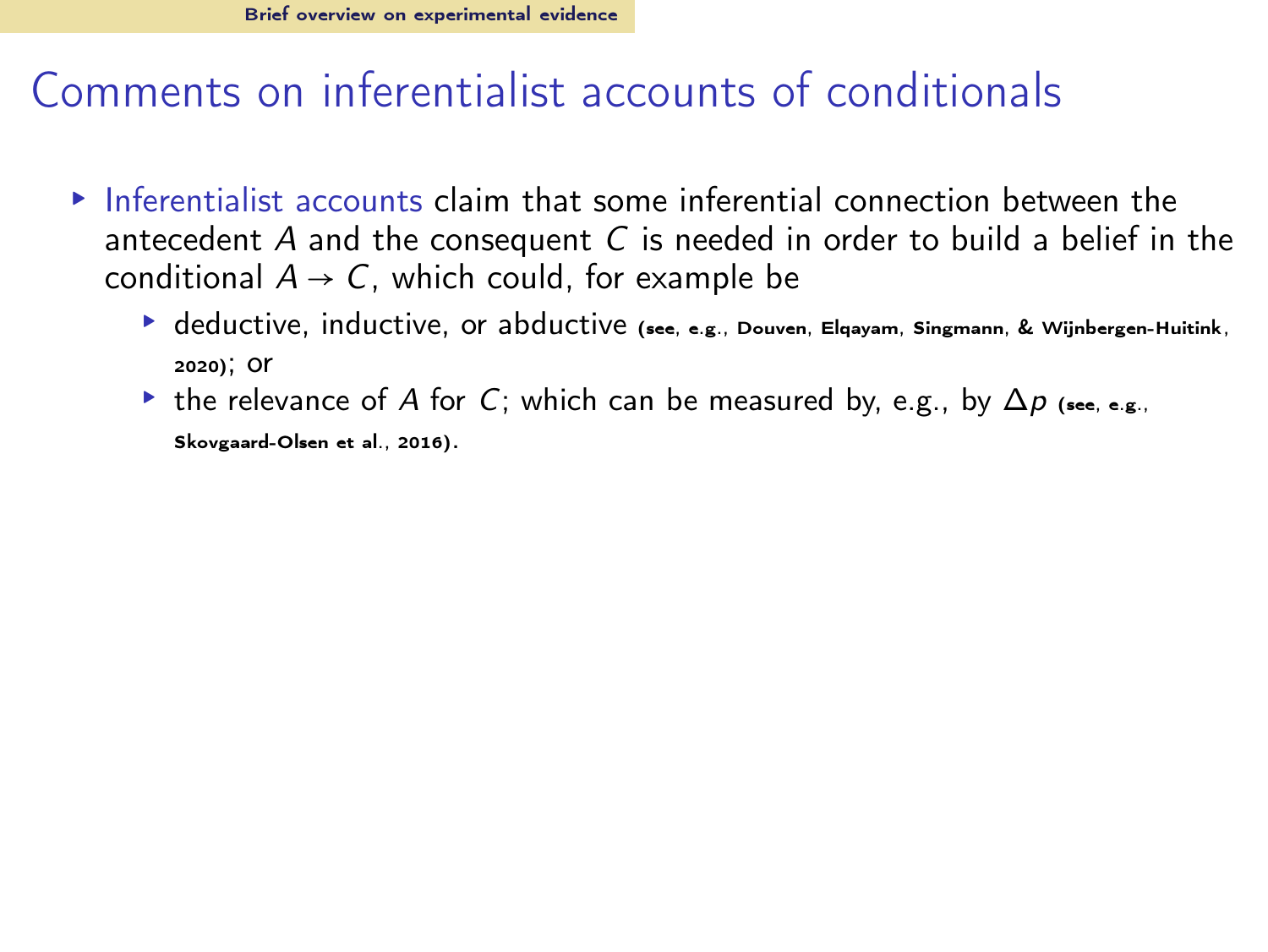- $\triangleright$  Inferentialist accounts claim that some inferential connection between the antecedent  $A$  and the consequent  $C$  is needed in order to build a belief in the conditional  $A \rightarrow C$ , which could, for example be
	- $\blacktriangleright$  deductive, inductive, or abductive (see, e.g., Douven, Elgayam, Singmann, & Wijnbergen-Huitink, [2020\)](#page-63-7); or
	- $\triangleright$  the relevance of A for C; which can be measured by, e.g., by  $\Delta p$  (see, e.g., [Skovgaard-Olsen et al., 2016\)](#page-65-5).
- ▸ In the probabilistic truth table tasks [\(Pfeifer & Stöckle-Schobel](#page-65-4), [2015;](#page-65-4) [Pfeifer & Tulkki, 2017a\)](#page-65-3), conditional probability judgments neither depend on
	- ▸ whether the task material is formulated in terms of indicatives/counterfactuals
	- ▸ nor on whether the content is non-causal/causal/abductive.

This is inconsistent with inferentialist accounts.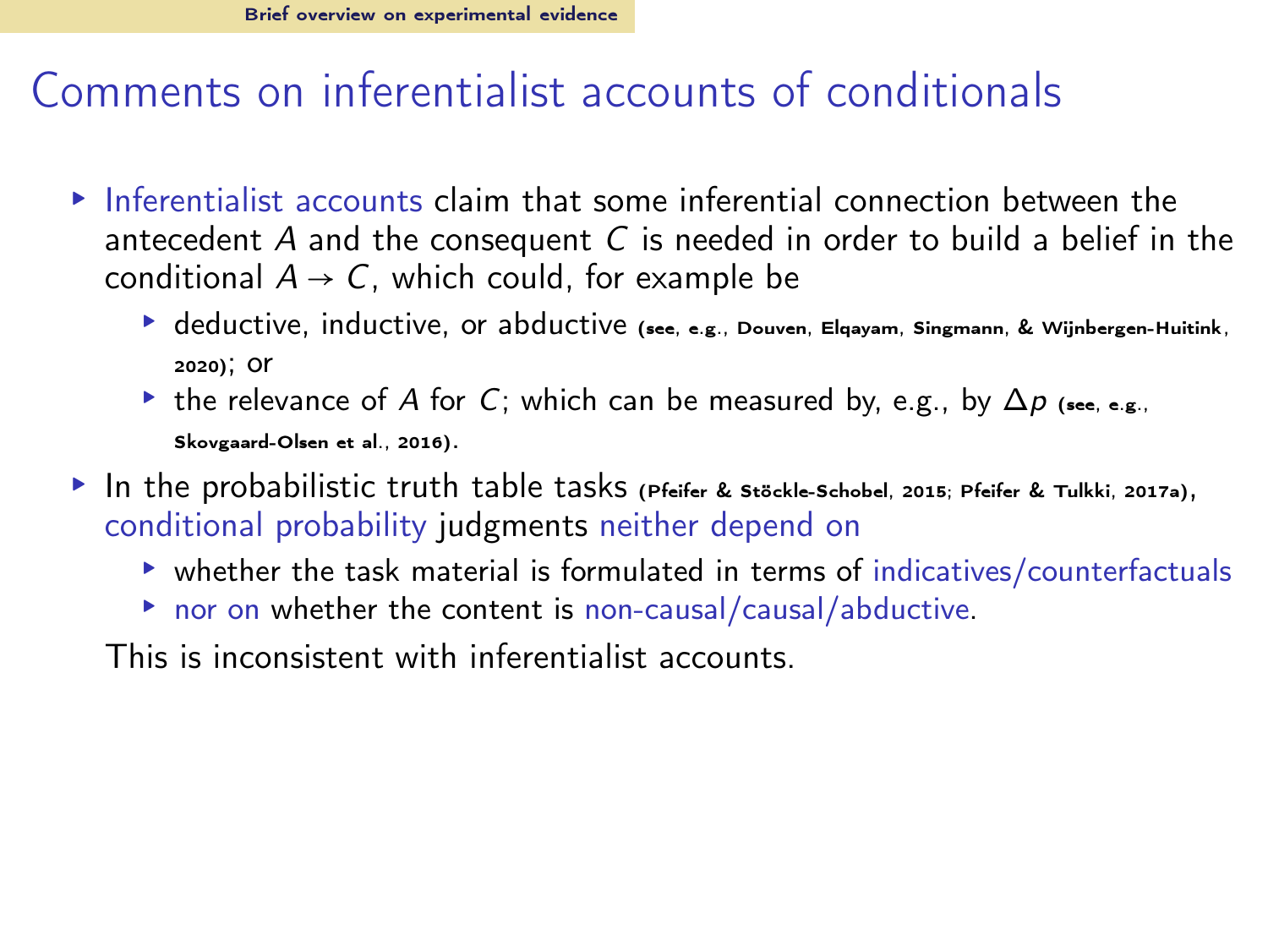- $\triangleright$  Inferentialist accounts claim that some inferential connection between the antecedent  $A$  and the consequent  $C$  is needed in order to build a belief in the conditional  $A \rightarrow C$ , which could, for example be
	- $\blacktriangleright$  deductive, inductive, or abductive (see, e.g., Douven, Elgayam, Singmann, & Wijnbergen-Huitink, [2020\)](#page-63-7); or
	- $\triangleright$  the relevance of A for C; which can be measured by, e.g., by  $\Delta p$  (see, e.g., [Skovgaard-Olsen et al., 2016\)](#page-65-5).
- ▸ In the probabilistic truth table tasks [\(Pfeifer & Stöckle-Schobel](#page-65-4), [2015;](#page-65-4) [Pfeifer & Tulkki, 2017a\)](#page-65-3), conditional probability judgments neither depend on
	- ▸ whether the task material is formulated in terms of indicatives/counterfactuals
	- ▸ nor on whether the content is non-causal/causal/abductive.

This is inconsistent with inferentialist accounts. Participants' judgments are also independent of  $\Delta p$ .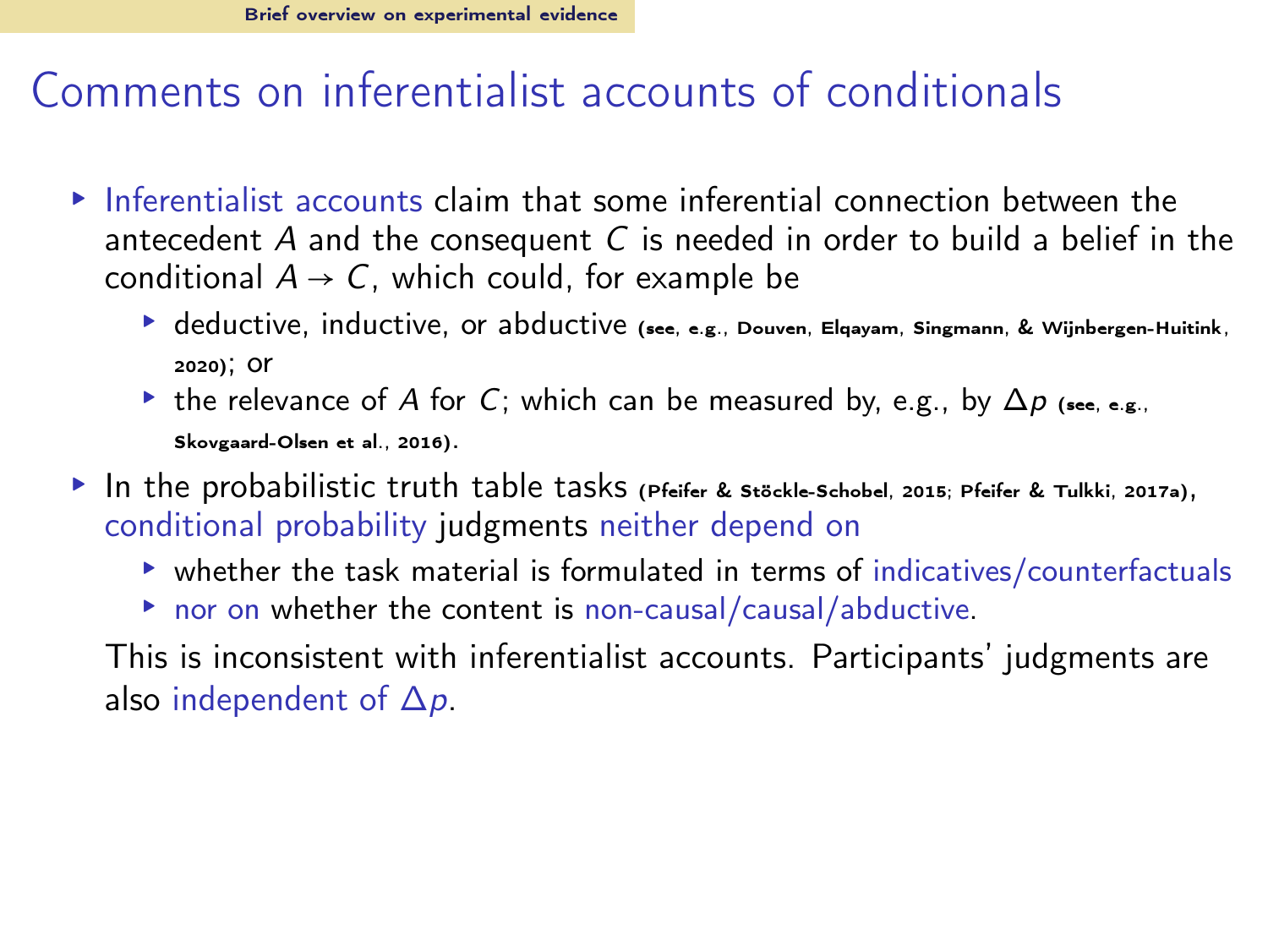- $\triangleright$  Inferentialist accounts claim that some inferential connection between the antecedent  $A$  and the consequent  $C$  is needed in order to build a belief in the conditional  $A \rightarrow C$ , which could, for example be
	- $\blacktriangleright$  deductive, inductive, or abductive (see, e.g., Douven, Elgayam, Singmann, & Wijnbergen-Huitink, [2020\)](#page-63-7); or
	- $\triangleright$  the relevance of A for C; which can be measured by, e.g., by  $\Delta p$  (see, e.g., [Skovgaard-Olsen et al., 2016\)](#page-65-5).
- ▸ In the probabilistic truth table tasks [\(Pfeifer & Stöckle-Schobel](#page-65-4), [2015;](#page-65-4) [Pfeifer & Tulkki, 2017a\)](#page-65-3), conditional probability judgments neither depend on
	- ▸ whether the task material is formulated in terms of indicatives/counterfactuals
	- ▸ nor on whether the content is non-causal/causal/abductive.

This is inconsistent with inferentialist accounts. Participants' judgments are also independent of  $\Delta p$ .

▸ Centering (*from* <sup>A</sup> *and* <sup>C</sup> *infer* <sup>A</sup> <sup>→</sup> <sup>C</sup>) holds in probability logic [\(Sanfilippo et al.](#page-65-6), [2018\)](#page-65-6), but not in inferentialist accounts (e.g. [Douven, 2016,](#page-63-8) p. 40). Most people endorse centering (e.g., [Cruz et al.](#page-63-9), [2016;](#page-63-9) [Pfeifer & Tulkki, 2017b\)](#page-65-1), which is not consistent with inferentialism.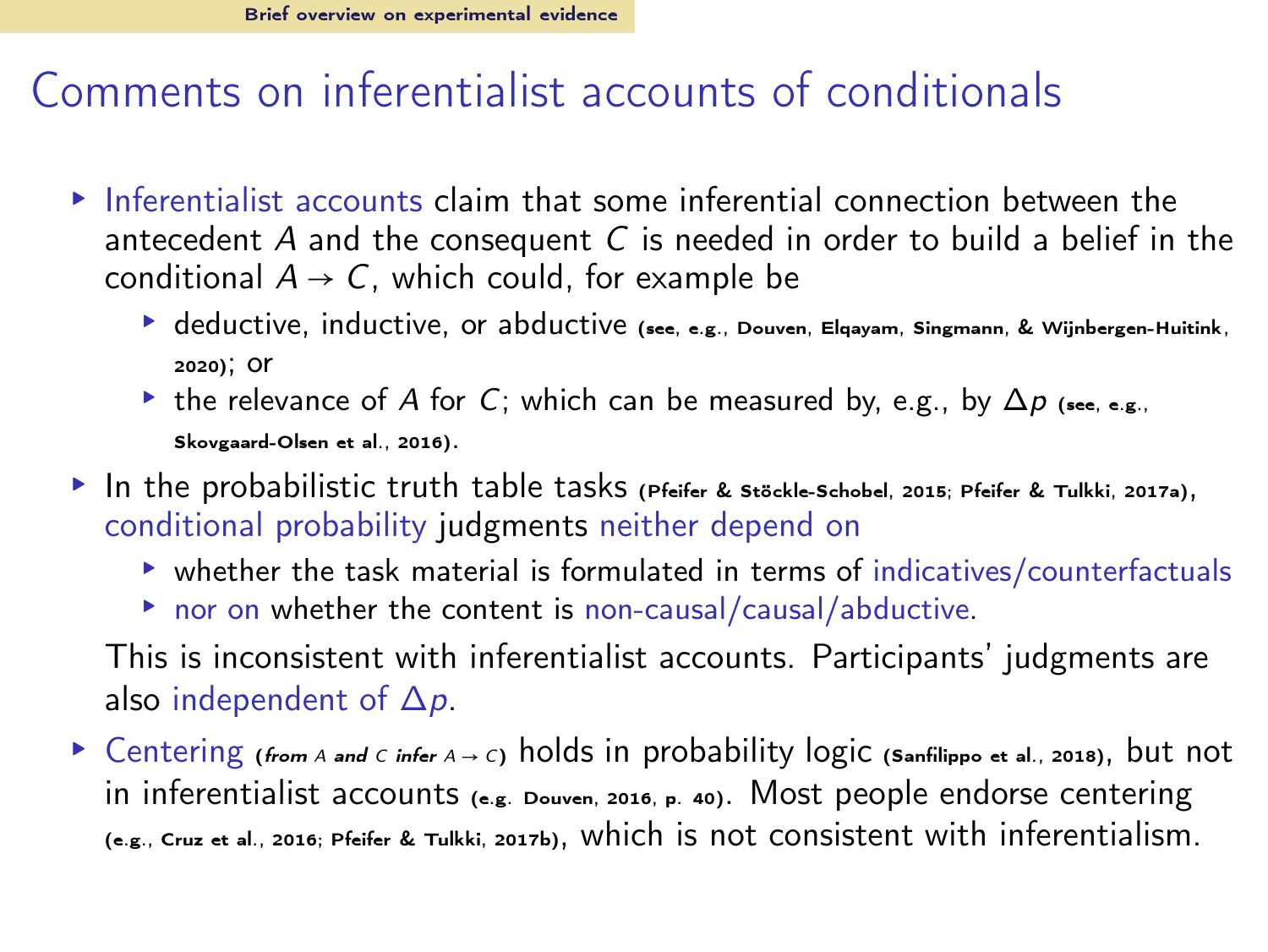## <span id="page-41-0"></span>Table of contents

What is [Mental Probability Logic](#page-2-0)?

[What is a rationality framework?](#page-7-0)

[Brief overview on experimental evidence](#page-22-0)

[Further theoretical developments \(3 examples\)](#page-41-0)

[Concluding remarks](#page-61-0) References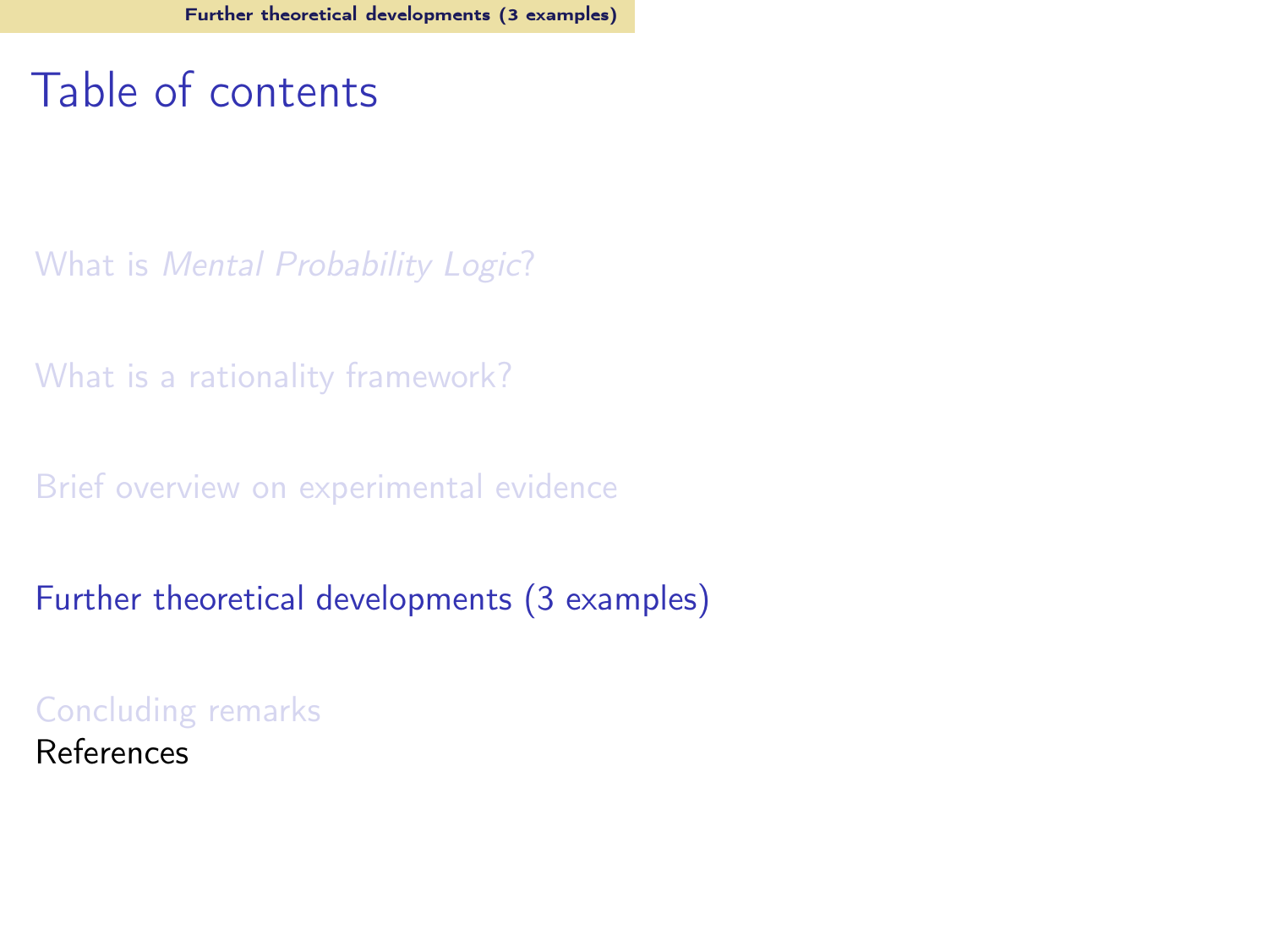## Example 1: Connexivity (overviews on connexive logic: [McCall, 2012;](#page-63-10) [Wansing, 2020\)](#page-65-7)

Conditionals of the form

 $\neg A \rightarrow A$ 

should not hold.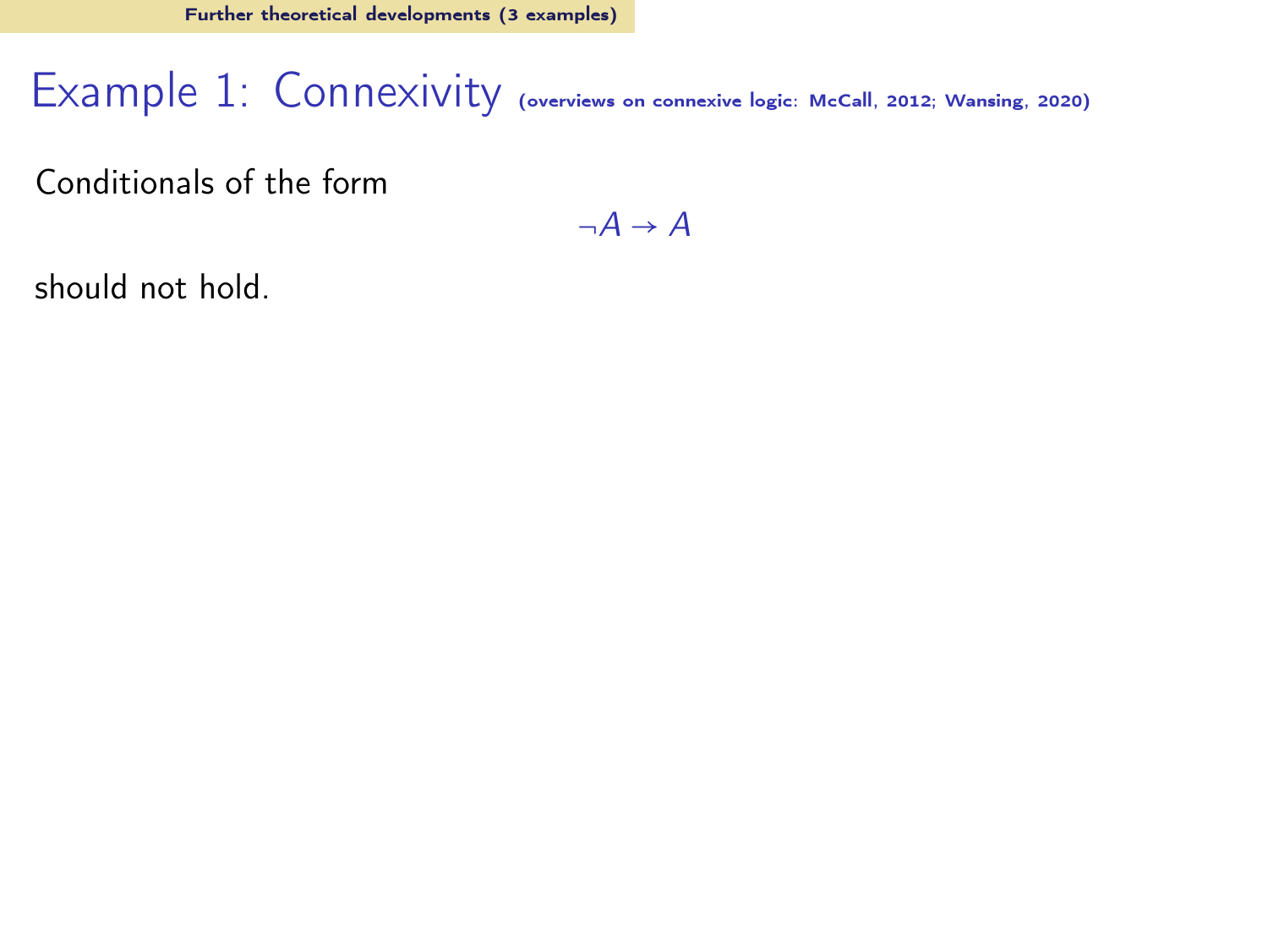#### Example 1: Connexivity (overviews on connexive logic: [McCall, 2012;](#page-63-10) [Wansing, 2020\)](#page-65-7)

Conditionals of the form

 $\neg A \rightarrow A$ 

should not hold.

This is intuitively plausible and matches experimental-psychological data (e.g. [Pfeifer](#page-64-13), [2012](#page-64-13), [2021\)](#page-64-3).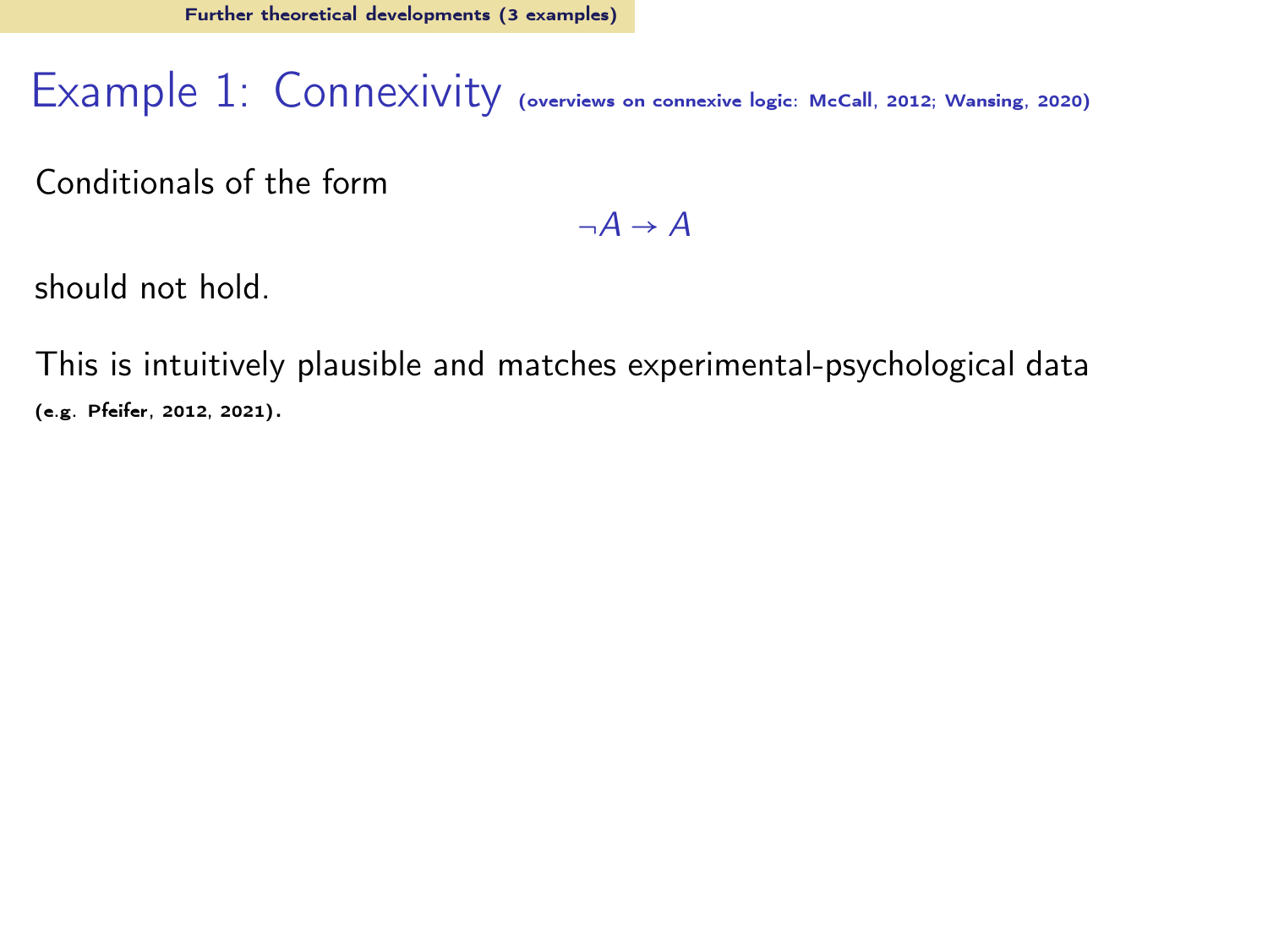## Example 1: Connexivity (overviews on connexive logic: [McCall, 2012;](#page-63-10) [Wansing, 2020\)](#page-65-7)

Conditionals of the form

 $\neg A \rightarrow A$ 

should not hold.

This is intuitively plausible and matches experimental-psychological data (e.g. [Pfeifer](#page-64-13), [2012](#page-64-13), [2021\)](#page-64-3).

Under the material conditional interpretation of conditionals, however, it holds that:

$$
(\neg A \supset A) \equiv (\neg \neg A \vee A) \equiv A.
$$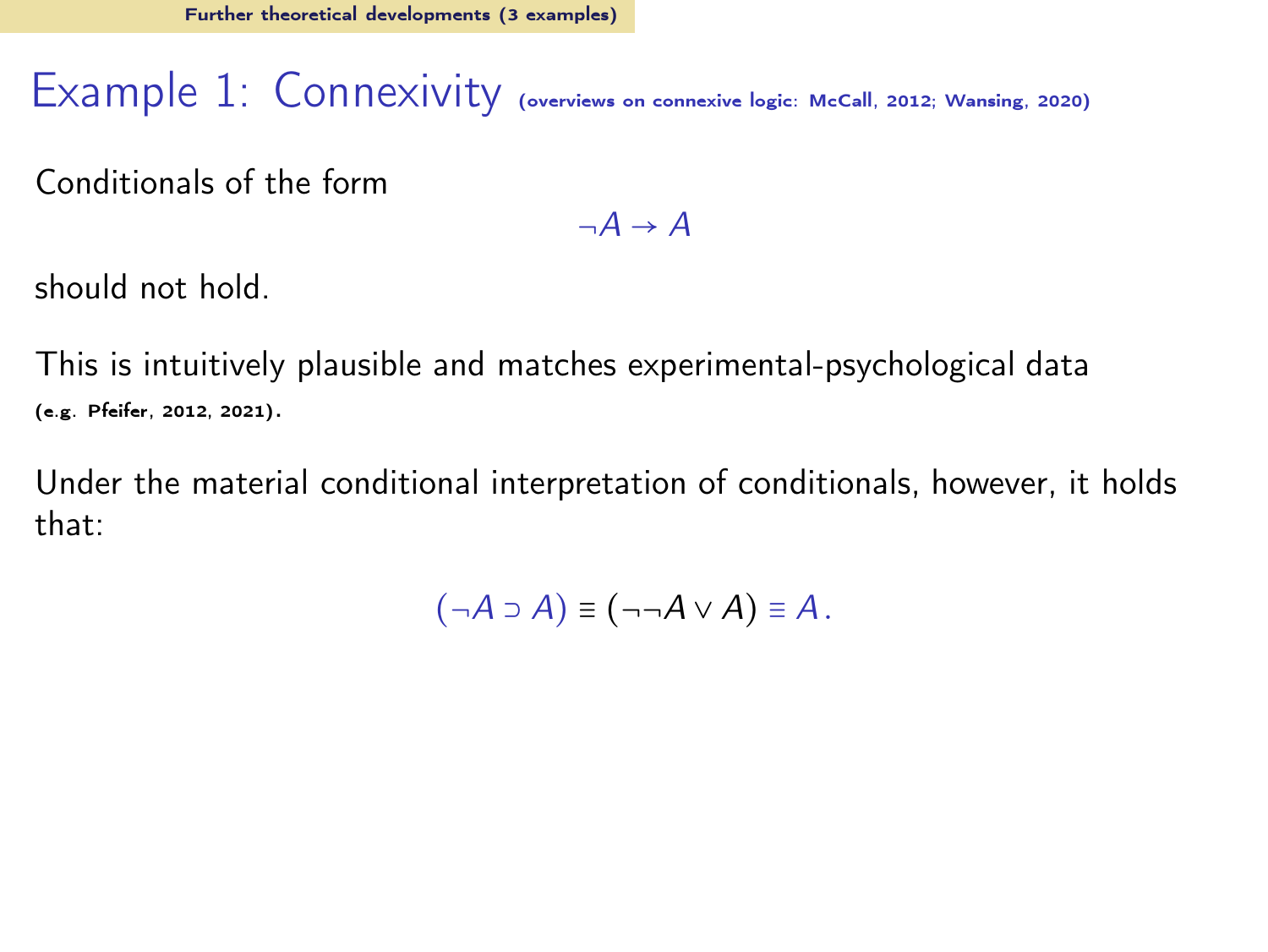### Example 1: Connexivity (overviews on connexive logic: [McCall, 2012;](#page-63-10) [Wansing, 2020\)](#page-65-7)

Conditionals of the form

 $\neg A \rightarrow A$ 

should not hold.

This is intuitively plausible and matches experimental-psychological data (e.g. [Pfeifer](#page-64-13), [2012](#page-64-13), [2021\)](#page-64-3).

Under the material conditional interpretation of conditionals, however, it holds that:

$$
(\neg A \supset A) \equiv (\neg \neg A \vee A) \equiv A.
$$

The basic connexive intuition is covered by the observation that for any event A, with  $\neg A \neq \bot$ , event  $A|\neg A$  is

 $P(A|\neg A) = 0$ ,

where  $\overline{0}$  is the only coherent value [\(Pfeifer & Sanfilippo, 2021\)](#page-65-8).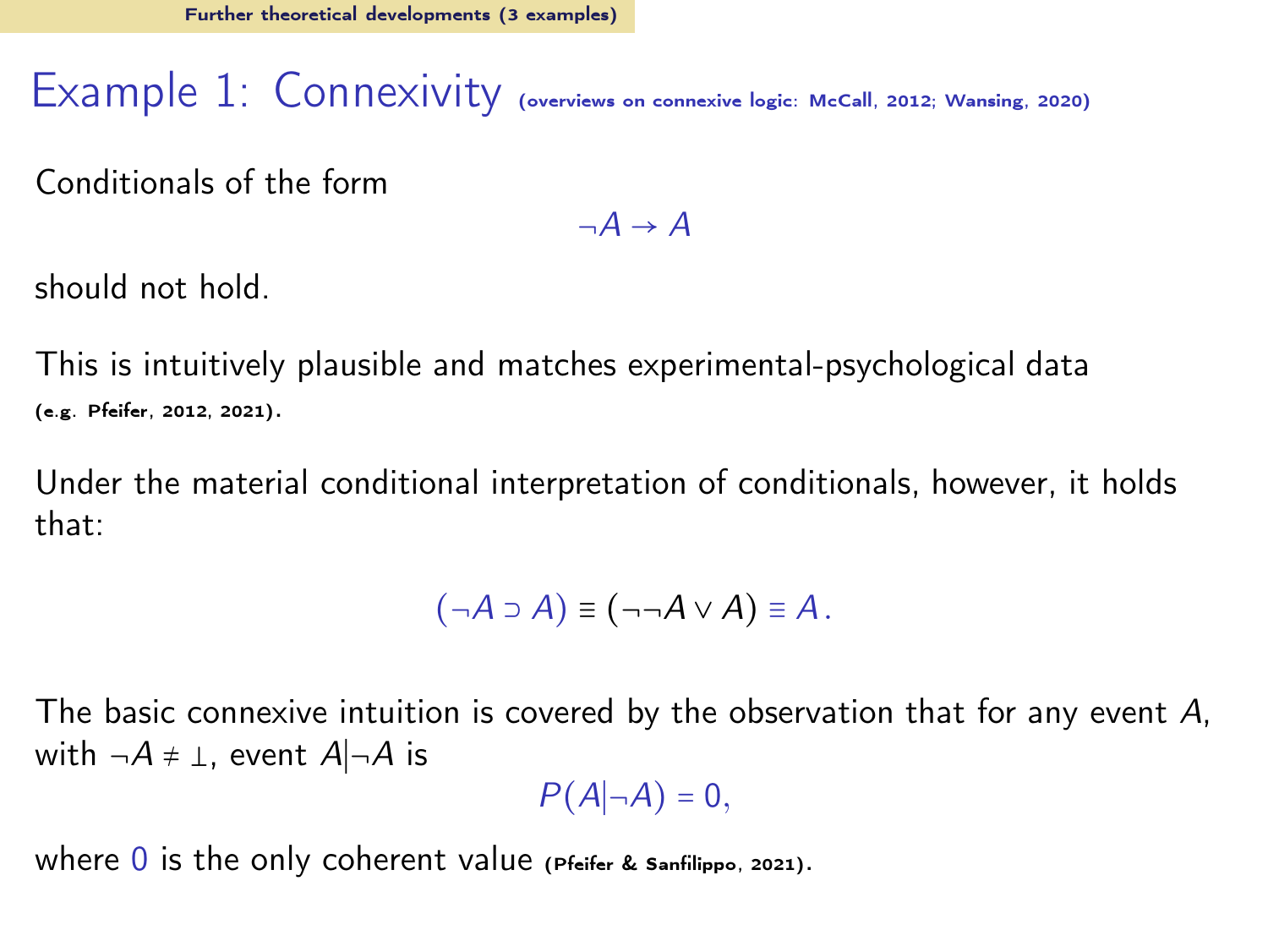## Example 1: Connexive principles [\(Wansing](#page-65-7), [2020](#page-65-7))

- Aristotle's Thesis  $(AT): \neg(\neg A \rightarrow A)$
- Aristotle's Thesis'  $(AT)'$ :  $\neg(A \rightarrow \neg A)$
- Abelard's First Principle (AB):  $\neg((A \rightarrow B) \land (A \rightarrow \neg B))$
- Aristotle's Second Thesis (AS): ¬ $((A \rightarrow B) \land (\neg A \rightarrow B))$
- Boethius' Thesis (BT):  $(A \rightarrow B) \rightarrow \neg(A \rightarrow \neg B)$
- Boethius' Thesis'  $(BT)'$ :  $(A \rightarrow \neg B) \rightarrow \neg(A \rightarrow B)$
- Reversed Boethius' Thesis (RBT):  $\neg(A \rightarrow \neg B) \rightarrow (A \rightarrow B)$
- Reversed Boethius' Thesis'  $(RBT)'$ :  $\neg(A \rightarrow B) \rightarrow (A \rightarrow \neg B)$
- Boethius Variation 3 (B3):  $(A \rightarrow B) \rightarrow \neg(\neg A \rightarrow B)$
- Boethius Variation 4 (B4):  $(\neg A \rightarrow B) \rightarrow \neg (A \rightarrow B)$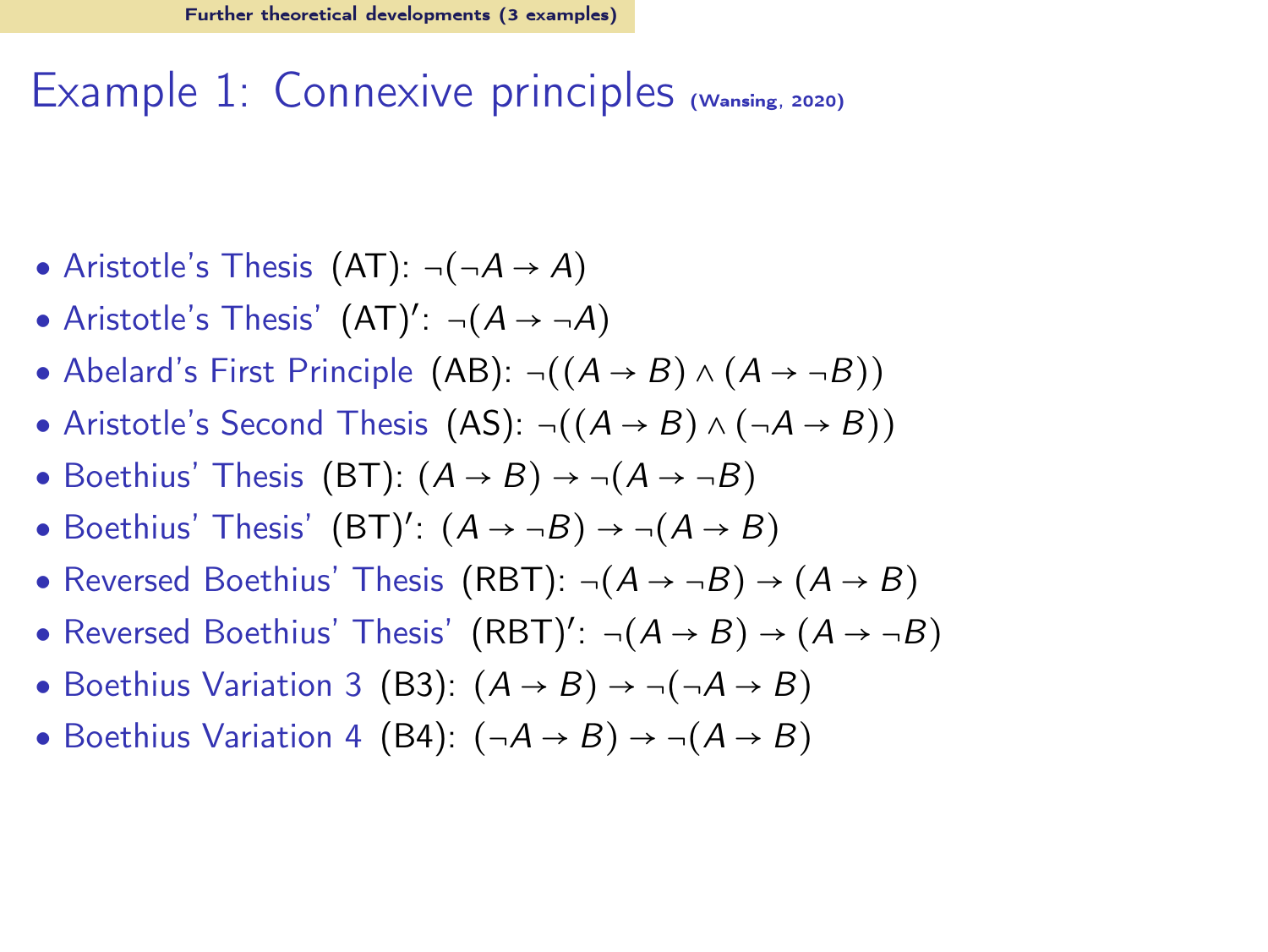#### Example 1: Valid in probability logic? [\(Pfeifer & Sanfilippo](#page-65-8), [2021\)](#page-65-8)

- Aristotle's Thesis  $(AT): \neg(\neg A \rightarrow A) \quad \checkmark$
- Aristotle's Thesis'  $(AT)'$ :  $\neg(A \rightarrow \neg A)$   $\checkmark$
- Abelard's First Principle (AB):  $\neg((A \rightarrow B) \land (A \rightarrow \neg B))$   $\checkmark$
- Aristotle's Second Thesis (AS):  $\neg((A \rightarrow B) \land (\neg A \rightarrow B)) \quad \times$
- Boethius' Thesis (BT):  $(A \rightarrow B) \rightarrow \neg(A \rightarrow \neg B)$   $\checkmark$
- Boethius' Thesis'  $(BT)'$ :  $(A \rightarrow \neg B) \rightarrow \neg (A \rightarrow B)$   $\checkmark$
- Reversed Boethius' Thesis (RBT):  $\neg(A \rightarrow \neg B) \rightarrow (A \rightarrow B)$   $\sqrt{x}$
- Reversed Boethius' Thesis'  $(RBT)'$ :  $\neg(A \rightarrow B) \rightarrow (A \rightarrow \neg B)$   $\sqrt{x}$
- Boethius Variation 3 (B3):  $(A \rightarrow B) \rightarrow \neg(\neg A \rightarrow B) \times$
- Boethius Variation 4 (B4):  $(\neg A \rightarrow B) \rightarrow \neg (A \rightarrow B) \times$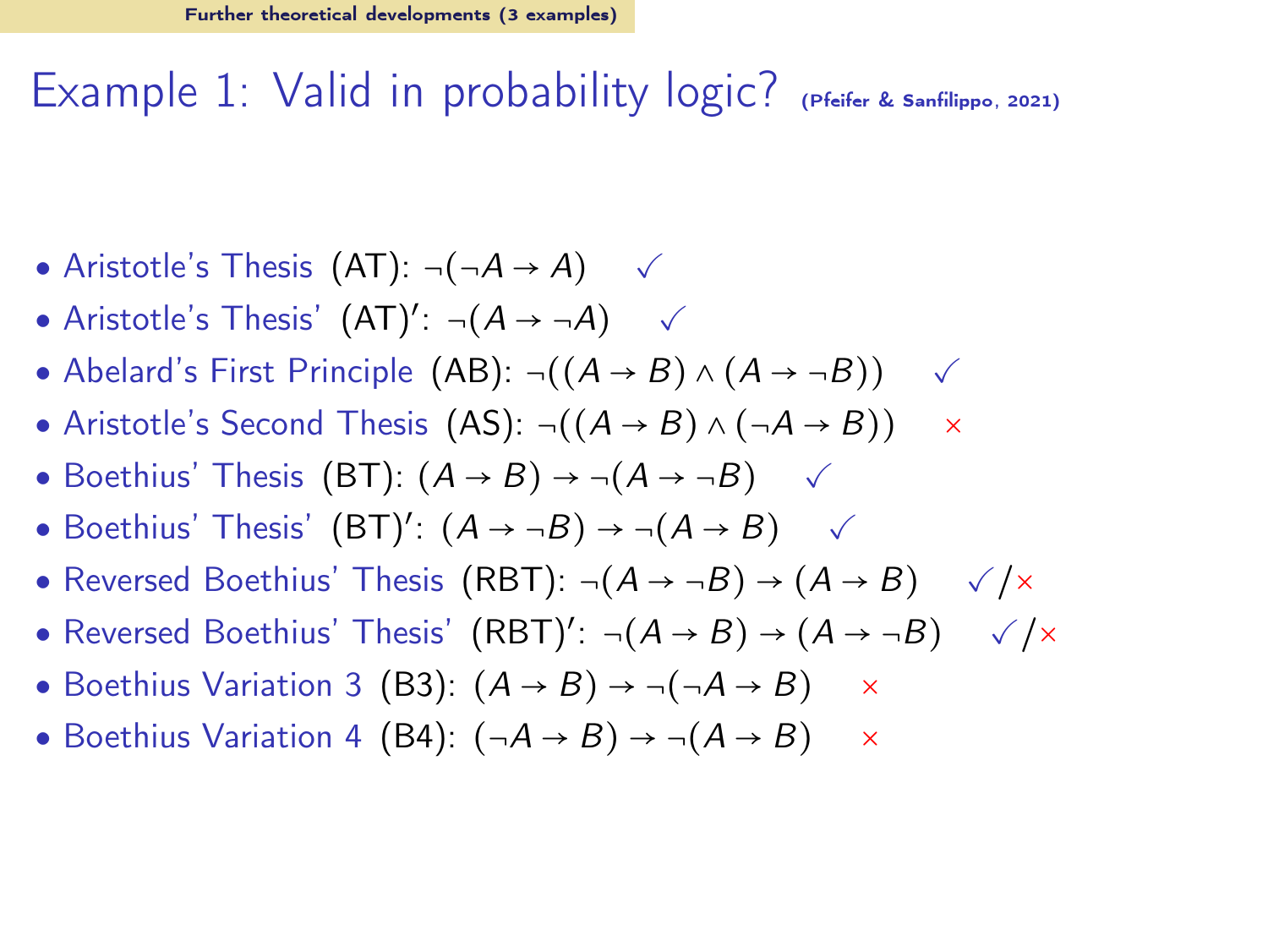#### Further theoretical developments

Example 2: We developed a coherence-based probability semantics for Aristotelian syllogisms [\(Gilio, Pfeifer, & Sanfilippo](#page-63-11), [2016](#page-63-11); [Pfeifer & Sanfilippo, 2018,](#page-64-14) [2019](#page-65-9), [submitted\)](#page-65-10), which

- ▸ respects the logical structure of the argument forms,
- ▸ uses very weak existential import assumptions (weaker than assuming  $p(S) > 0$ ),
- ▸ allows for dealing with generalised quantifiers,
- ▸ constitutes a bridge to nonmonotonic reasoning, and
- ▸ explains the logical relations among the basic syllogistic sentence types in terms of the probabilistic square and hexagon of opposition [\(Pfeifer & Sanfilippo](#page-64-15), [2017a](#page-64-15), [2017b](#page-64-16)).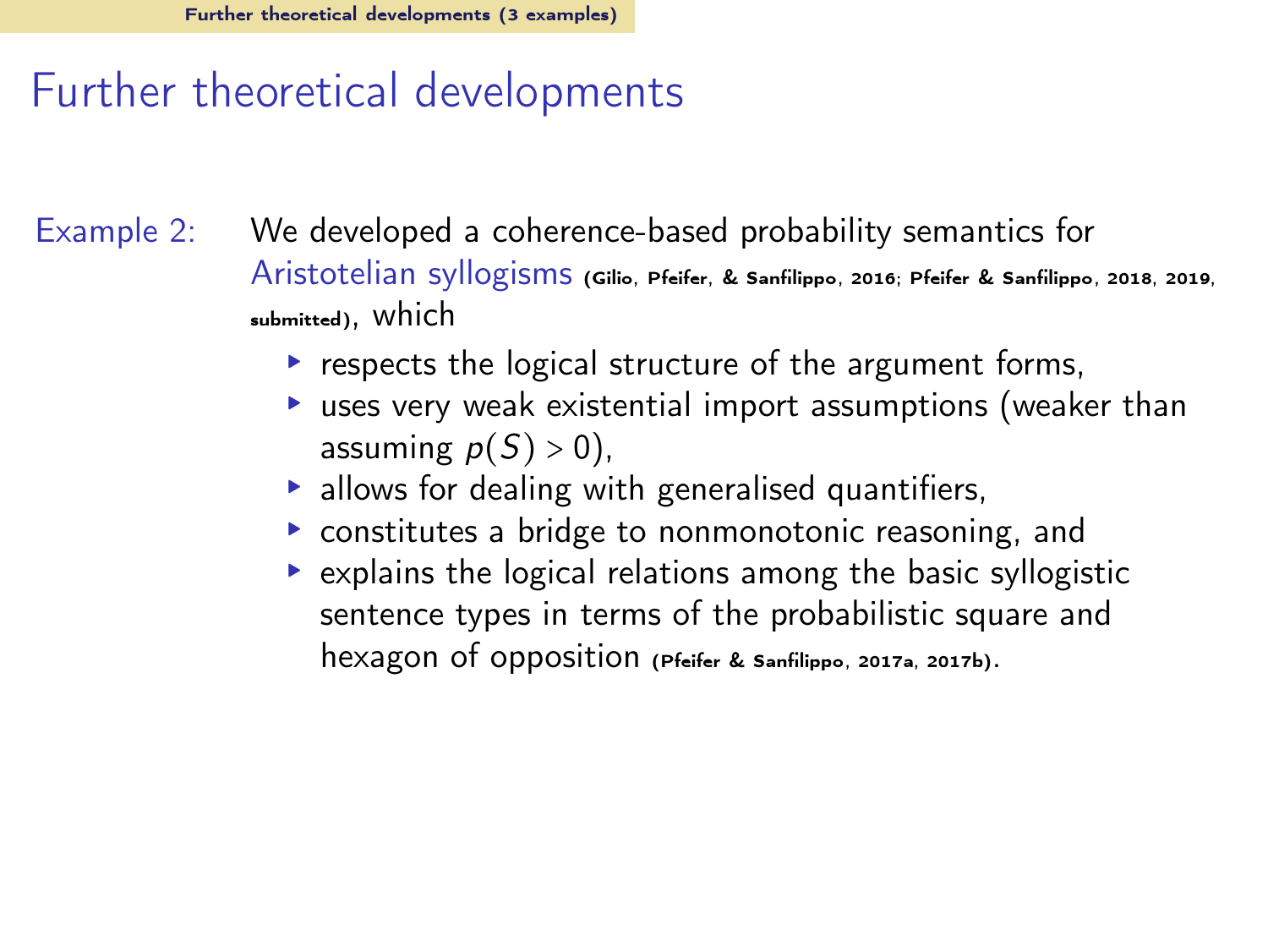#### Further theoretical developments

Example 2: We developed a coherence-based probability semantics for Aristotelian syllogisms [\(Gilio, Pfeifer, & Sanfilippo](#page-63-11), [2016](#page-63-11); [Pfeifer & Sanfilippo, 2018,](#page-64-14) [2019](#page-65-9), [submitted\)](#page-65-10), which

- ▸ respects the logical structure of the argument forms,
- ▸ uses very weak existential import assumptions (weaker than assuming  $p(S) > 0$ ),
- ▸ allows for dealing with generalised quantifiers,
- ▸ constitutes a bridge to nonmonotonic reasoning, and
- ▸ explains the logical relations among the basic syllogistic sentence types in terms of the probabilistic square and hexagon of opposition [\(Pfeifer & Sanfilippo](#page-64-15), [2017a](#page-64-15), [2017b](#page-64-16)).
- Example 3: Generalisation of Modus Ponens and explanation why participants' responses in the indicative/counterfactual conditions in the probabilistic truth table task do not differ.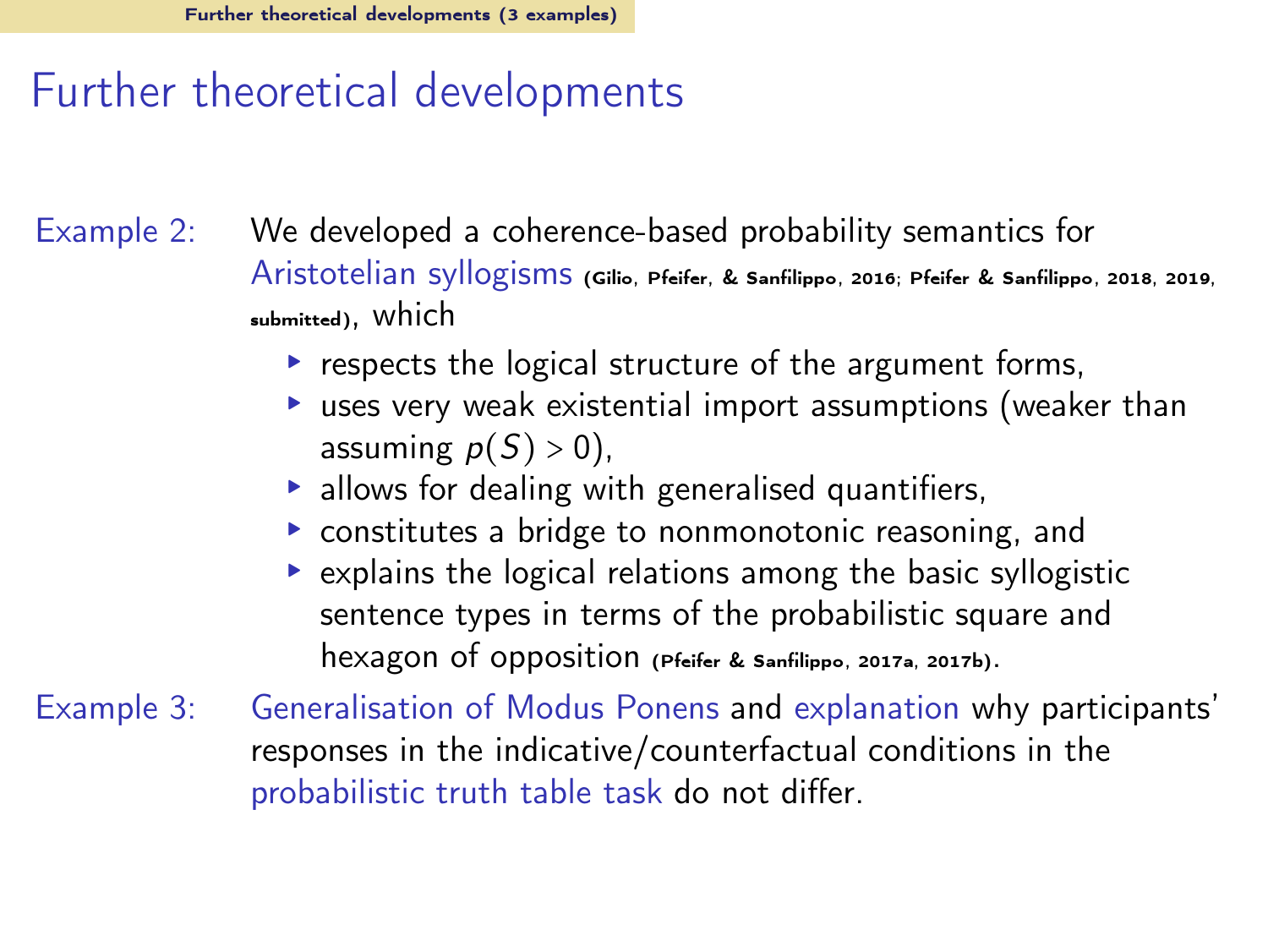## From modus ponens to generalised modus ponens

|                                         | Modus ponens | Generalised modus ponens |
|-----------------------------------------|--------------|--------------------------|
| (Categorical premise)                   |              | AIH                      |
| (Conditional premise) If $A$ , then $C$ |              | If $A H$ , then $C$      |
| (Conclusion)                            |              |                          |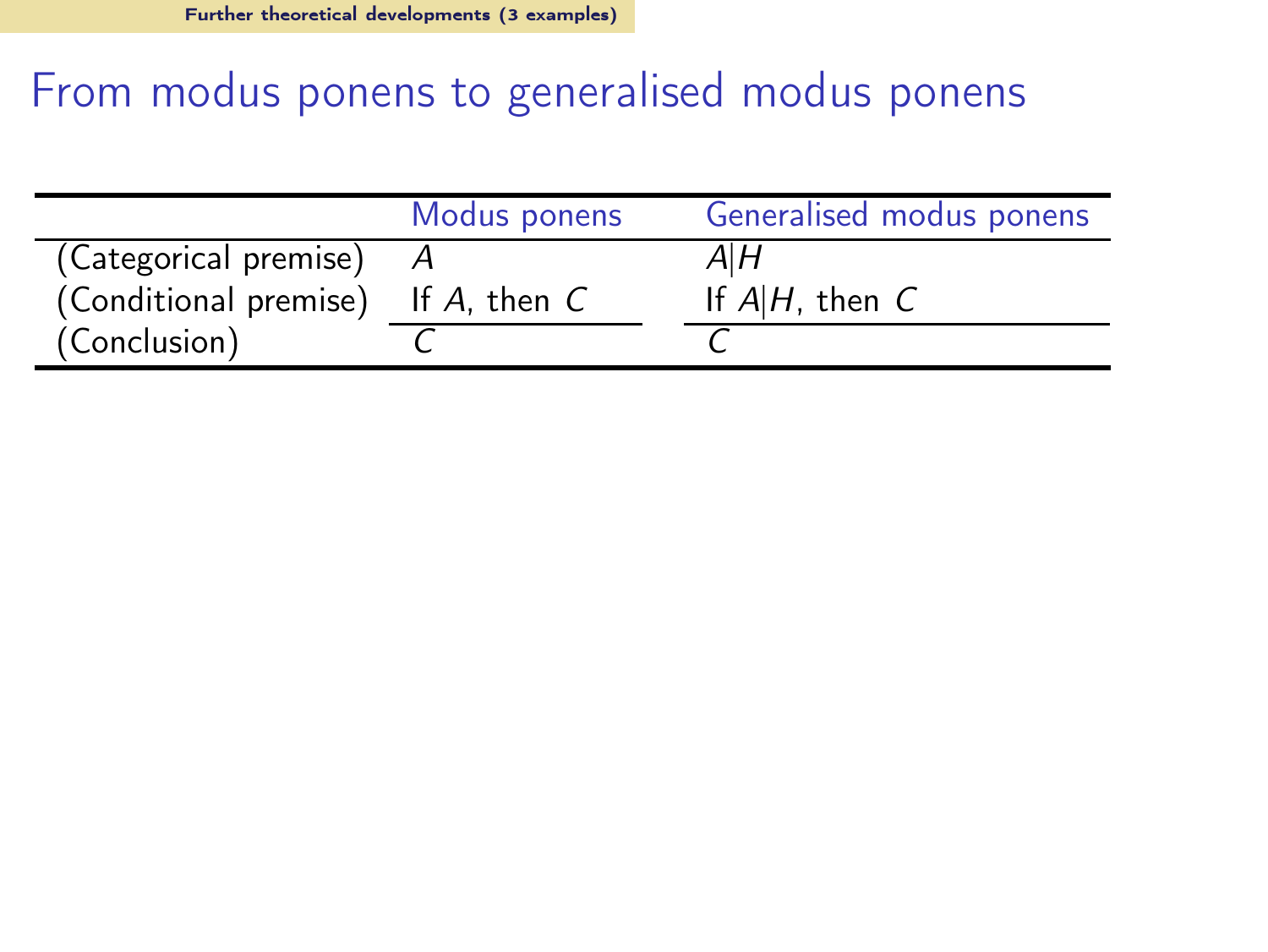### From modus ponens to generalised modus ponens

|                       | Modus ponens      | Generalised modus ponens |
|-----------------------|-------------------|--------------------------|
| (Categorical premise) |                   | AIН                      |
| (Conditional premise) | If $A$ , then $C$ | If $A H$ , then $C$      |
| (Conclusion)          |                   |                          |

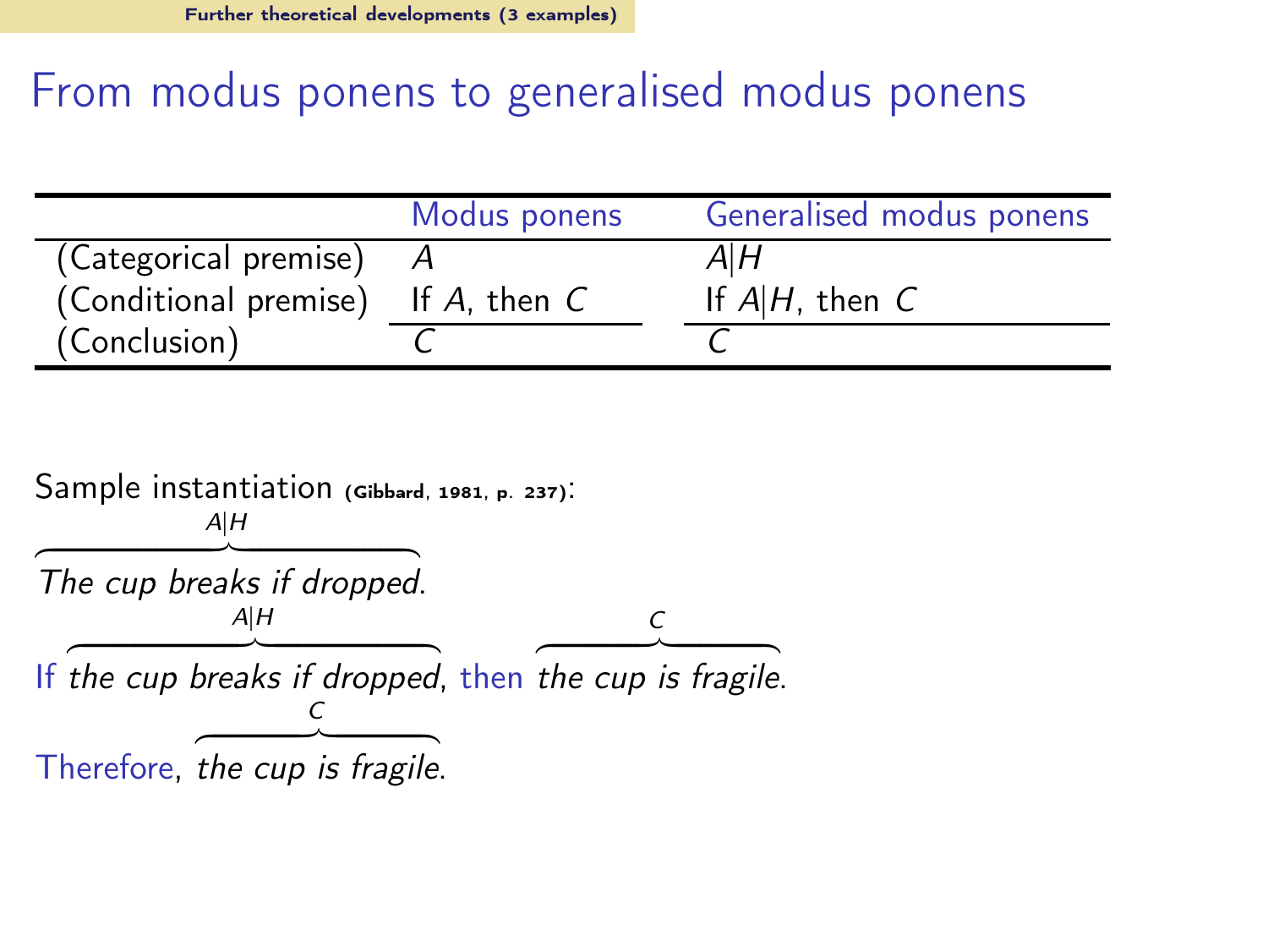## Generalised Probabilistic MP [\(Sanfilippo, Pfeifer, & Gilio](#page-65-11), [2017\)](#page-65-11)

| Generalised modus ponens | Generalised probabilistic modus ponens |
|--------------------------|----------------------------------------|
| $A$ $H$                  | $p(A H) = x$                           |
| If $A H$ , then $C$      | $\mathbb{P}(C (A H)) = y$              |
|                          | $? \leq p(C) \leq ?$                   |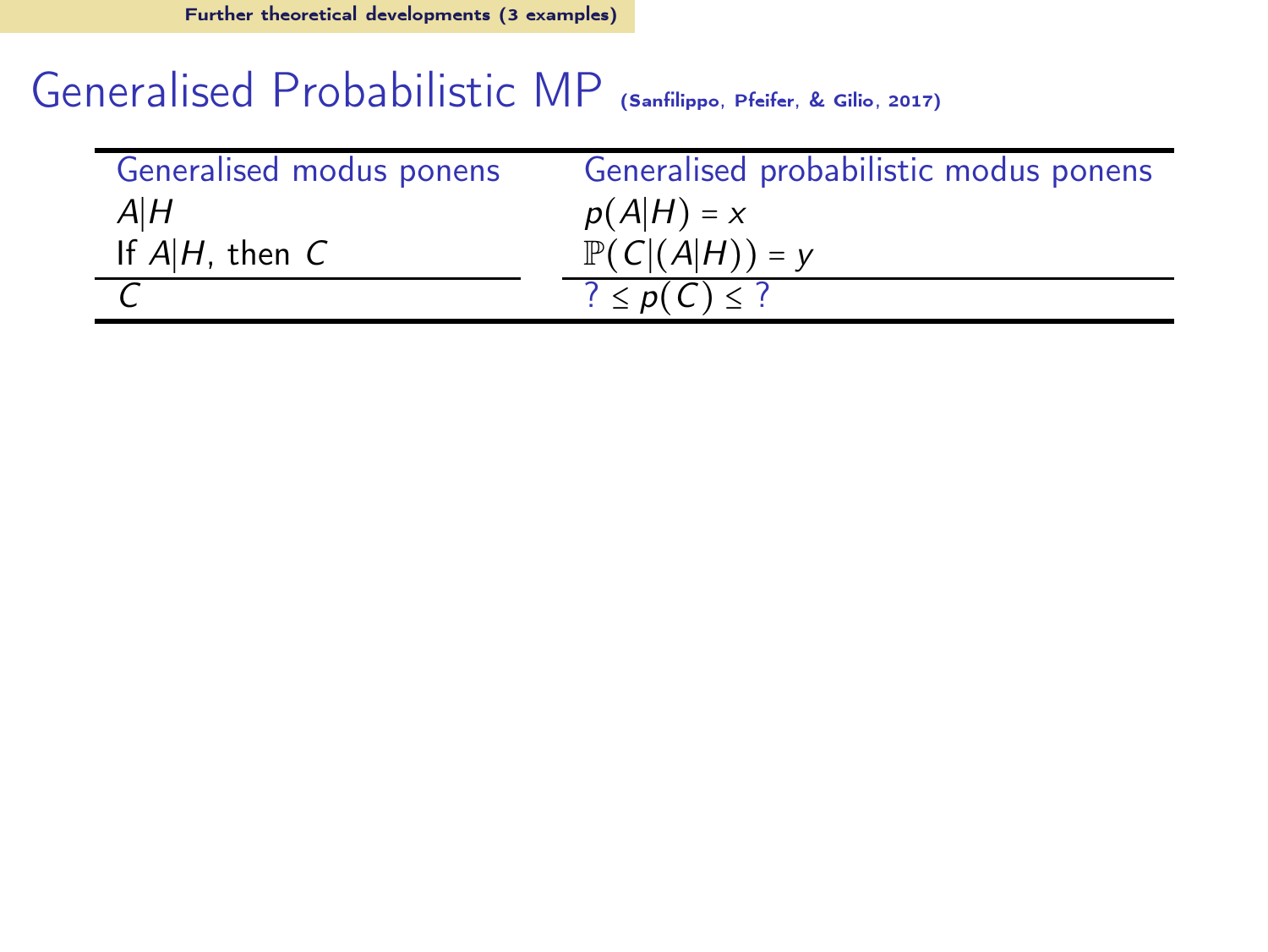#### Generalised Probabilistic MP [\(Sanfilippo, Pfeifer, & Gilio](#page-65-11), [2017\)](#page-65-11)

| Generalised modus ponens | Generalised probabilistic modus ponens |
|--------------------------|----------------------------------------|
| $A$ $H$                  | $p(A H) = x$                           |
| If $A H$ , then $C$      | $\mathbb{P}(C (A H)) = y$              |
|                          | $? \leq p(C) \leq ?$                   |

What does the conditional premise mean? It is a conditional random quantity.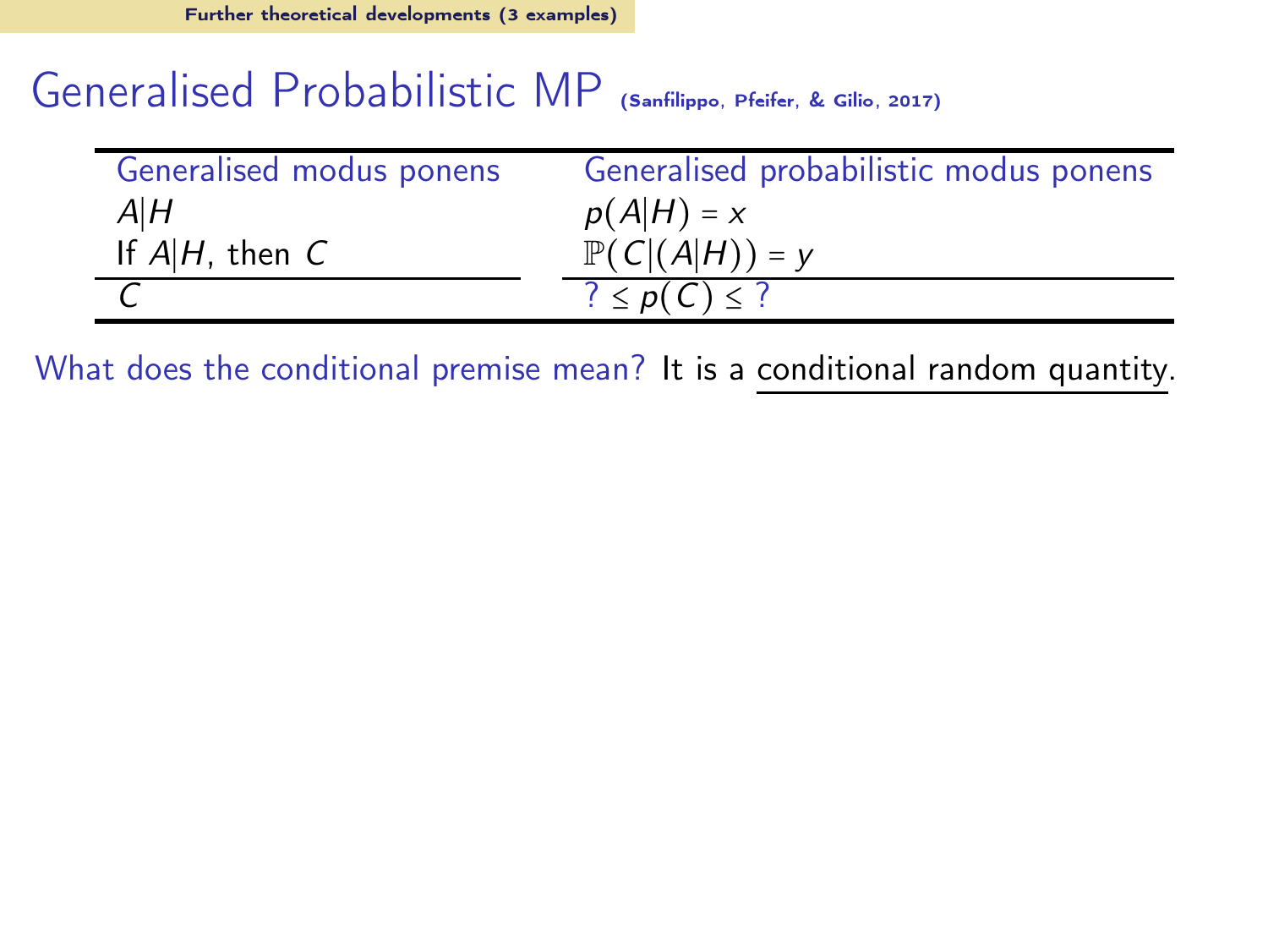#### Generalised Probabilistic MP [\(Sanfilippo, Pfeifer, & Gilio](#page-65-11), [2017\)](#page-65-11)

| Generalised modus ponens | Generalised probabilistic modus ponens |
|--------------------------|----------------------------------------|
| A H                      | $p(A H) = x$                           |
| If $A H$ , then $C$      | $\mathbb{P}(C (A H)) = y$              |
|                          | $? \leq p(C) \leq ?$                   |

What does the conditional premise mean? It is a conditional random quantity.

How can we assess its uncertainty? By its prevision (denoted by  $\mathbb{P}$ ).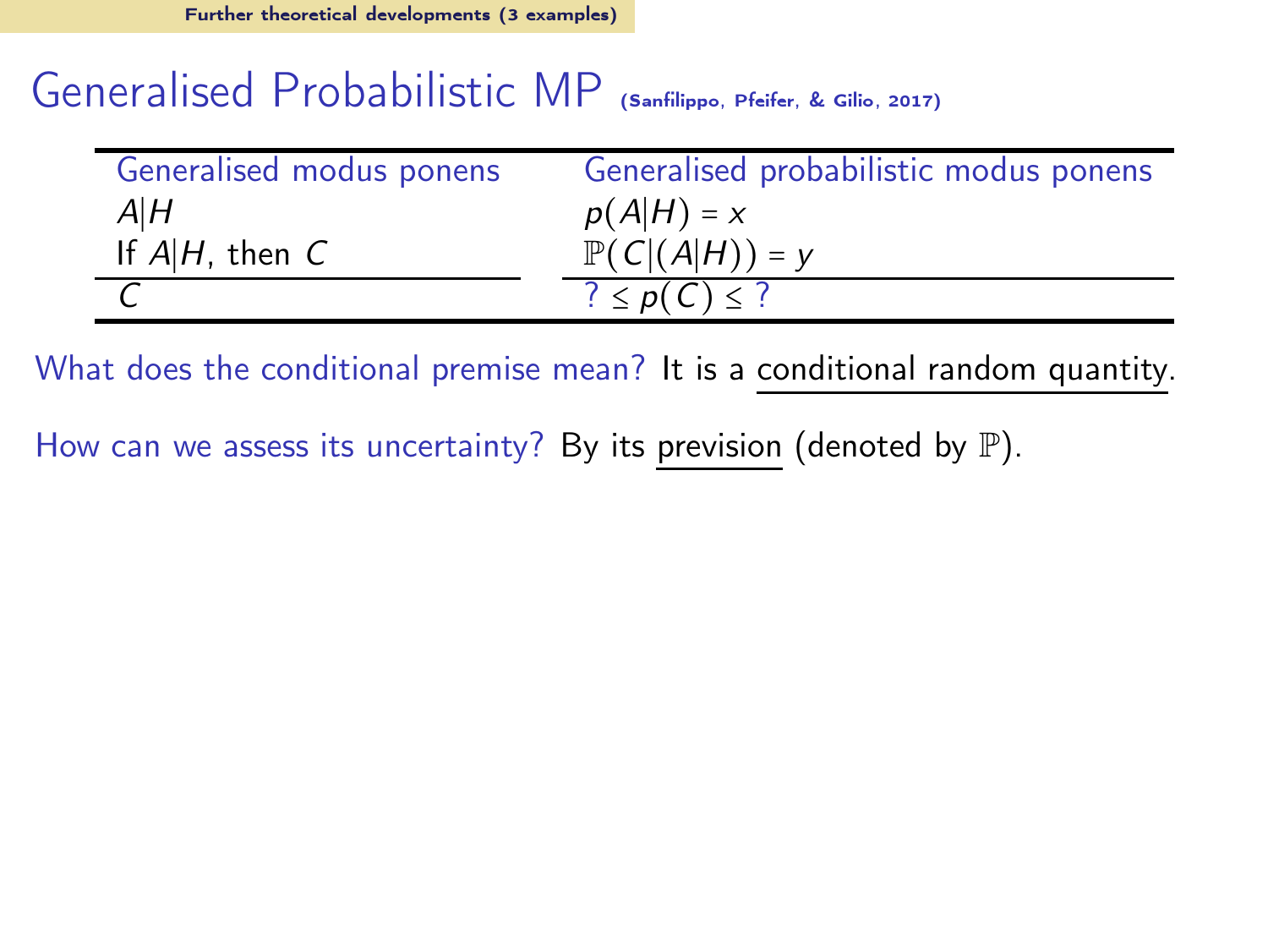#### Generalised Probabilistic MP [\(Sanfilippo, Pfeifer, & Gilio](#page-65-11), [2017\)](#page-65-11)

| Generalised modus ponens | Generalised probabilistic modus ponens |
|--------------------------|----------------------------------------|
| A H                      | $p(A H) = x$                           |
| If $A H$ , then $C$      | $\mathbb{P}(C (A H)) = y$              |
|                          | $? \leq p(C) \leq ?$                   |

What does the conditional premise mean? It is a conditional random quantity.

How can we assess its uncertainty? By its prevision (denoted by  $\mathbb P$ ).

In betting terms,  $\mu = \mathbb{P}[\mathcal{C}](A|H)$  represents the amount you agree to pay, with the proviso that you will receive the quantity [\(Gilio & Sanfilippo](#page-63-13), [2013b](#page-63-13)):

$$
C|(A|H) = \begin{cases} 1, & \text{if } A \wedge H \wedge C \text{ true,} \\ 0, & \text{if } A \wedge H \wedge \neg C \text{ true,} \\ \mu, & \text{if } \neg A \wedge H \text{ true,} \\ x + \mu(1-x), & \text{if } \neg H \wedge C \text{ true,} \\ \mu(1-x), & \text{if } \neg H \wedge \neg C \text{ true.} \end{cases}
$$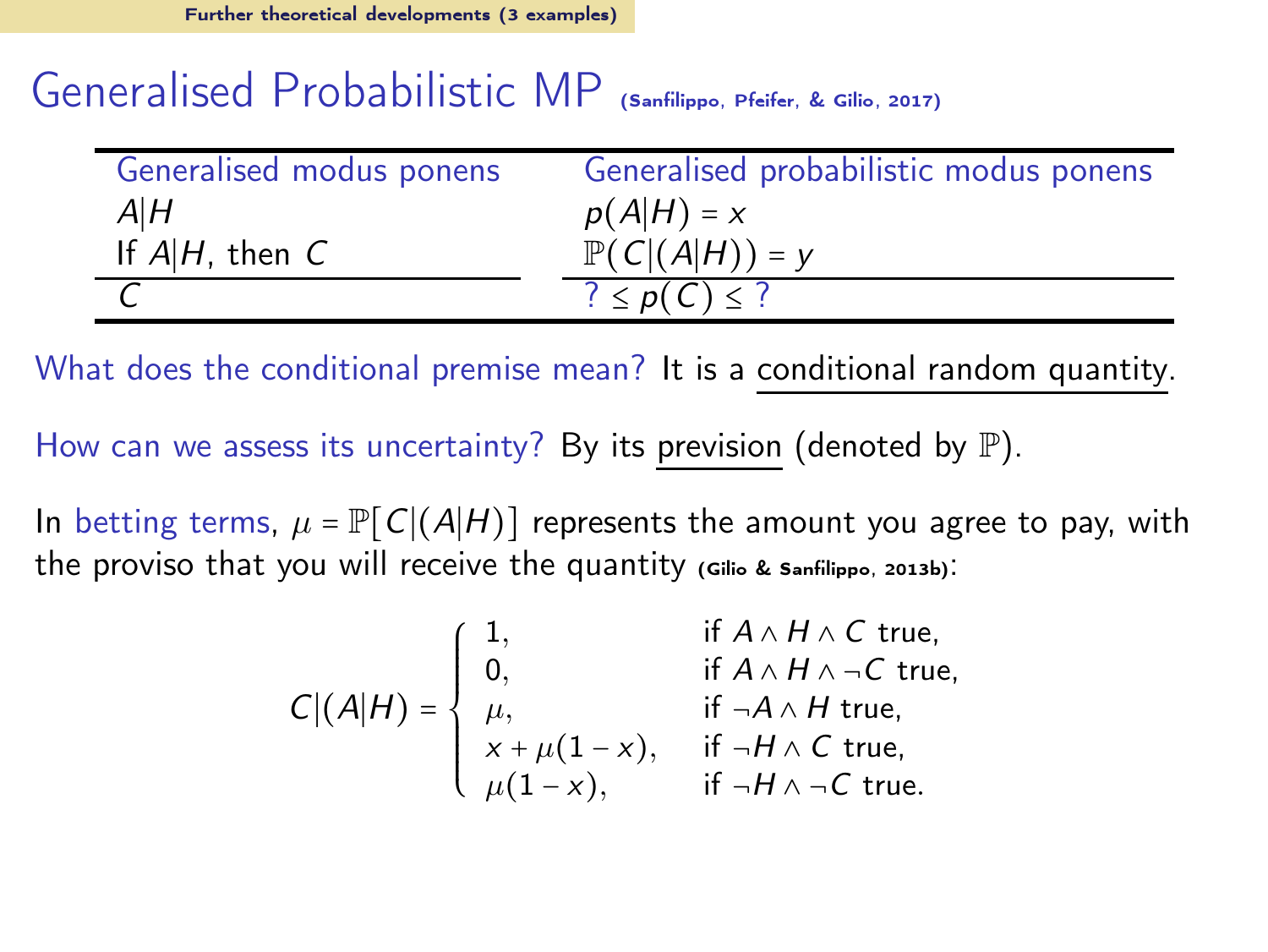#### Generalised Probabilistic MP [\(Sanfilippo, Pfeifer, & Gilio](#page-65-11), [2017\)](#page-65-11)

| Generalised modus ponens | Generalised probabilistic modus ponens |
|--------------------------|----------------------------------------|
| A H                      | $p(A H) = x$                           |
| If $A H$ , then $C$      | $\mathbb{P}(C (A H)) = y$              |
|                          | $? \leq p(C) \leq ?$                   |

What does the conditional premise mean? It is a conditional random quantity.

How can we assess its uncertainty? By its prevision (denoted by  $\mathbb{P}$ ).

In betting terms,  $\mu = \mathbb{P}[\mathcal{C}](A|H)$  represents the amount you agree to pay, with the proviso that you will receive the quantity [\(Gilio & Sanfilippo](#page-63-13), [2013b](#page-63-13)):

$$
C|(A|H) = \begin{cases} 1, & \text{if } A \wedge H \wedge C \text{ true,} \\ 0, & \text{if } A \wedge H \wedge \neg C \text{ true,} \\ \mu, & \text{if } \neg A \wedge H \text{ true,} \\ x + \mu(1-x), & \text{if } \neg H \wedge C \text{ true,} \\ \mu(1-x), & \text{if } \neg H \wedge \neg C \text{ true.} \end{cases}
$$

Since  $(C|A)|H+C|(A \wedge H)$ , the Import-Export Principle does not hold. Thus, Lewis' first triviality result [\(1976\)](#page-63-14) is avoided [\(Gilio & Sanfilippo](#page-63-15), [2014](#page-63-15)).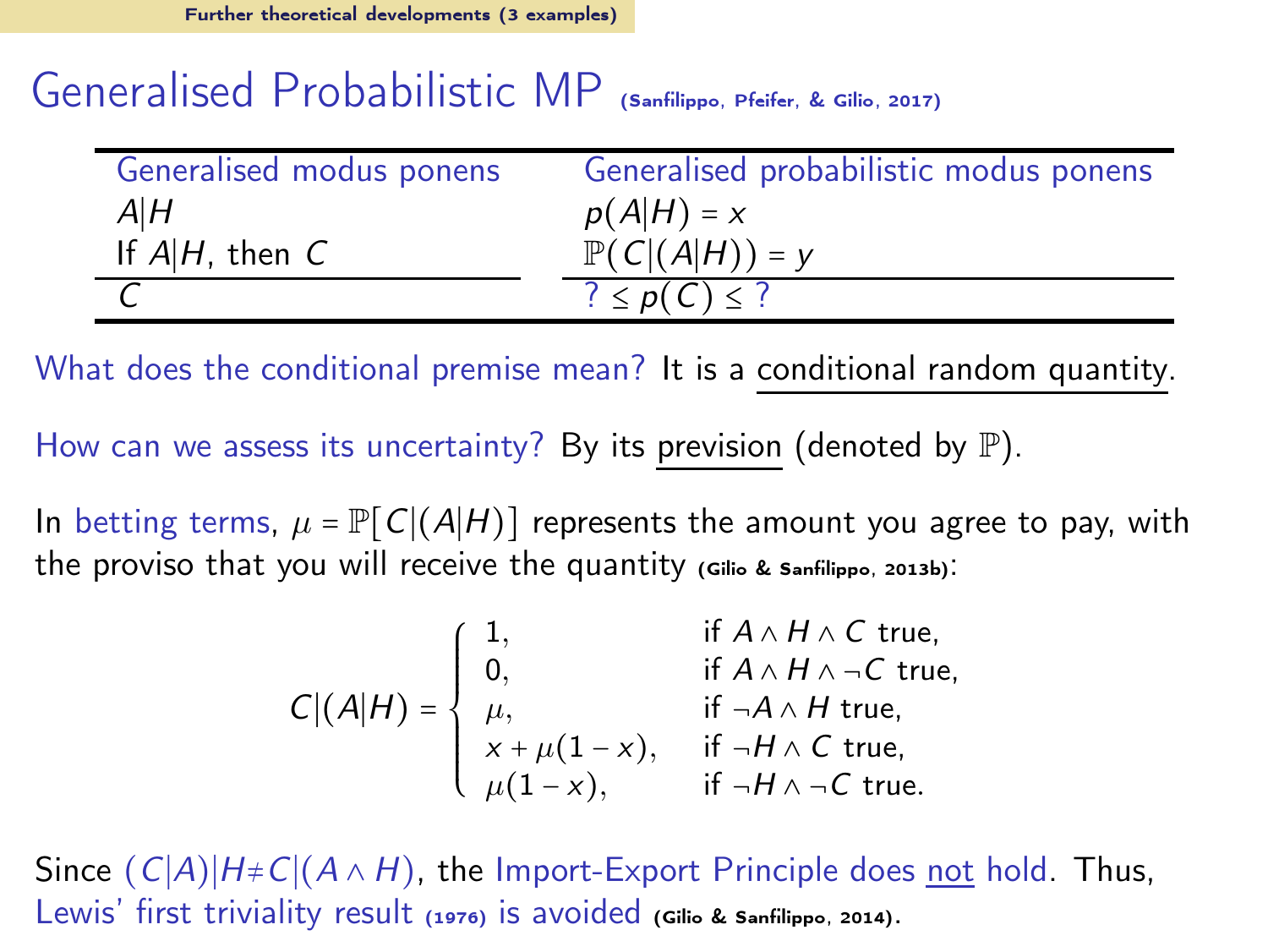Generalised modus ponens [\(Sanfilippo, Pfeifer, & Gilio](#page-65-11), [2017](#page-65-11), Theorem 5, p. 487)

| Generalised modus ponens | Generalised probabilistic modus ponens |
|--------------------------|----------------------------------------|
| A H                      | $p(A H) = x$                           |
| If $A H$ , then $C$      | $\mathbb{P}(C (A H)) = y$              |
|                          | $? \leq p(C) \leq ?$                   |

How do we propagate the uncertainty from the premises to the conclusion?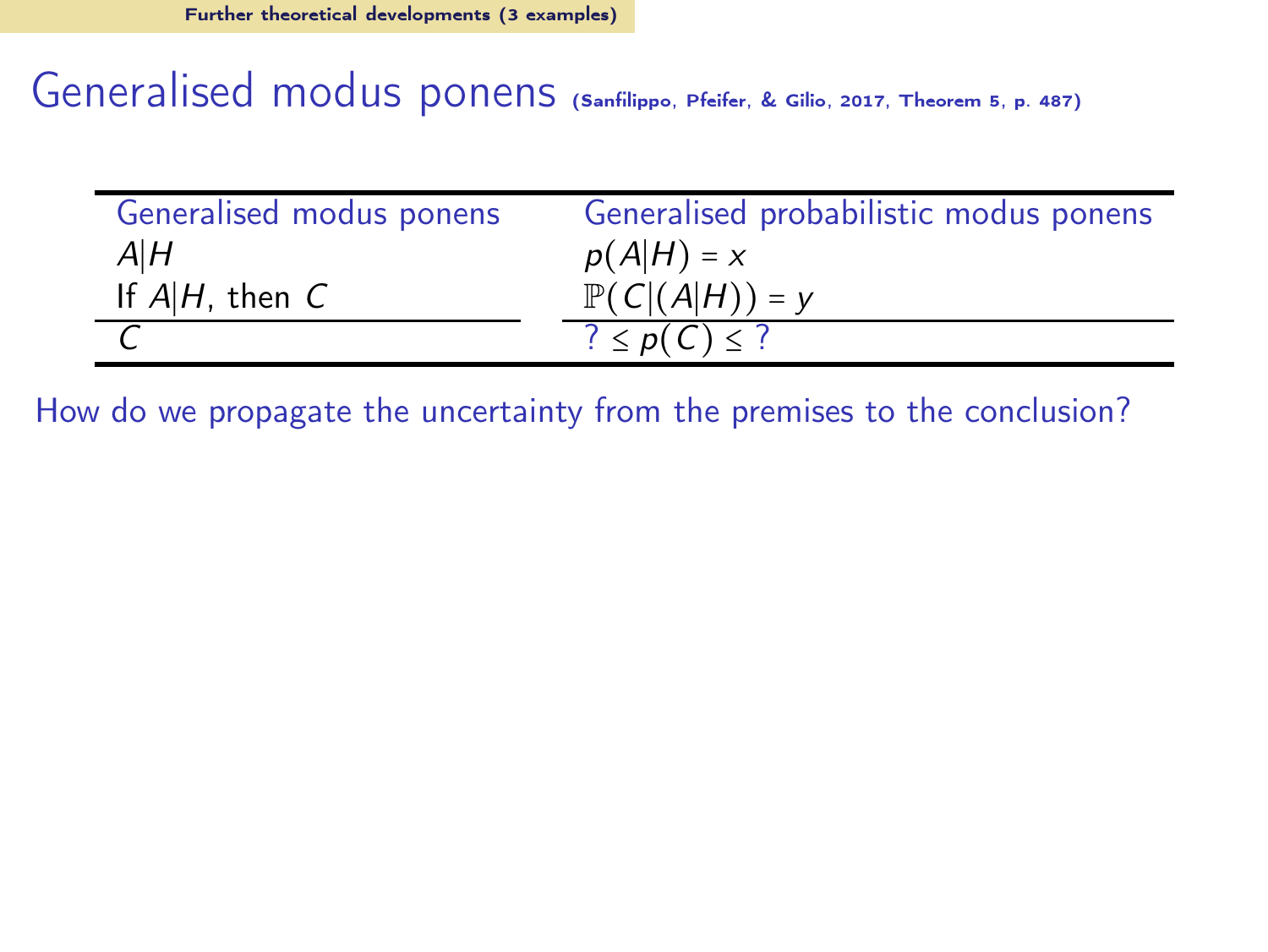Generalised modus ponens [\(Sanfilippo, Pfeifer, & Gilio](#page-65-11), [2017](#page-65-11), Theorem 5, p. 487)

| Generalised modus ponens | Generalised probabilistic modus ponens |
|--------------------------|----------------------------------------|
| A H                      | $p(A H) = x$                           |
| If $A H$ , then $C$      | $\mathbb{P}(C (A H)) = y$              |
|                          | $? \leq p(C) \leq ?$                   |

How do we propagate the uncertainty from the premises to the conclusion?

#### Theorem

Given any coherent assessment  $(x, y)$  on  $\{A|H, C|(A|H)\}$ , with A, C, H logically independent, but  $A \neq \perp$  and  $H \neq \perp$ . The conclusion  $p(C)$  is coherent iff

 $xy \leq p(C) \leq xy + 1 - x$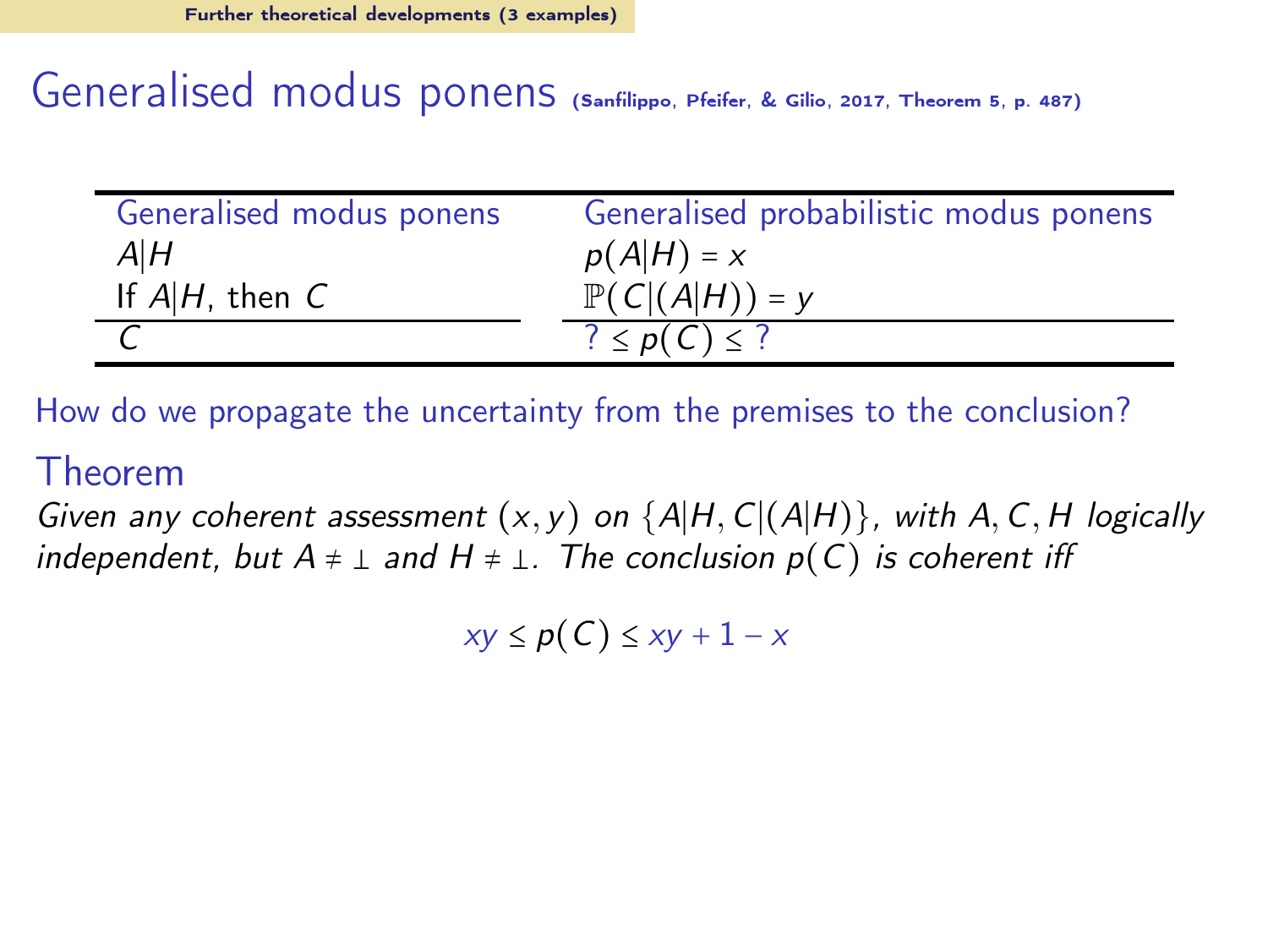Generalised modus ponens [\(Sanfilippo, Pfeifer, & Gilio](#page-65-11), [2017](#page-65-11), Theorem 5, p. 487)

| Generalised modus ponens | Generalised probabilistic modus ponens |
|--------------------------|----------------------------------------|
| A H                      | $p(A H) = x$                           |
| If $A H$ , then $C$      | $\mathbb{P}(C (A H)) = y$              |
|                          | $? \leq p(C) \leq ?$                   |

How do we propagate the uncertainty from the premises to the conclusion?

#### Theorem

Given any coherent assessment  $(x, y)$  on  $\{A|H, C|(A|H)\}$ , with A, C, H logically independent, but  $A \neq \perp$  and  $H \neq \perp$ . The conclusion  $p(C)$  is coherent iff

 $xy \leq p(C) \leq xy + 1 - x$ ,

which are just the same probability propagation rules as in the non-nested probabilistic modus ponens, i.e., from  $p(A) = x$  and  $p(C|A) = y$  infer  $xy < P(C) < xy + 1 - x$ .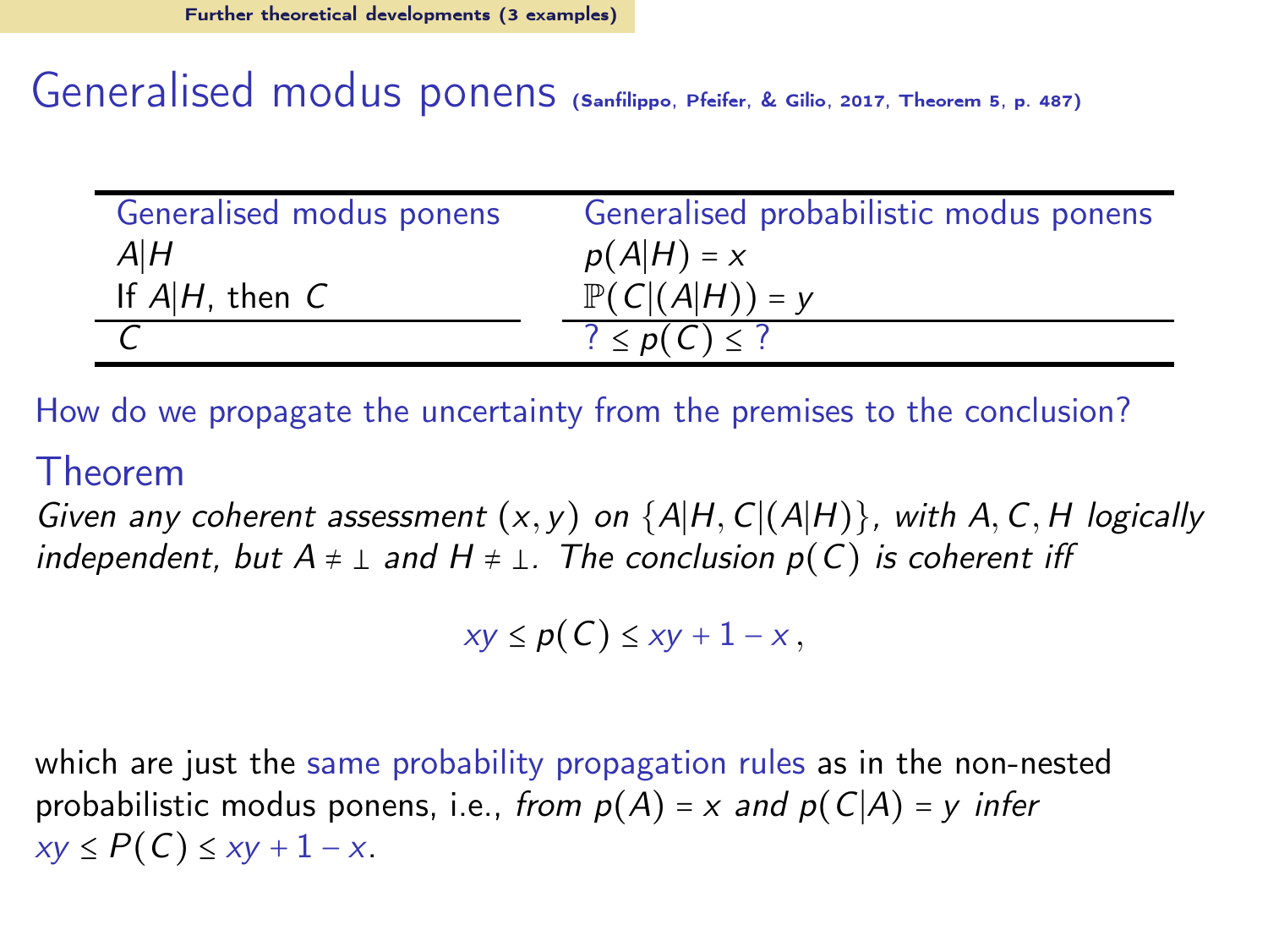# Explanation of why responses in the indicative/counterfactual conditions should not differ

Theorem (see, e.g. [Gilio & Sanfilippo](#page-63-16), [2013a\)](#page-63-16):

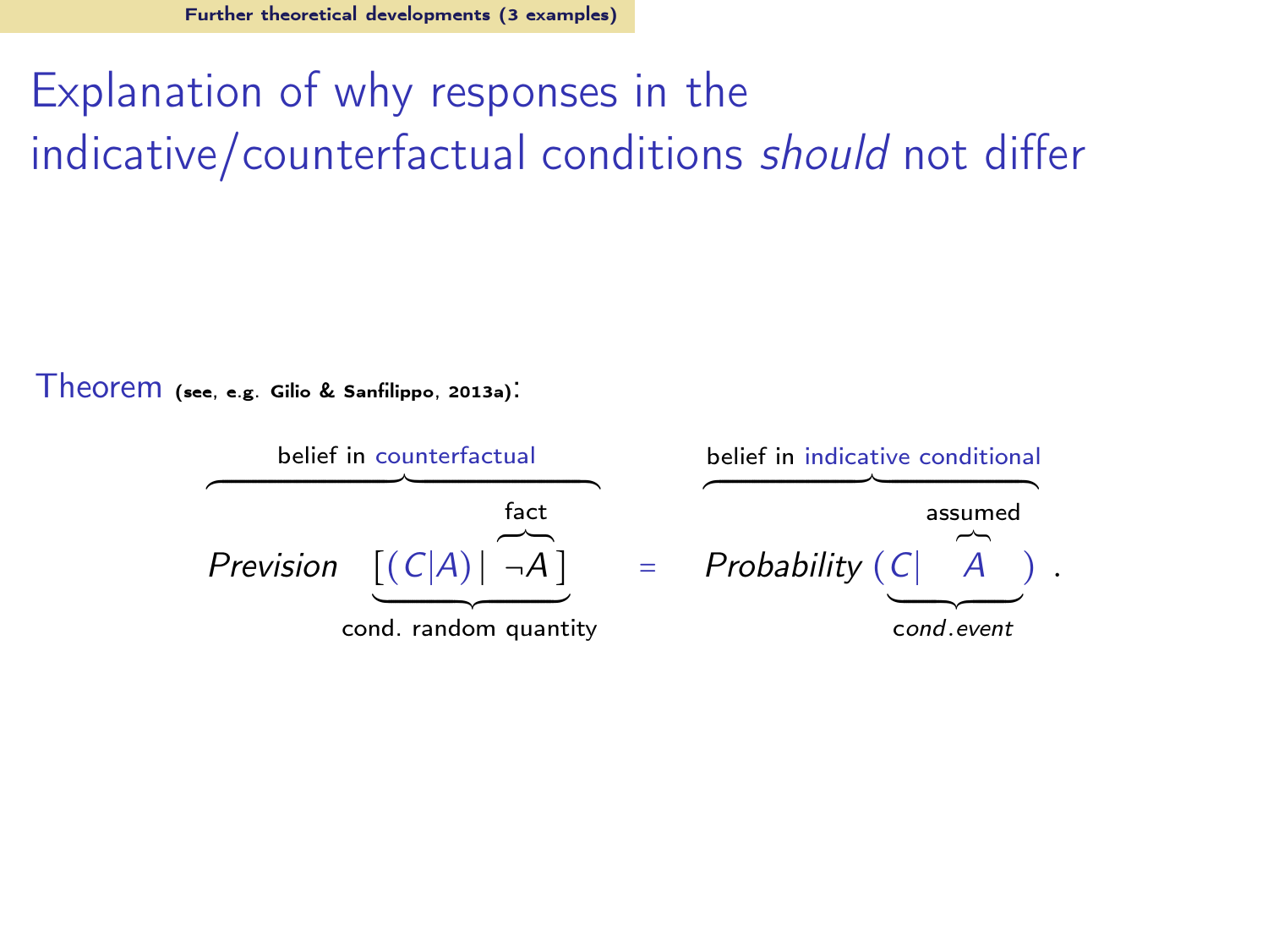## <span id="page-61-0"></span>Table of contents

What is [Mental Probability Logic](#page-2-0)?

[What is a rationality framework?](#page-7-0)

[Brief overview on experimental evidence](#page-22-0)

[Further theoretical developments \(3 examples\)](#page-41-0)

[Concluding remarks](#page-61-0) References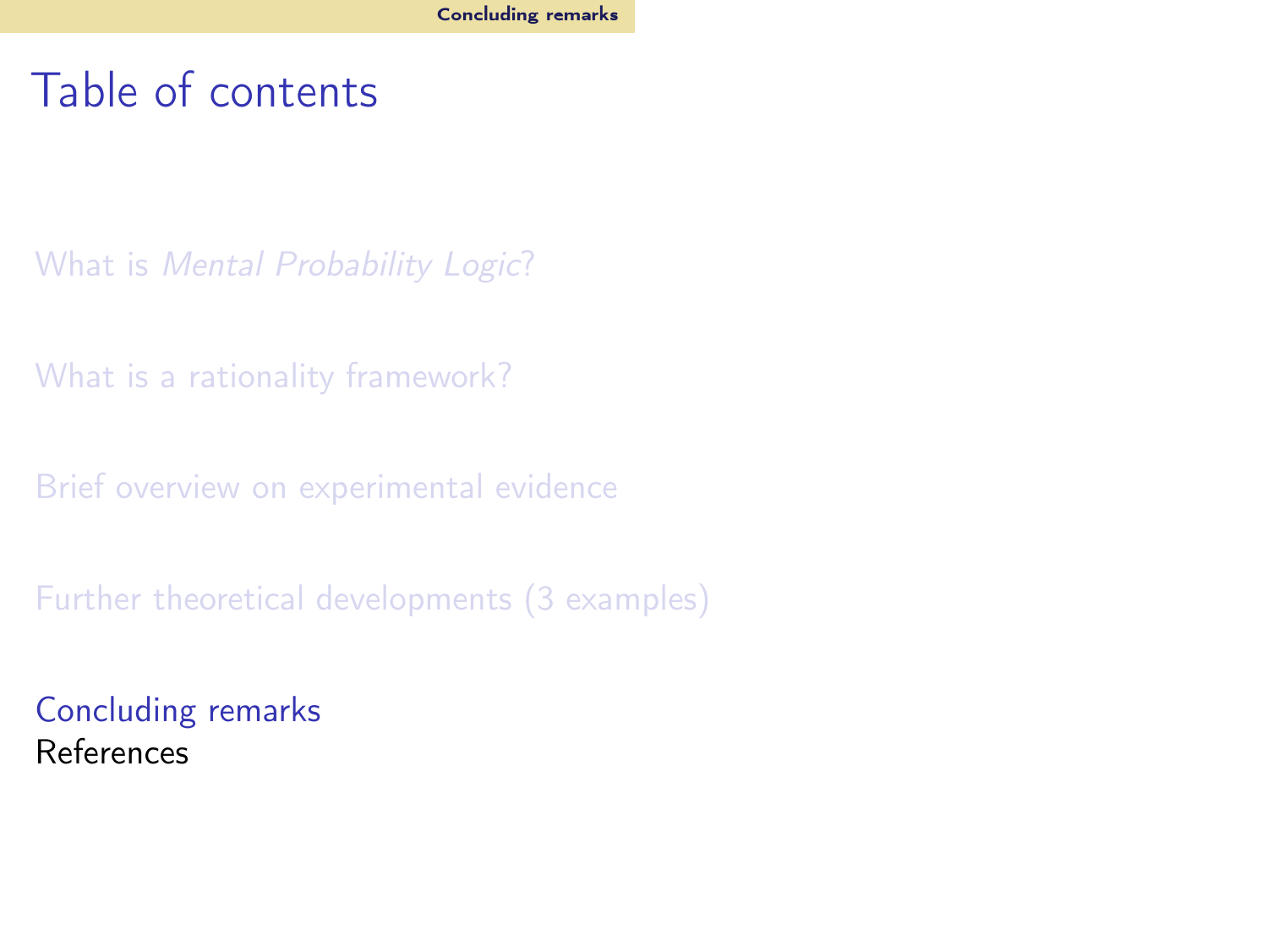# Concluding remarks

- ▸ Coherence-based probability logic provides a rich and unified rationality framework, including
	- ▸ meanings of conditionals (embracing indicative conditionals, simple and nested, and counterfactuals) and their behaviour in uncertain argument forms
	- ▸ nonmonotonic reasoning
	- ▸ conditional syllogisms
	- ▸ measuring argument strength
	- ▸ paradoxes of the material conditional
	- ▸ connexive principles
	- ▸ Aristotelian syllogisms
	- ▸ Probabilistic square and hexagon of opposition
- ▸ Choice of the interpretation of probability is crucial (e.g., managing zero-probability antecedents, etc.)
- ▸ Focus should be on uncertainty propagation

[niki.pfeifer@ur.de](mailto:niki.pfeifer@ur.de)

<https://go.ur.de/np>

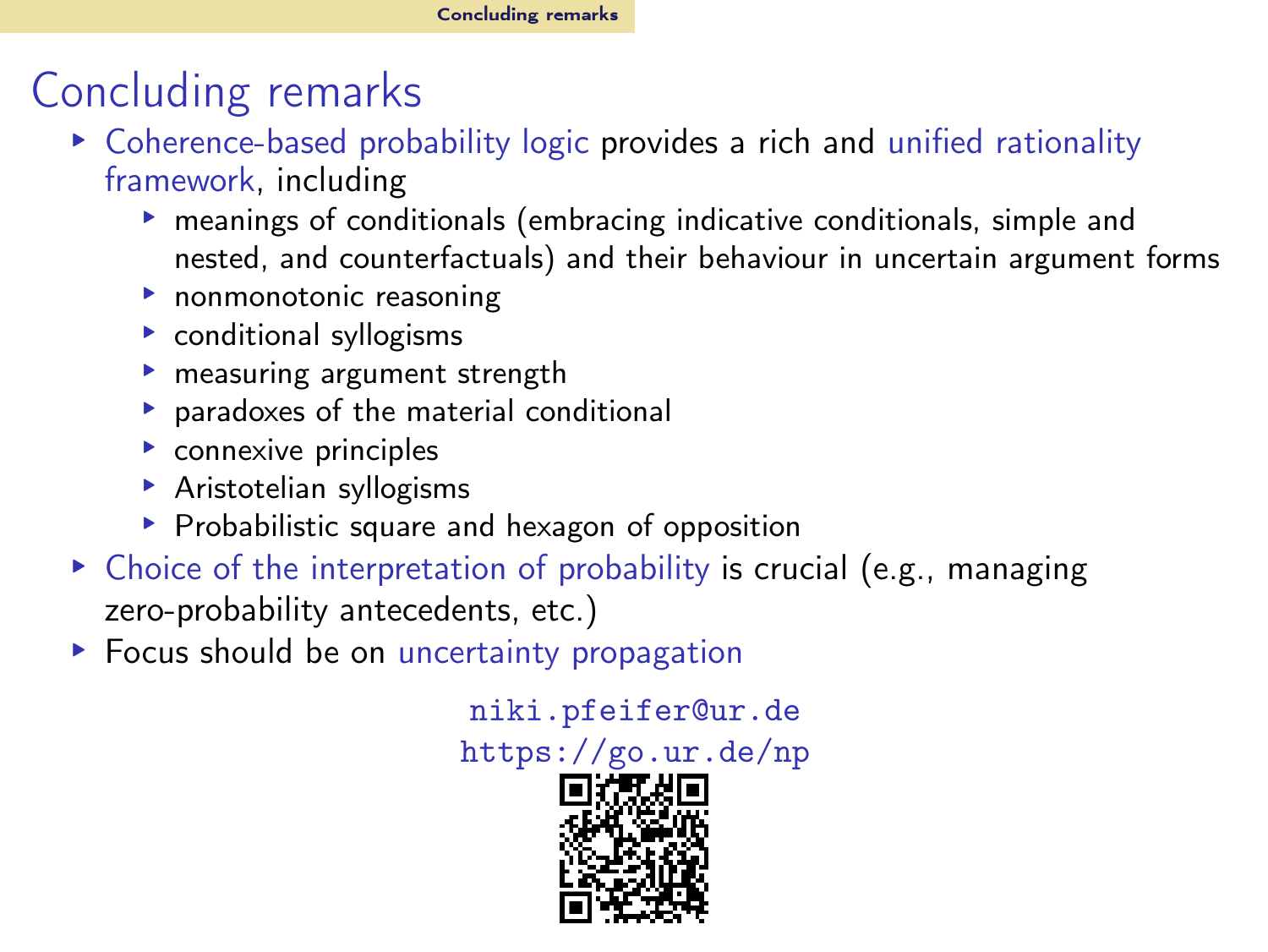#### References I

<span id="page-63-2"></span>Braine, M. D. S., & O'Brien, D. P. (Eds.). (1998). *Mental logic*. Mahwah: Erlbaum.

<span id="page-63-9"></span>Cruz, N., Baratgin, J., Oaksford, M., & Over, D. E. (2016). Centering and the meaning of conditionals. In A. Papafragou,

D. Grodner, D. Mirman, & J. Trueswell (Eds.), *Proceedings of the 38th annual meeting of the cognitive science society* (pp. 1104–1109). Austin, TX: The Cognitive Science Society.

- <span id="page-63-8"></span>Douven, I. (2016). *The epistemology of indicative conditionals: formal and empirical approaches*. Cambridge: Cambridge University Press.
- <span id="page-63-7"></span>Douven, I., Elqayam, S., Singmann, H., & Wijnbergen-Huitink, J. (2020). Conditionals and inferential connections: toward a new semantics. *Thinking & Reasoning*, *26*, 311–351.
- <span id="page-63-3"></span>Evans, J. St. B. T., Handley, S. J., & Over, D. E. (2003). Conditionals and conditional probability. *Journal of Experimental Psychology: Learning, Memory, and Cognition*, *29*(2), 321-355.
- <span id="page-63-5"></span>Fugard, A. J. B., Pfeifer, N., Mayerhofer, B., & Kleiter, G. D. (2011). How people interpret conditionals: Shifts towards the conditional event. *Journal of Experimental Psychology: Learning, Memory, and Cognition*, *37*(3), 635–648.
- <span id="page-63-12"></span>Gibbard, A. (1981). Two recent theories of conditionals. In W. L. Harper, R. Stalnaker, & G. Pearce (Eds.), *Ifs* (pp. 221–247). Dordrecht: Reidel.
- <span id="page-63-11"></span>Gilio, A., Pfeifer, N., & Sanfilippo, G. (2016). Transitivity in coherence-based probability logic. *Journal of Applied Logic*, *14*, 46–64.
- <span id="page-63-16"></span>Gilio, A., & Sanfilippo, G. (2013a). Conditional random quantities and iterated conditioning in the setting of coherence. In L. C. van der Gaag (Ed.), *ECSQARU 2013* (Vol. 7958, pp. 218–229). Berlin, Heidelberg: Springer.
- <span id="page-63-13"></span>Gilio, A., & Sanfilippo, G. (2013b). Conjunction, disjunction and iterated conditioning of conditional events. In R. Kruse, M. R. Berthold, C. Moewes, M. A. Gil, P. Grzegorzewski, & O. Hryniewicz (Eds.), *Synergies of soft computing and statistics for intelligent data analysis* (Vol. 190, pp. 399–407). Berlin, Heidelberg: Springer. (DOI: 10.1007/978-3-642-33042-1 43)
- <span id="page-63-15"></span>Gilio, A., & Sanfilippo, G. (2014). Conditional random quantities and compounds of conditionals. *Studia Logica*, *102*(4), 709-729.
- <span id="page-63-1"></span>Johnson-Laird, P. N. (1983). *Mental models: Towards a cognitive science of language, inference and consciousness*. Cambridge: Cambridge University Press.
- <span id="page-63-6"></span>Kleiter, G. D., Fugard, A. J. B., & Pfeifer, N. (2018). A process model of the understanding of uncertain conditionals. *Thinking & Reasoning*, *24*(3), 386–422.
- <span id="page-63-14"></span>Lewis, D. (1976). Probabilities of conditionals and conditional probabilities. *Philosophical Review*, *85*, 297–315.
- <span id="page-63-0"></span>Marr, D. (1982). *Vision. A computational investigation into the human representation and processing of visual information*. San Francisco: W. H. Freeman.
- <span id="page-63-10"></span>McCall, S. (2012). A history of connexivity. In D. M. Gabbay, F. J. Pelletier, & J. Woods (Eds.), *Handbook of the history of logic* (Vol. 11 (Logic: a history of its central concepts)). Amsterdam: Elsevier.
- <span id="page-63-4"></span>Oberauer, K., & Wilhelm, O. (2003). The meaning(s) of conditionals: Conditional probabilities, mental models and personal utilities. *Journal of Experimental Psychology: Learning, Memory, and Cognition*, *29*(4), 680–693.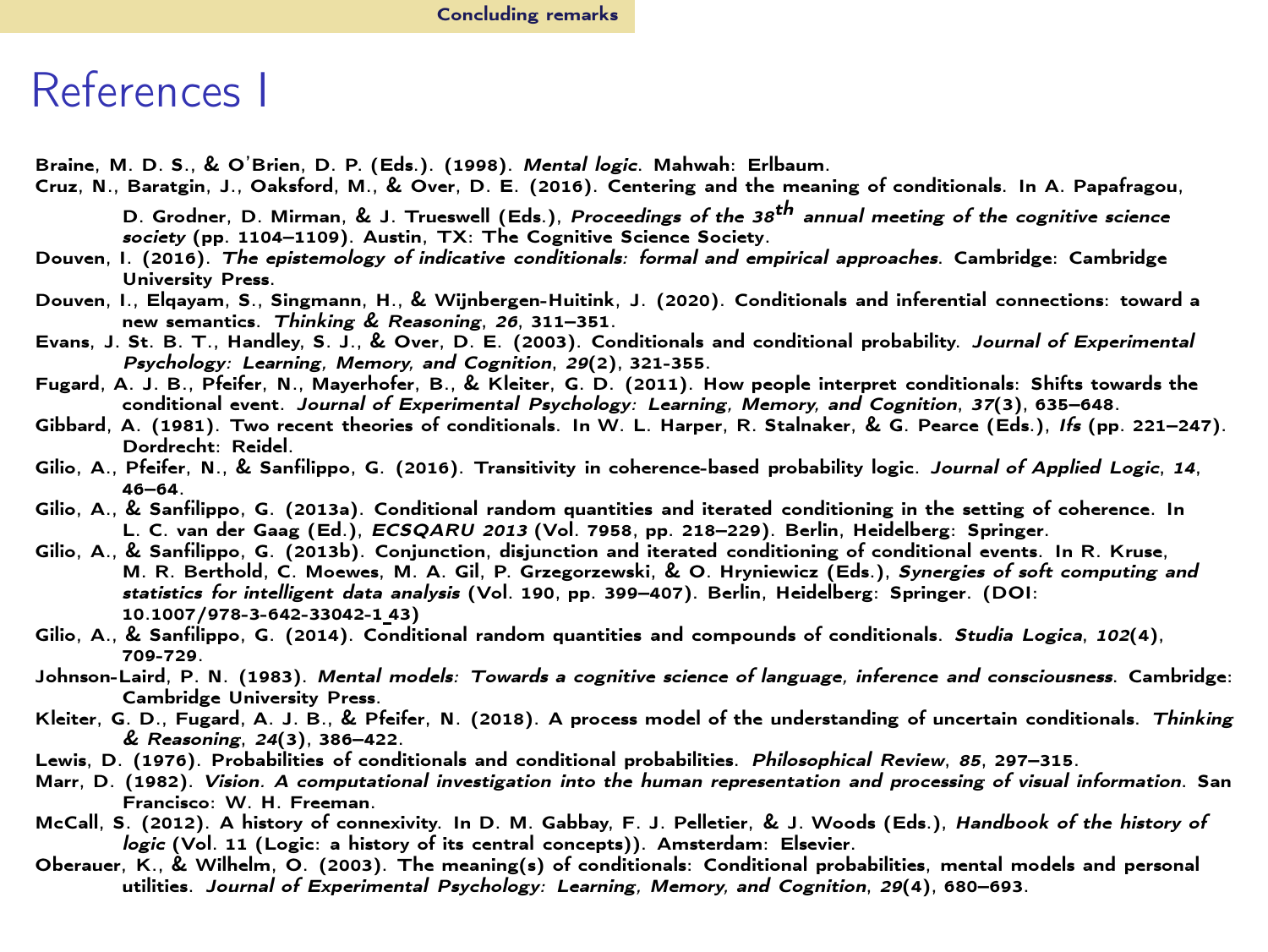#### References II

- <span id="page-64-12"></span>Over, D. E., Hadjichristidis, C., Evans, J. St. B. T., Handley, S. J., & Sloman, S. (2007). The probability of causal conditionals. *Cognitive Psychology*, *54*, 62-97.
- <span id="page-64-0"></span>Pfeifer, N. (2006). *On mental probability logic* (Unpublished doctoral dissertation). Department of Psychology, University of Salzburg. (The abstract is published in *The Knowledge Engineering Review*, 2008, 23, 217–226.)
- <span id="page-64-8"></span>Pfeifer, N. (2007). Rational argumentation under uncertainty. In G. Kreuzbauer, N. Gratzl, & E. Hiebl (Eds.), *Persuasion und Wissenschaft: Aktuelle Fragestellungen von Rhetorik und Argumentationstheorie* (p. 181-191). Wien: Lit Verlag.
- <span id="page-64-13"></span>Pfeifer, N. (2012). Experiments on Aristotle's Thesis: Towards an experimental philosophy of conditionals. *The Monist*, *95*(2), 223–240.
- <span id="page-64-1"></span>Pfeifer, N. (2013a). The new psychology of reasoning: A mental probability logical perspective. *Thinking & Reasoning*, *19*(3–4), 320–345<sup>.</sup>
- <span id="page-64-9"></span>Pfeifer, N. (2013b). On argument strength. In F. Zenker (Ed.), *Bayesian argumentation. The practical side of probability* (pp. 185–193). Dordrecht: Synthese Library (Springer).
- <span id="page-64-2"></span>Pfeifer, N. (2014). Reasoning about uncertain conditionals. *Studia Logica*, *102*(4), 849–866.
- <span id="page-64-3"></span>Pfeifer, N. (2021). Probability logic. In M. Knauff & W. Spohn (Eds.), *Handbook of rationality* (pp. 277–284). Cambridge, MA: The MIT Press.
- <span id="page-64-4"></span>Pfeifer, N., & Kleiter, G. D. (2005). Coherence and nonmonotonicity in human reasoning. *Synthese*, *146*(1-2), 93-109.
- <span id="page-64-7"></span>Pfeifer, N., & Kleiter, G. D. (2007). Human reasoning with imprecise probabilities: Modus ponens and Denying the antecedent.

In G. De Cooman, J. Vejnarová, & M. Zaffalon (Eds.), *Proceedings of the 5th International Symposium on Imprecise Probability: Theories and Applications* (p. 347-356). Prague: SIPTA.

- <span id="page-64-5"></span>Pfeifer, N., & Kleiter, G. D. (2009). Framing human inference by coherence based probability logic. *Journal of Applied Logic*, *7*(2), 206–217.
- <span id="page-64-6"></span>Pfeifer, N., & Kleiter, G. D. (2010). The conditional in mental probability logic. In M. Oaksford & N. Chater (Eds.), *Cognition and conditionals: Probability and logic in human thought* (pp. 153–173). Oxford: Oxford University Press.
- <span id="page-64-11"></span>Pfeifer, N., & Kleiter, G. D. (2011). Uncertain deductive reasoning. In K. Manktelow, D. E. Over, & S. Elqayam (Eds.), *The science of reason: A Festschrift for Jonathan St. B.T. Evans* (p. 145-166). Hove: Psychology Press.
- <span id="page-64-10"></span>Pfeifer, N., & Pankka, H. (2017). Modeling the Ellsberg paradox by argument strength. In G. Gunzelmann, A. Howes,

T. Tenbrink, & E. Davelaar (Eds.), *Proceedings of the 39th Cognitive Science Society Meeting* (pp. 2888–2893). Austin, TX: The Cognitive Science Society.

- <span id="page-64-15"></span>Pfeifer, N., & Sanfilippo, G. (2017a). Probabilistic squares and hexagons of opposition under coherence. *International Journal of Approximate Reasoning*, *88*, 282–294.
- <span id="page-64-16"></span>Pfeifer, N., & Sanfilippo, G. (2017b). Square of opposition under coherence. In M. B. Ferraro et al. (Eds.), *Soft methods for data science* (pp. 407–414). Berlin, Heidelberg: Springer.
- <span id="page-64-14"></span>Pfeifer, N., & Sanfilippo, G. (2018). *Probabilistic semantics for categorical syllogisms of Figure II.* Cham: Springer.